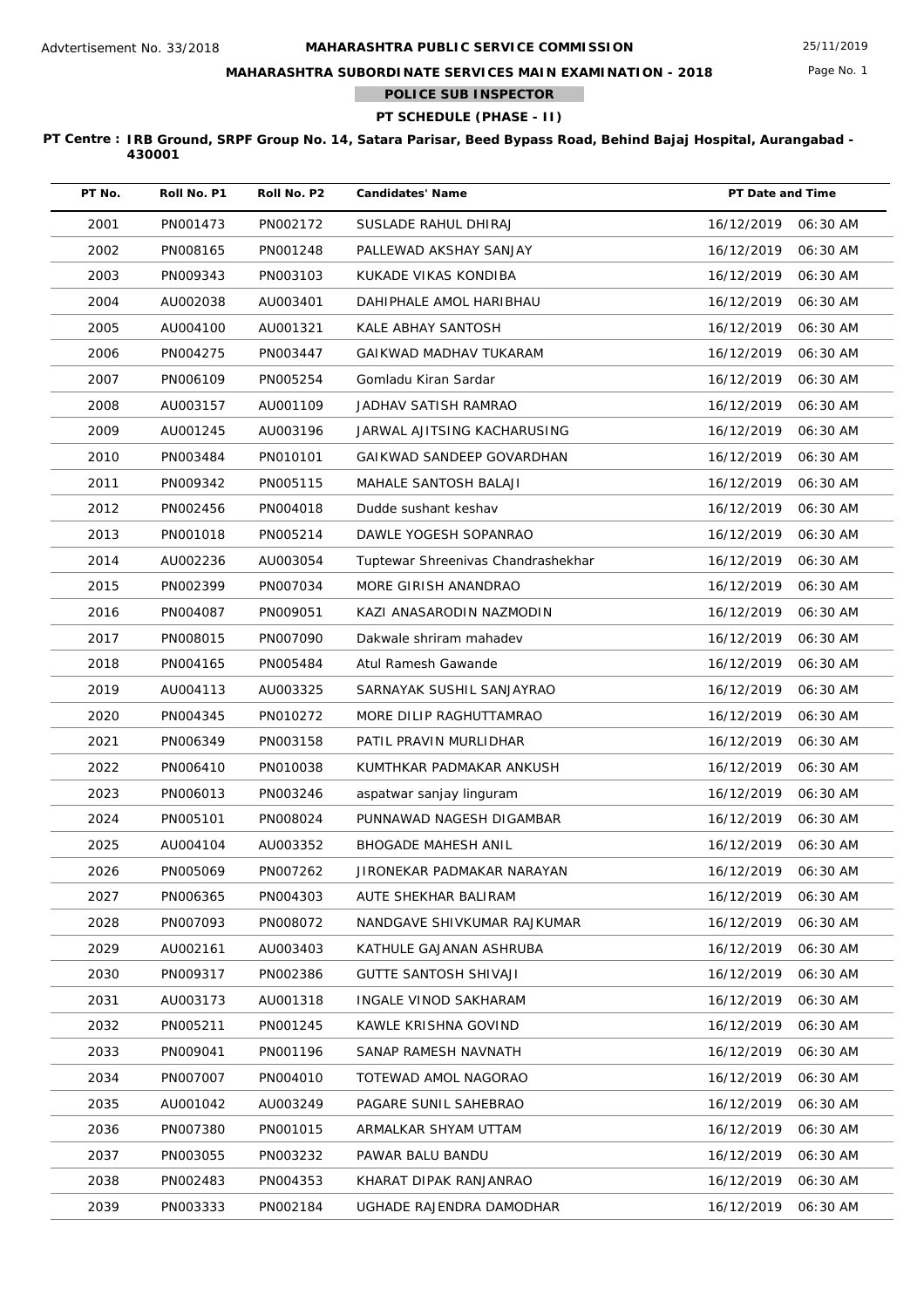## **MAHARASHTRA SUBORDINATE SERVICES MAIN EXAMINATION - 2018**

**POLICE SUB INSPECTOR**

## **PT SCHEDULE (PHASE - II)**

| PT No. | Roll No. P1 | Roll No. P2 | <b>Candidates' Name</b>        | PT Date and Time |          |
|--------|-------------|-------------|--------------------------------|------------------|----------|
| 2040   | PN008297    | PN007257    | PANDHARE NAVANATH BIBHISHAN    | 16/12/2019       | 06:30 AM |
| 2041   | AU001183    | AU003016    | JANGLE HARIDAS NARAYAN         | 16/12/2019       | 06:30 AM |
| 2042   | PN005460    | PN007261    | SIDDHESHWAR PRABHAKAR THAWARE  | 16/12/2019       | 06:30 AM |
| 2043   | PN004408    | PN009191    | Vishal Vishwasrao Kamble       | 16/12/2019       | 06:30 AM |
| 2044   | PN004172    | PN001394    | DHORE ABHIJIT ARJUNRAO         | 16/12/2019       | 06:30 AM |
| 2045   | NG001064    | NG001001    | THOMBRE KASHINATH NAMDEV       | 16/12/2019       | 06:30 AM |
| 2046   | PN008155    | PN007193    | KATKAR TUKARAM RAMHARI         | 16/12/2019       | 06:30 AM |
| 2047   | PN001227    | PN009061    | More Shyamsunder Pandurang     | 16/12/2019       | 06:30 AM |
| 2048   | PN006252    | PN003255    | <b>GHOGARE SACHIN SAMBHAJI</b> | 16/12/2019       | 06:30 AM |
| 2049   | PN001161    | PN001369    | KAMBLE SURYAKANT BHANUDAS      | 16/12/2019       | 06:30 AM |
| 2050   | PN006387    | PN007168    | KOTLAWAR MOHAN NARSIMLU        | 16/12/2019       | 06:30 AM |
| 2051   | PN003302    | PN009060    | DOSALWAR MADHUSUDAN MARUTI     | 16/12/2019       | 06:30 AM |
| 2052   | PN004386    | PN008116    | Narwate Jayram Babu            | 16/12/2019       | 06:30 AM |
| 2053   | AU001314    | AU003322    | RUDRAKANTWAR SHRIRAM SHARAD    | 16/12/2019       | 06:30 AM |
| 2054   | PN005336    | PN004427    | MATWAD DNYANESHWAR DEVIDAS     | 16/12/2019       | 06:30 AM |
| 2055   | PN007192    | PN009258    | SANGRAM SHIVAJIRAO FALFALE     | 16/12/2019       | 06:30 AM |
| 2056   | PN006055    | PN006164    | rautray sanjay keshavrao       | 16/12/2019       | 06:30 AM |
| 2057   | AU004076    | AU003248    | TALEKAR RUSHIKESH SAMBHAJI     | 16/12/2019       | 06:30 AM |
| 2058   | PN005226    | PN001391    | DAKHORE VIJAY SAHEBRAO         | 16/12/2019       | 06:30 AM |
| 2059   | AU001005    | AU001037    | WAYAL SURYABHAN SAMADHAN       | 16/12/2019       | 06:30 AM |
| 2060   | PN001456    | PN002158    | MALI RAMAKANT SHRIMANT         | 16/12/2019       | 06:30 AM |
| 2061   | PN003200    | PN005320    | PAKHARE ABHIJIT GAHININATH     | 16/12/2019       | 06:30 AM |
| 2062   | PN001363    | PN005388    | CHAVAN SAMBHAJI UDDHAVRAO      | 16/12/2019       | 06:30 AM |
| 2063   | PN005473    | PN007300    | BHORGIR RAJU SHIVAJI           | 16/12/2019       | 06:30 AM |
| 2064   | AU001426    | AU002176    | KAMBLE NILESH ATMARAM          | 16/12/2019       | 06:30 AM |
| 2065   | PN001348    | PN005317    | Sandip Shriram Manikdurge      | 16/12/2019       | 06:30 AM |
| 2066   | AU001087    | AU001400    | RELEKAR GANESH RAGHUNATH       | 16/12/2019       | 06:30 AM |
| 2067   | AU003011    | AU002249    | Chalke Indrajeet Vishnu        | 16/12/2019       | 06:30 AM |
| 2068   | PN006104    | PN003326    | ARADLE NILESH MADHAVRAO        | 16/12/2019       | 06:30 AM |
| 2069   | AU001175    | AU001080    | JAGTAP JAGDISH SURYAKANTRAO    | 16/12/2019       | 06:30 AM |
| 2070   | PN002202    | PN003343    | MEKHALE GAJANAND PRALHAD       | 16/12/2019       | 06:30 AM |
| 2071   | PN003352    | PN003101    | JADHAV SACHIN PRAKASH          | 16/12/2019       | 06:30 AM |
| 2072   | AU002276    | AU001056    | CHAVAN SUMEDH DASU             | 16/12/2019       | 06:30 AM |
| 2073   | AU001008    | AU003029    | patil vishal bhaskar           | 16/12/2019       | 06:30 AM |
| 2074   | PN004056    | PN004091    | KAMBLE KIRAN BALAJI            | 16/12/2019       | 06:30 AM |
| 2075   | AU004050    | AU001399    | SOLANKE DNYANESHWAR PRAKASHRAO | 16/12/2019       | 06:30 AM |
| 2076   | PN005356    | PN004030    | TAKALE KRUSHNA ANNA            | 16/12/2019       | 06:30 AM |
| 2077   | PN006330    | PN008080    | SWAMI KAPIL VILAS              | 16/12/2019       | 06:30 AM |
| 2078   | AU001209    | AU002134    | dnyaneshwar dagaduba gonge     | 16/12/2019       | 06:30 AM |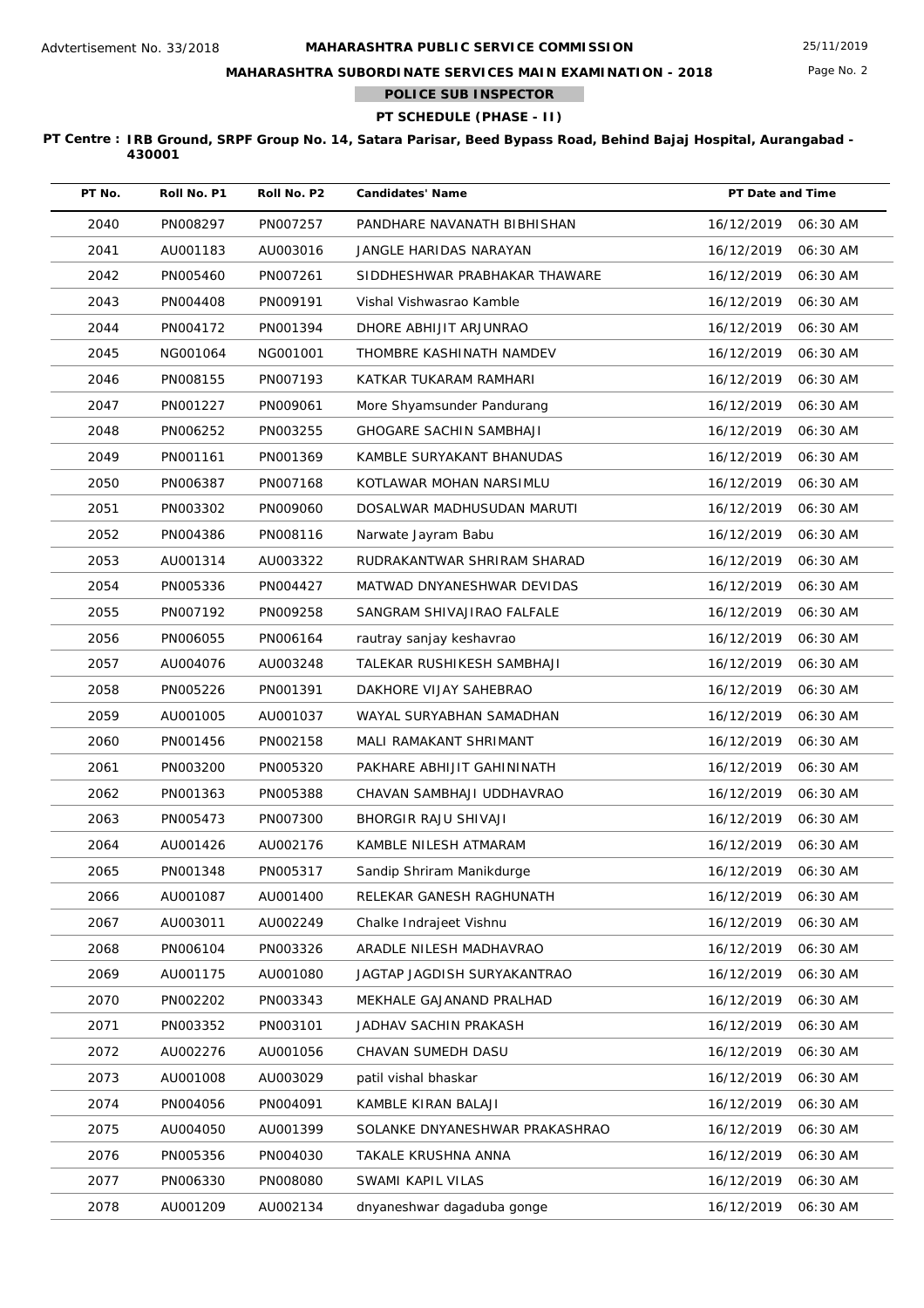## **MAHARASHTRA SUBORDINATE SERVICES MAIN EXAMINATION - 2018**

**POLICE SUB INSPECTOR**

# **PT SCHEDULE (PHASE - II)**

| PT No. | Roll No. P1 | Roll No. P2 | <b>Candidates' Name</b>         | PT Date and Time       |
|--------|-------------|-------------|---------------------------------|------------------------|
| 2079   | AU001080    | AU001143    | DHAGE SACHIN SHIVANAND          | 16/12/2019<br>06:30 AM |
| 2080   | AU004008    | AU001192    | CHAVAN SANDEEP DILIP            | 16/12/2019<br>06:30 AM |
| 2081   | PN006502    | PN006257    | <b>GADHE MAROTI BALAJIRAO</b>   | 17/12/2019<br>06:30 AM |
| 2082   | AU003117    | AU002085    | KAKAD VIJAY DADARAO             | 17/12/2019<br>06:30 AM |
| 2083   | PN009373    | PN001144    | RODE MAHESH SAKHARAM            | 17/12/2019<br>06:30 AM |
| 2084   | PN008329    | PN001215    | DARADE GOVIND JAGANATH          | 17/12/2019<br>06:30 AM |
| 2085   | PN005327    | PN004080    | <b>GANGADHAR MANCHAK DARADE</b> | 17/12/2019<br>06:30 AM |
| 2086   | PN002473    | PN001211    | DNYANESHWAR SUGRIV TIDAKE       | 17/12/2019<br>06:30 AM |
| 2087   | PN007403    | PN003443    | MADIVALE MALLINATH SHIVPUTRA    | 17/12/2019<br>06:30 AM |
| 2088   | AU001075    | AU001367    | WAGHMARE SAMBHAJI KISHANRAO     | 17/12/2019<br>06:30 AM |
| 2089   | PN003347    | PN005475    | TIDKE NILKANT MADHAVRAO         | 17/12/2019<br>06:30 AM |
| 2090   | PN007381    | PN003286    | bokare kuldeep vaijanath        | 17/12/2019<br>06:30 AM |
| 2091   | AU003195    | AU002108    | DILIP LAHU WAVHAL               | 17/12/2019<br>06:30 AM |
| 2092   | PN008126    | PN003471    | <b>BADE SATISH DINKAR</b>       | 17/12/2019<br>06:30 AM |
| 2093   | PN004306    | PN001443    | BAKARE NARSING BABURAO          | 17/12/2019<br>06:30 AM |
| 2094   | AU003118    | AU002238    | DANDAIT DEEPAK UDDHAVRAO        | 17/12/2019<br>06:30 AM |
| 2095   | PN006420    | PN008149    | PUJARWAD DNYANESHWAR DATTRAO    | 17/12/2019<br>06:30 AM |
| 2096   | AU002205    | AU002062    | KIRAN FAKIRA BORADE             | 17/12/2019<br>06:30 AM |
| 2097   | PN001343    | PN003059    | SANGLE PRABHANJAY PRABHAKAR     | 17/12/2019<br>06:30 AM |
| 2098   | AU003158    | AU003242    | TAPASKAR ANIL PARMESHWAR        | 17/12/2019<br>06:30 AM |
| 2099   | PN002286    | PN009257    | KALE NANDKISHOR NAMDEV          | 17/12/2019<br>06:30 AM |
| 2100   | PN007230    | PN006279    | KAMBLE YOGESH MOHAN             | 17/12/2019<br>06:30 AM |
| 2101   | PN004427    | PN010083    | KARHADKAR GANESH RAMESH         | 17/12/2019<br>06:30 AM |
| 2102   | AU003122    | AU001030    | BAHURE DEVSING HIRALAL          | 17/12/2019<br>06:30 AM |
| 2103   | PN001210    | PN008206    | PURI SOMNATH ANKUSH             | 17/12/2019<br>06:30 AM |
| 2104   | PN006397    | PN009233    | TANDALE DNYANESHWAR RAJENDRA    | 17/12/2019<br>06:30 AM |
| 2105   | PN003370    | PN005503    | holambe sunil govindrao         | 06:30 AM<br>17/12/2019 |
| 2106   | PN007327    | PN008338    | KHANDEKAR SAINATH MAROTI        | 17/12/2019<br>06:30 AM |
| 2107   | PN005434    | PN002126    | RATHOD SUNIL BALASAHEB          | 17/12/2019<br>06:30 AM |
| 2108   | AU003124    | AU003246    | SHISODE SHIVDATTA ASHOKRAO      | 17/12/2019<br>06:30 AM |
| 2109   | AU003046    | AU001220    | Nalte Yogesh Kamlakar           | 17/12/2019<br>06:30 AM |
| 2110   | AU001098    | AU003219    | KUMBHAR RAMKISAN DAGDU          | 17/12/2019<br>06:30 AM |
| 2111   | PN008150    | PN008308    | KALE GANESH BALIRAM             | 17/12/2019<br>06:30 AM |
| 2112   | AU001211    | AU001067    | KOKATE DHANANJAY DASHARATH      | 17/12/2019<br>06:30 AM |
| 2113   | AU002072    | AU001130    | SHELKE SAMADHAN SURESH          | 17/12/2019<br>06:30 AM |
| 2114   | PN008025    | PN010227    | AKKAMWAD GAJANAN BALAJI         | 17/12/2019<br>06:30 AM |
| 2115   | AU001239    | AU003146    | GAIKWAD AMOL RAJKUMAR           | 17/12/2019<br>06:30 AM |
| 2116   | PN005102    | PN009110    | AGALE SANTOSH ASARAM            | 17/12/2019<br>06:30 AM |
| 2117   | AU002170    | AU001004    | shrikant sadashiv kurware       | 17/12/2019<br>06:30 AM |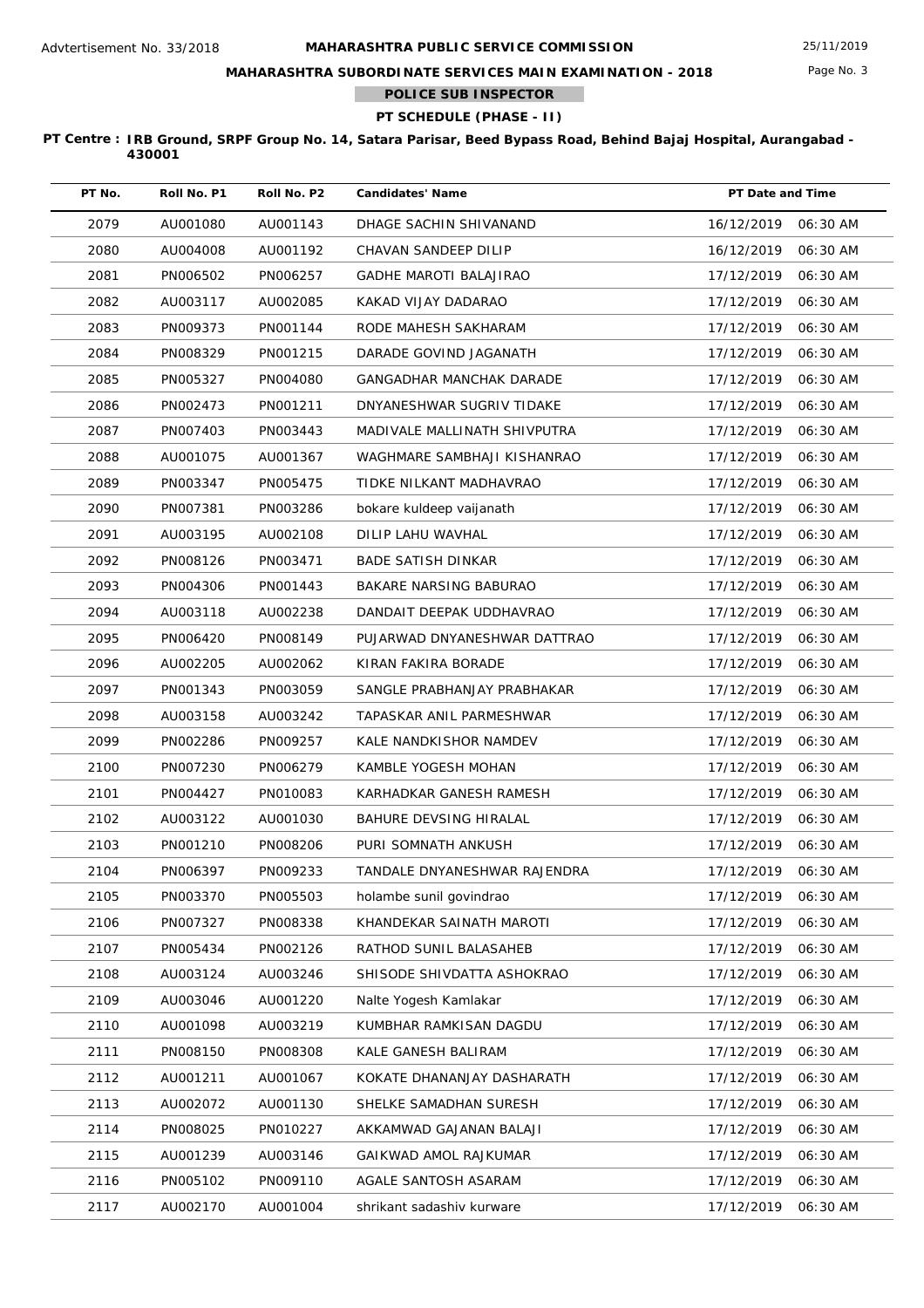Page No. 4

**MAHARASHTRA SUBORDINATE SERVICES MAIN EXAMINATION - 2018**

**POLICE SUB INSPECTOR**

## **PT SCHEDULE (PHASE - II)**

| PT No. | Roll No. P1 | Roll No. P2 | <b>Candidates' Name</b>           | PT Date and Time       |
|--------|-------------|-------------|-----------------------------------|------------------------|
| 2118   | PN006483    | PN002159    | MIRASE SAINATH PARASRAM           | 17/12/2019<br>06:30 AM |
| 2119   | PN008335    | PN003452    | MAIND PRADIP SAKHARAM             | 17/12/2019<br>06:30 AM |
| 2120   | AU004111    | AU003060    | MURME AKSHAY JANARDHAN            | 17/12/2019<br>06:30 AM |
| 2121   | PN003141    | PN009083    | CHATE AMOL RAJABHAU               | 17/12/2019<br>06:30 AM |
| 2122   | PN002099    | PN004113    | SHEKH JIYAUDDIN SHEKH ILLYASODDIN | 17/12/2019<br>06:30 AM |
| 2123   | PN001226    | PN007306    | DESHMUKH SIDDHESHWAR GANESHRAO    | 17/12/2019<br>06:30 AM |
| 2124   | PN002388    | PN004386    | PAWAR GOVIND NARAYAN              | 17/12/2019<br>06:30 AM |
| 2125   | PN003136    | PN005043    | GURUPWAR AMOL SAINATH             | 17/12/2019<br>06:30 AM |
| 2126   | PN001267    | PN001276    | SHINDE GANESH HANUMANT            | 17/12/2019<br>06:30 AM |
| 2127   | AU001198    | AU001051    | muley ganesh narayan              | 17/12/2019<br>06:30 AM |
| 2128   | PN006454    | PN003030    | GOGADARE PRAMOD MADHAVRAO         | 17/12/2019<br>06:30 AM |
| 2129   | AU001430    | AU003022    | Anchewar Rohan Rajendra           | 17/12/2019<br>06:30 AM |
| 2130   | PN008341    | PN006084    | MUNDHE RAMAKANT JAGANNATH         | 17/12/2019<br>06:30 AM |
| 2131   | AU001222    | AU001334    | BRAMHANAT SUNIL RAMCHANDRA        | 17/12/2019<br>06:30 AM |
| 2132   | PN007153    | PN009158    | DESHMUKH MAHESH SAMBHAJI          | 17/12/2019<br>06:30 AM |
| 2133   | AU001140    | AU001170    | NAIKWADE RAJAT RAMNATH            | 17/12/2019<br>06:30 AM |
| 2134   | AU004094    | AU001364    | TONDE RAVINDRA YUVRAJ             | 17/12/2019<br>06:30 AM |
| 2135   | PN004461    | PN004294    | NANDILE NITIN ANIL                | 17/12/2019<br>06:30 AM |
| 2136   | AU004142    | AU001188    | TADVI SANJAY GAFUR                | 17/12/2019<br>06:30 AM |
| 2137   | PN005416    | PN009133    | KOPNAR DASHRATH NARAYAN           | 17/12/2019<br>06:30 AM |
| 2138   | NG001071    | NG001126    | DARADE GAJANAN PRALHAD            | 17/12/2019<br>06:30 AM |
| 2139   | AU001420    | AU003223    | salunke shyam namdeo              | 17/12/2019<br>06:30 AM |
| 2140   | PN003235    | PN004138    | SHIRDOLE SANTOSH PRALHAD          | 17/12/2019<br>06:30 AM |
| 2141   | PN001058    | PN005373    | VISHAL KAMLAKAR KULKARNI          | 17/12/2019<br>06:30 AM |
| 2142   | AU004028    | AU003065    | PAWAR ATUL SHIVAJI                | 17/12/2019<br>06:30 AM |
| 2143   | AU004161    | AU003299    | SONUNE ATUL RATAN                 | 17/12/2019<br>06:30 AM |
| 2144   | PN006414    | PN010215    | JINKALWAD GOPAL RAMDAS            | 06:30 AM<br>17/12/2019 |
| 2145   | PN001028    | PN010040    | DADAHARI ASHOK WANVE              | 17/12/2019<br>06:30 AM |
| 2146   | PN003175    | PN003220    | KASANE AJIT PRAKASH               | 06:30 AM<br>17/12/2019 |
| 2147   | AU002034    | AU003048    | Rokade Sunil Yadavrao             | 17/12/2019<br>06:30 AM |
| 2148   | PN008249    | PN002261    | BAWANE PANKAJ BALASAHEB           | 17/12/2019<br>06:30 AM |
| 2149   | AU003199    | AU003205    | BHURKE RAMPRASAD PANDURANG        | 17/12/2019<br>06:30 AM |
| 2150   | PN006294    | PN003350    | MANE RAJESH BALASAHEB             | 17/12/2019<br>06:30 AM |
| 2151   | PN009131    | PN003044    | MAISANWAD MAHAJAN RAJESHWAR       | 17/12/2019<br>06:30 AM |
| 2152   | PN001299    | PN005128    | SHAIKH AHEMAD GANI                | 17/12/2019<br>06:30 AM |
| 2153   | AU002058    | AU001221    | sakhahari dattu tayade            | 17/12/2019<br>06:30 AM |
| 2154   | PN001449    | PN006218    | RAM RATAN LINGE                   | 17/12/2019<br>06:30 AM |
| 2155   | PN001316    | PN001455    | PAWAR SATISH VENKATRAO            | 17/12/2019<br>06:30 AM |
| 2156   | PN008270    | PN003077    | WHAVALE AKASH ROHIDAS             | 17/12/2019<br>06:30 AM |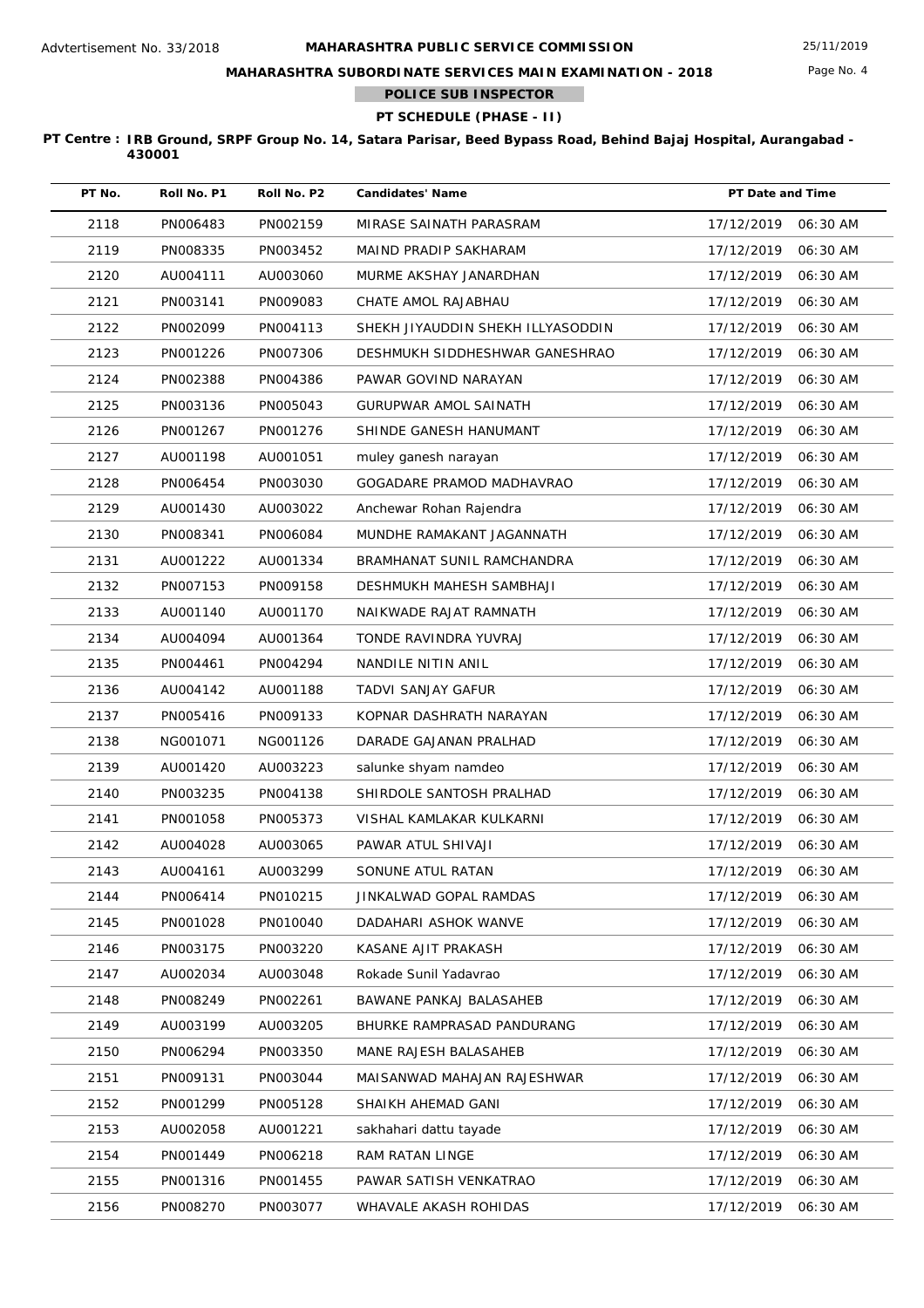## **MAHARASHTRA SUBORDINATE SERVICES MAIN EXAMINATION - 2018**

**POLICE SUB INSPECTOR**

# **PT SCHEDULE (PHASE - II)**

| PT No. | Roll No. P1 | Roll No. P2 | <b>Candidates' Name</b>      | PT Date and Time |          |
|--------|-------------|-------------|------------------------------|------------------|----------|
| 2157   | PN004149    | PN001405    | EDWALE DNYANESHWAR VAIJINATH | 17/12/2019       | 06:30 AM |
| 2158   | PN003449    | PN005291    | RAMESH SHRIRANG RATHOD       | 17/12/2019       | 06:30 AM |
| 2159   | AU001228    | AU002239    | MULE BARKU RAMCHANDRA        | 17/12/2019       | 06:30 AM |
| 2160   | AU001029    | AU002158    | THORAIT KRUSHNA VITTHAL      | 17/12/2019       | 06:30 AM |
| 2161   | AU004173    | AU001280    | PAWAR SURAJ BHARAT           | 18/12/2019       | 06:30 AM |
| 2162   | PN008304    | PN006160    | CHAVAN RAHUL DHANRAJ         | 18/12/2019       | 06:30 AM |
| 2163   | PN006377    | PN002406    | NIKAM MAYUR TEJKUMAR         | 18/12/2019       | 06:30 AM |
| 2164   | PN009366    | PN001239    | KHOT AJIT GHANSHAM           | 18/12/2019       | 06:30 AM |
| 2165   | PN005465    | PN005489    | KADAM VIKAS BALASAHEB        | 18/12/2019       | 06:30 AM |
| 2166   | PN003207    | PN007287    | ABASAHEB BALCHAND MANAL      | 18/12/2019       | 06:30 AM |
| 2167   | PN008343    | PN006133    | GIRE ANAND GOPIRAJ           | 18/12/2019       | 06:30 AM |
| 2168   | PN002359    | PN007005    | JADHAV PARMESHWAR PRAKASH    | 18/12/2019       | 06:30 AM |
| 2169   | AU001246    | AU003071    | SHINDE AJAY JANARDHAN        | 18/12/2019       | 06:30 AM |
| 2170   | PN006118    | PN004478    | SARWADE AMIT BABAN           | 18/12/2019       | 06:30 AM |
| 2171   | PN009113    | PN007238    | NALLEWAR KAPIL RAMAYYA       | 18/12/2019       | 06:30 AM |
| 2172   | PN005072    | PN003477    | hiwrale shankar bapurao      | 18/12/2019       | 06:30 AM |
| 2173   | PN002173    | PN006352    | NAGARGOJE SANTOSH SURYABHAN  | 18/12/2019       | 06:30 AM |
| 2174   | PN006221    | PN004092    | JADHAV MAHESH DIGAMBER       | 18/12/2019       | 06:30 AM |
| 2175   | AU001159    | AU001178    | KSHIRSAGAR SACHIN RAJKARN    | 18/12/2019       | 06:30 AM |
| 2176   | PN002386    | PN005315    | GAJANAN NARAYAN SHEWALKAR    | 18/12/2019       | 06:30 AM |
| 2177   | PN007019    | PN007214    | INGLE MAYUR NAYABRAO         | 18/12/2019       | 06:30 AM |
| 2178   | AU001116    | AU001242    | JADHAV BHAUSAHEB MEGHA       | 18/12/2019       | 06:30 AM |
| 2179   | PN004276    | PN003048    | PRAVIN ARJUN KOLE            | 18/12/2019       | 06:30 AM |
| 2180   | AU002154    | AU001050    | RAMNE SWAPNIL CHHAGANRAO     | 18/12/2019       | 06:30 AM |
| 2181   | AU001016    | AU001082    | Munde Vighnesh Ratnakar      | 18/12/2019       | 06:30 AM |
| 2182   | PN007242    | PN001166    | EKLASPURE HANMANT VENKATRAO  | 18/12/2019       | 06:30 AM |
| 2183   | PN001364    | PN009099    | GAIKWAD SAMADHAN BHASKAR     | 18/12/2019       | 06:30 AM |
| 2184   | PN002183    | PN008113    | RENAGADE MUNJAJI CHANDOJI    | 18/12/2019       | 06:30 AM |
| 2185   | PN007323    | PN001250    | MAIND ASHOK MADHUKAR         | 18/12/2019       | 06:30 AM |
| 2186   | PN005179    | PN006105    | VISHAL DNYANBA THORAT        | 18/12/2019       | 06:30 AM |
| 2187   | PN005454    | PN001039    | NAIK RAMESH PANDURANG        | 18/12/2019       | 06:30 AM |
| 2188   | PN009364    | PN003179    | <b>GORE AKSHAY GOKULDAS</b>  | 18/12/2019       | 06:30 AM |
| 2189   | PN002367    | PN005024    | Jadhav Uday Balasaheb        | 18/12/2019       | 06:30 AM |
| 2190   | PN008110    | PN008189    | KENDRE GOVIND DATTATRAY      | 18/12/2019       | 06:30 AM |
| 2191   | PN006459    | PN003149    | PALLEWAD PRABHU MANIKA       | 18/12/2019       | 06:30 AM |
| 2192   | PN002451    | PN001222    | GADAPWAR NITIN SHIVAJI       | 18/12/2019       | 06:30 AM |
| 2193   | AU002157    | AU003119    | SONAWANE SACHIN BHAGAWAN     | 18/12/2019       | 06:30 AM |
| 2194   | PN001022    | PN005490    | Dhumal Yemaji Govind         | 18/12/2019       | 06:30 AM |
| 2195   | PN003451    | PN001076    | UGHADE SIDDHARTH UTTAMRAO    | 18/12/2019       | 06:30 AM |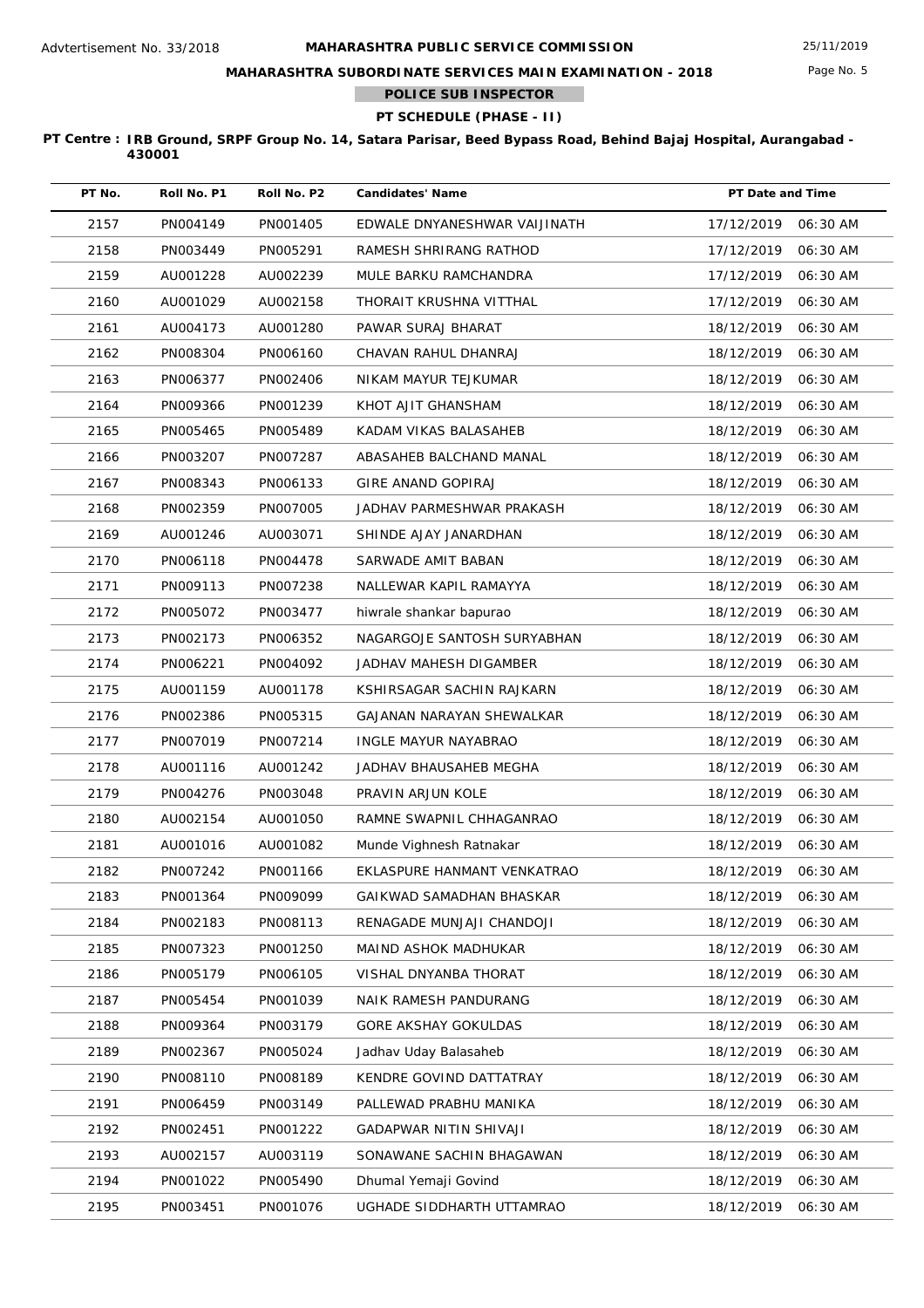**MAHARASHTRA SUBORDINATE SERVICES MAIN EXAMINATION - 2018**

**POLICE SUB INSPECTOR**

# **PT SCHEDULE (PHASE - II)**

| PT No. | Roll No. P1 | Roll No. P2 | <b>Candidates' Name</b>        | PT Date and Time       |
|--------|-------------|-------------|--------------------------------|------------------------|
| 2196   | AU004145    | AU003188    | DEVAKATE DNYANESHWAR NANDALAL  | 18/12/2019<br>06:30 AM |
| 2197   | PN006441    | PN005282    | SARKATE KAILAS ARUN            | 18/12/2019<br>06:30 AM |
| 2198   | PN009115    | PN009259    | SURWASE VISHAL PRAKASHRAO      | 18/12/2019<br>06:30 AM |
| 2199   | PN005383    | PN008038    | SURNAR PRALHAD ANKUSHRAO       | 18/12/2019<br>06:30 AM |
| 2200   | AU003264    | AU002021    | <b>GUHADE RAJESH PRAKASH</b>   | 18/12/2019<br>06:30 AM |
| 2201   | PN006017    | PN002369    | MANE AMOL NAGORAO              | 18/12/2019<br>06:30 AM |
| 2202   | AU004148    | AU002106    | PANDIT MANOHAR MADHAVRAO       | 18/12/2019<br>06:30 AM |
| 2203   | PN008175    | PN006425    | SURNAR ASHISH DILIP            | 18/12/2019<br>06:30 AM |
| 2204   | PN005488    | PN004349    | UDATEWAR SACHANAND MAROTI      | 18/12/2019<br>06:30 AM |
| 2205   | PN007168    | PN002197    | INGOLE HARSHAD RAMESH          | 18/12/2019<br>06:30 AM |
| 2206   | AU001189    | AU002243    | GAWALI GOVIND BHAGWAT          | 18/12/2019<br>06:30 AM |
| 2207   | PN009015    | PN006338    | HAKE RAJU SUDHAKAR             | 18/12/2019<br>06:30 AM |
| 2208   | PN007472    | PN002183    | GITTE SURAJ BAPUSAHEB          | 18/12/2019<br>06:30 AM |
| 2209   | PN001202    | PN006341    | SAWRATE SANKET KESHAVRAO       | 18/12/2019<br>06:30 AM |
| 2210   | AU003164    | AU002240    | JAGARWAL GANESH KONDIRAM       | 18/12/2019<br>06:30 AM |
| 2211   | AU003016    | AU002301    | PAWAR NIKHIL GOVINDRAO         | 18/12/2019<br>06:30 AM |
| 2212   | PN005103    | PN010024    | LATPATE PRASHANT ASHOK         | 18/12/2019<br>06:30 AM |
| 2213   | AU001356    | AU001379    | RATHOD REVAN BHIMRAO           | 18/12/2019<br>06:30 AM |
| 2214   | AU004177    | AU001016    | <b>BIGHOT RAHUL SHIVSING</b>   | 18/12/2019<br>06:30 AM |
| 2215   | AU003045    | AU001010    | WANOLE RAHUL SUBHASH           | 18/12/2019<br>06:30 AM |
| 2216   | AU003126    | AU002274    | CHAVAN AMOL RAM                | 18/12/2019<br>06:30 AM |
| 2217   | AU001255    | AU002212    | BIRKALE SHIVAJI VISHVAMBAR     | 18/12/2019<br>06:30 AM |
| 2218   | PN008224    | PN003189    | DESHMUKH SHUBHAM ABHIMANYU     | 18/12/2019<br>06:30 AM |
| 2219   | PN001372    | PN003364    | NARWADE SAINATH GANGADHAR      | 18/12/2019<br>06:30 AM |
| 2220   | PN001249    | PN007275    | ATKARE SHIVRATNA PRATAPRAO     | 18/12/2019<br>06:30 AM |
| 2221   | AU001069    | AU002148    | CHATE SANTOSH SHIVAJI          | 18/12/2019 06:30 AM    |
| 2222   | AU002124    | AU003244    | Kute Rajkumar Narayanrao       | 18/12/2019<br>06:30 AM |
| 2223   | MB001168    | MB002098    | KENDRE DIGVIJAY GANPATRAO      | 18/12/2019<br>06:30 AM |
| 2224   | AU001355    | AU002231    | manod prakash pawar            | 18/12/2019<br>06:30 AM |
| 2225   | PN003065    | PN001028    | BAGUL RAJENDRA RAVINDRA        | 18/12/2019<br>06:30 AM |
| 2226   | AU001027    | AU003308    | Thorat Yashwant Niloba         | 18/12/2019<br>06:30 AM |
| 2227   | PN004327    | PN003459    | PRAVIN ANNARAO DHEPE           | 18/12/2019<br>06:30 AM |
| 2228   | PN003452    | PN009234    | CHAVAN NANDKUMAR BALIRAM       | 18/12/2019<br>06:30 AM |
| 2229   | PN007070    | PN001362    | PAWAL MANGESH RAMESH           | 18/12/2019<br>06:30 AM |
| 2230   | PN002080    | PN002151    | PAWAL MAYUR RAMESH             | 18/12/2019<br>06:30 AM |
| 2231   | PN001221    | PN009068    | SIRSAT INDRAJEET DIGAMBAR      | 18/12/2019<br>06:30 AM |
| 2232   | PN007317    | PN010097    | SARODE SUDHIR BABARAO          | 18/12/2019<br>06:30 AM |
| 2233   | PN002376    | PN003320    | HARBALE GAJANAN CHAMPATRAO     | 18/12/2019<br>06:30 AM |
| 2234   | PN005232    | PN002306    | THOMBARE KIRANKUMAR PRAKASHRAO | 06:30 AM<br>18/12/2019 |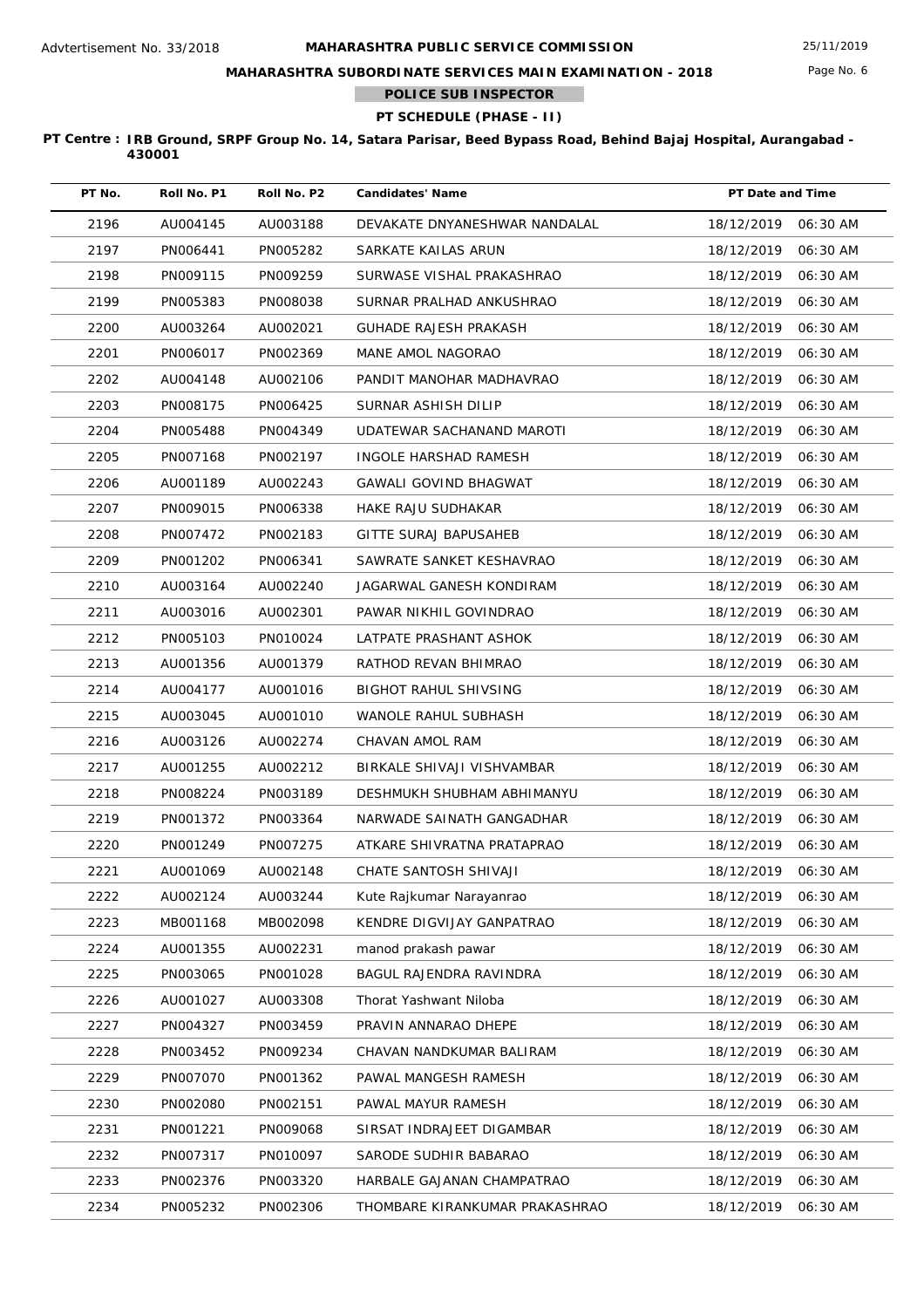## **MAHARASHTRA SUBORDINATE SERVICES MAIN EXAMINATION - 2018**

**POLICE SUB INSPECTOR**

## **PT SCHEDULE (PHASE - II)**

| PT No. | Roll No. P1 | Roll No. P2 | <b>Candidates' Name</b>     | PT Date and Time    |          |
|--------|-------------|-------------|-----------------------------|---------------------|----------|
| 2235   | PN007218    | PN010185    | RATHOD GAURAV PARASRAM      | 18/12/2019          | 06:30 AM |
| 2236   | PN008397    | PN001242    | PURI VAIBHAV CHANDRAKANT    | 18/12/2019          | 06:30 AM |
| 2237   | PN006274    | PN006112    | DUDHAL BHAGWAT VITHTHAL     | 18/12/2019          | 06:30 AM |
| 2238   | AU004092    | AU001002    | MAHANDULE NAGNATH BABASAHEB | 18/12/2019          | 06:30 AM |
| 2239   | PN009053    | PN004093    | TOLMARE SURAJ SURYAKANT     | 18/12/2019          | 06:30 AM |
| 2240   | PN005236    | PN002471    | SABDE ANKUSH VANKATRAO      | 18/12/2019          | 06:30 AM |
| 2241   | PN006346    | PN005363    | CHINCHOLE YOGESH KALYANRAO  | 19/12/2019          | 06:30 AM |
| 2242   | PN003249    | PN003335    | Ravi Nivruttirao Ghodke     | 19/12/2019          | 06:30 AM |
| 2243   | PN002502    | PN010025    | SONUNE DEEPAK VISHWASRAO    | 19/12/2019          | 06:30 AM |
| 2244   | PN009297    | PN010198    | TUTURWAD ABHIJEET GANESHRAO | 19/12/2019          | 06:30 AM |
| 2245   | PN005500    | PN004323    | IJALKAR MADHAV LAXMANRAO    | 19/12/2019          | 06:30 AM |
| 2246   | PN003239    | PN001038    | SONWANE DILIP VILAS         | 19/12/2019          | 06:30 AM |
| 2247   | AU003240    | AU001286    | WAGHMARE RAJESH BABU        | 19/12/2019          | 06:30 AM |
| 2248   | MB001272    | MB001234    | BHOYEWAR SANTOSH MARIBA     | 19/12/2019          | 06:30 AM |
| 2249   | AU001201    | AU003351    | Gadhe Gajanan Madhavrao     | 19/12/2019          | 06:30 AM |
| 2250   | AU004051    | AU001299    | KAMBLE SURAJ RANUJI         | 19/12/2019          | 06:30 AM |
| 2251   | AU001143    | AU002022    | MORE DEVIDAS MANIK          | 19/12/2019          | 06:30 AM |
| 2252   | PN006004    | PN006132    | WARVADE SHAILESH SURESH     | 19/12/2019          | 06:30 AM |
| 2253   | PN008428    | PN005031    | JANGLE VIJAYANAND ABHIMAN   | 19/12/2019          | 06:30 AM |
| 2254   | PN007372    | PN002148    | PAWAR VISHAL ASHOK          | 19/12/2019          | 06:30 AM |
| 2255   | PN002427    | PN002085    | RATHOD GANESH SHANKAR       | 19/12/2019          | 06:30 AM |
| 2256   | PN005148    | PN005401    | KACHKALWAD SUNIL BALWAN     | 19/12/2019          | 06:30 AM |
| 2257   | PN009203    | PN007323    | KULEWAD RAMDAS RAVSAHEB     | 19/12/2019          | 06:30 AM |
| 2258   | PN006297    | PN006006    | KADAM ARJUN DHONDIRAM       | 19/12/2019          | 06:30 AM |
| 2259   | PN002381    | PN010004    | HANMANT MAROTI HATNURE      | 19/12/2019          | 06:30 AM |
| 2260   | PN005358    | PN010236    | hatkhile avinash sahebrao   | 19/12/2019 06:30 AM |          |
| 2261   | AU001169    | AU002094    | KAWDE RAVI HANUMANT         | 19/12/2019          | 06:30 AM |
| 2262   | PN004305    | PN005496    | KASHID NAKUL BIBHISHAN      | 19/12/2019          | 06:30 AM |
| 2263   | PN008207    | PN005046    | ANJANWAD MAHESH HARI        | 19/12/2019          | 06:30 AM |
| 2264   | PN003274    | PN002226    | Lonikar Dhammanand Santram  | 19/12/2019          | 06:30 AM |
| 2265   | PN004433    | PN005305    | CHITTE RAJENDRA DASHARATH   | 19/12/2019          | 06:30 AM |
| 2266   | PN001492    | PN008303    | SHAIKH RAFIK USMAN          | 19/12/2019          | 06:30 AM |
| 2267   | PN002445    | PN006127    | GAJANAN SURESHRAO JADHAV    | 19/12/2019          | 06:30 AM |
| 2268   | PN009038    | PN003208    | CHAVAN ARUN VITTHALRAO      | 19/12/2019          | 06:30 AM |
| 2269   | PN002278    | PN006321    | SONWANE KRUSHNA NAGNATH     | 19/12/2019          | 06:30 AM |
| 2270   | PN005290    | PN001417    | SING AJAYKUMAR ANILKUMAR    | 19/12/2019          | 06:30 AM |
| 2271   | PN001491    | PN005246    | SARJE RAGHUVEER VINAYAK     | 19/12/2019          | 06:30 AM |
| 2272   | PN002308    | PN005095    | SANJAY GOPINATH KENDRE      | 19/12/2019          | 06:30 AM |
| 2273   | PN009097    | PN010030    | SATVAN RAVI INDALSING       | 19/12/2019          | 06:30 AM |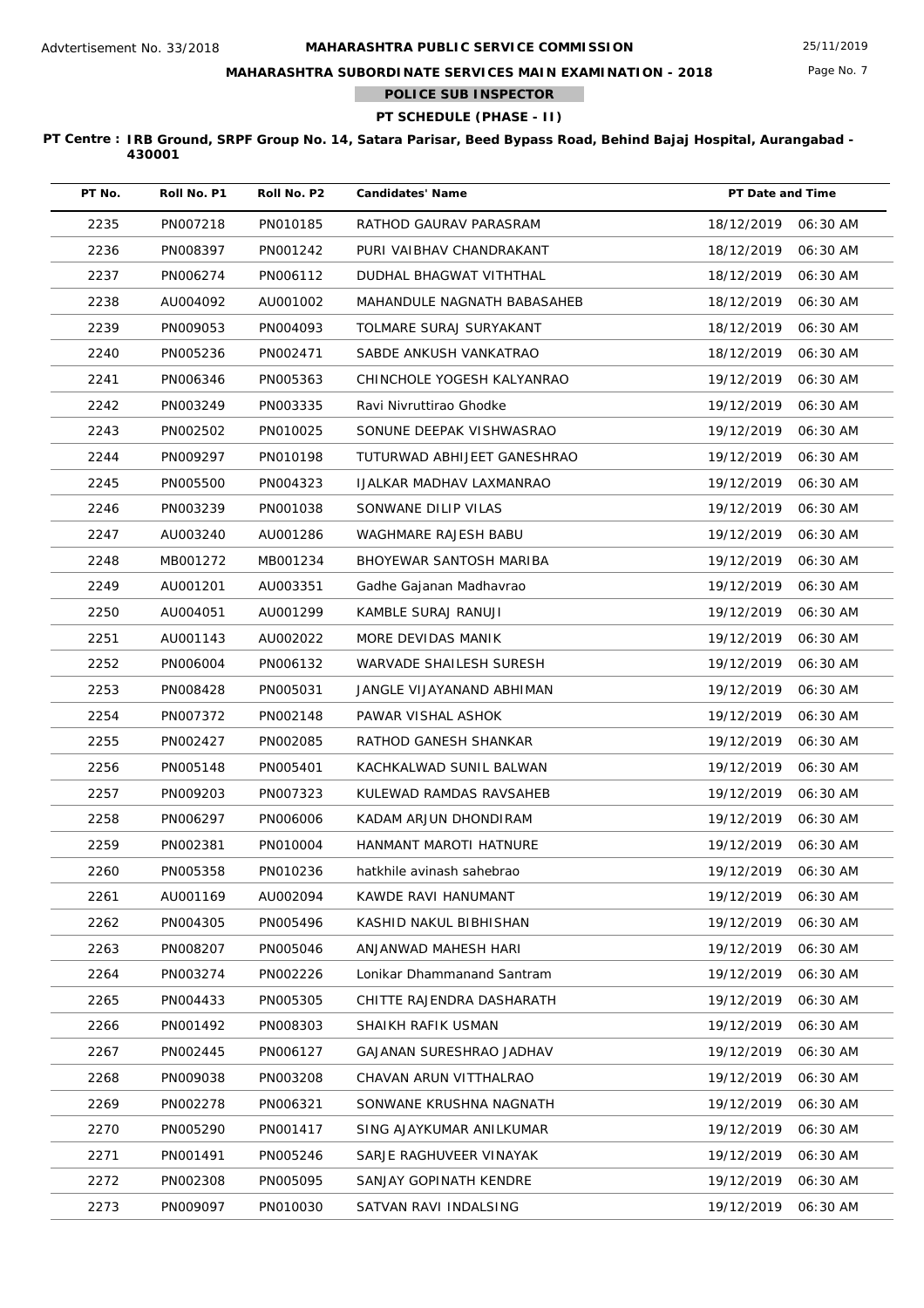**MAHARASHTRA SUBORDINATE SERVICES MAIN EXAMINATION - 2018**

**POLICE SUB INSPECTOR**

# **PT SCHEDULE (PHASE - II)**

| PT No. | Roll No. P1 | Roll No. P2 | <b>Candidates' Name</b>     | PT Date and Time       |
|--------|-------------|-------------|-----------------------------|------------------------|
| 2274   | PN008123    | PN007056    | MANE TUKARAM ACHYUT         | 19/12/2019<br>06:30 AM |
| 2275   | AU001003    | AU001387    | Mohite Yogesh Arjunrao      | 19/12/2019<br>06:30 AM |
| 2276   | PN006098    | PN004140    | Sayed Iliyas Rahim          | 19/12/2019<br>06:30 AM |
| 2277   | AU001176    | AU003117    | JADHAV SUNIL RAMESH         | 19/12/2019<br>06:30 AM |
| 2278   | PN007002    | PN007180    | Modani Mayur Hiralal        | 19/12/2019<br>06:30 AM |
| 2279   | PN007440    | PN004268    | NIRWAL AKSHAY ARJUNRAO      | 19/12/2019<br>06:30 AM |
| 2280   | AU001025    | AU001093    | WAGH SACHIN PRABHAKAR       | 19/12/2019<br>06:30 AM |
| 2281   | PN003498    | PN004224    | SALVE AMOL NARAYAN          | 19/12/2019<br>06:30 AM |
| 2282   | AU003258    | AU003023    | GAWLI MUNJA RAKHMAJI        | 19/12/2019<br>06:30 AM |
| 2283   | PN002250    | PN010107    | BEDGE MAHESH NARSING        | 19/12/2019<br>06:30 AM |
| 2284   | PN008377    | PN006074    | GURUPWAR SATISH DIGAMBARRAO | 19/12/2019<br>06:30 AM |
| 2285   | AU002304    | AU002211    | GAIKWAD RAVI GANGADHAR      | 19/12/2019<br>06:30 AM |
| 2286   | AU001322    | AU003212    | KAMBLE RAGHURAJ WAMANRAO    | 19/12/2019<br>06:30 AM |
| 2287   | AU001184    | AU003007    | HANUMANT PANDURANG GHULE    | 19/12/2019<br>06:30 AM |
| 2288   | PN007432    | PN002227    | KOREWAR SHRIKANT BALAJI     | 19/12/2019<br>06:30 AM |
| 2289   | AU004103    | AU003008    | <b>INGLE SUDAM VIKRAM</b>   | 19/12/2019<br>06:30 AM |
| 2290   | PN001347    | PN001440    | EKALE SANGAMESHWAR GOPALRAO | 19/12/2019<br>06:30 AM |
| 2291   | PN006024    | PN004287    | KALE SHRIMANT BABASAHEB     | 19/12/2019<br>06:30 AM |
| 2292   | AU001312    | AU003208    | DESHMUKH UDDHAVRAO APPARAO  | 19/12/2019<br>06:30 AM |
| 2293   | PN003161    | PN003194    | KADAM AKSHAY KISHAN         | 19/12/2019<br>06:30 AM |
| 2294   | MB002057    | MB001061    | KUTE GOVIND SURESH          | 19/12/2019<br>06:30 AM |
| 2295   | AU001186    | AU003359    | HANDE HANMANT CHANDRAKANT   | 19/12/2019<br>06:30 AM |
| 2296   | AU001078    | AU001348    | TAMBE SACHIN BABASAHEB      | 19/12/2019<br>06:30 AM |
| 2297   | AU002101    | AU002198    | CHAUDHARI MANGESH ISHWARLAL | 19/12/2019<br>06:30 AM |
| 2298   | PN007284    | PN002041    | MANJARME SATISH RAMRAO      | 19/12/2019<br>06:30 AM |
| 2299   | PN008256    | PN003132    | GHODAKE YOGESH SHAHURAJ     | 19/12/2019<br>06:30 AM |
| 2300   | PN007131    | PN003330    | RATHOD GANESH SURYAKANT     | 19/12/2019<br>06:30 AM |
| 2301   | AU001210    | AU002235    | CHAVAN DHEERAJ NAMDEO       | 19/12/2019<br>06:30 AM |
| 2302   | MB001041    | MB001033    | Bokare Rahul Shankarrao     | 19/12/2019<br>06:30 AM |
| 2303   | PN009139    | PN001339    | <b>JASUD MANOJ JALINDAR</b> | 19/12/2019<br>06:30 AM |
| 2304   | PN002304    | PN004256    | NAVALE KETAN SURESH         | 19/12/2019<br>06:30 AM |
| 2305   | AU002136    | AU002266    | PAWAR KIRAN LAXMAN          | 19/12/2019<br>06:30 AM |
| 2306   | PN002465    | PN006346    | DOLAS NARAYAN KALYAN        | 19/12/2019<br>06:30 AM |
| 2307   | PN004010    | PN004346    | Sonwane Nilesh Ram          | 19/12/2019<br>06:30 AM |
| 2308   | PN001041    | PN008027    | KARALE VISHWAMBHAR BAPURAO  | 19/12/2019<br>06:30 AM |
| 2309   | AU003092    | AU001240    | CHAVAN AJAY BABURAO         | 19/12/2019<br>06:30 AM |
| 2310   | AU001033    | AU002194    | PARMESHWAR MAHADEO TANDLE   | 19/12/2019<br>06:30 AM |
| 2311   | MB001109    | MB001017    | GHUGE ASHOK UDHAVRAO        | 19/12/2019<br>06:30 AM |
| 2312   | PN003160    | PN003416    | MOTE AKSHAY MUNJAJI         | 19/12/2019<br>06:30 AM |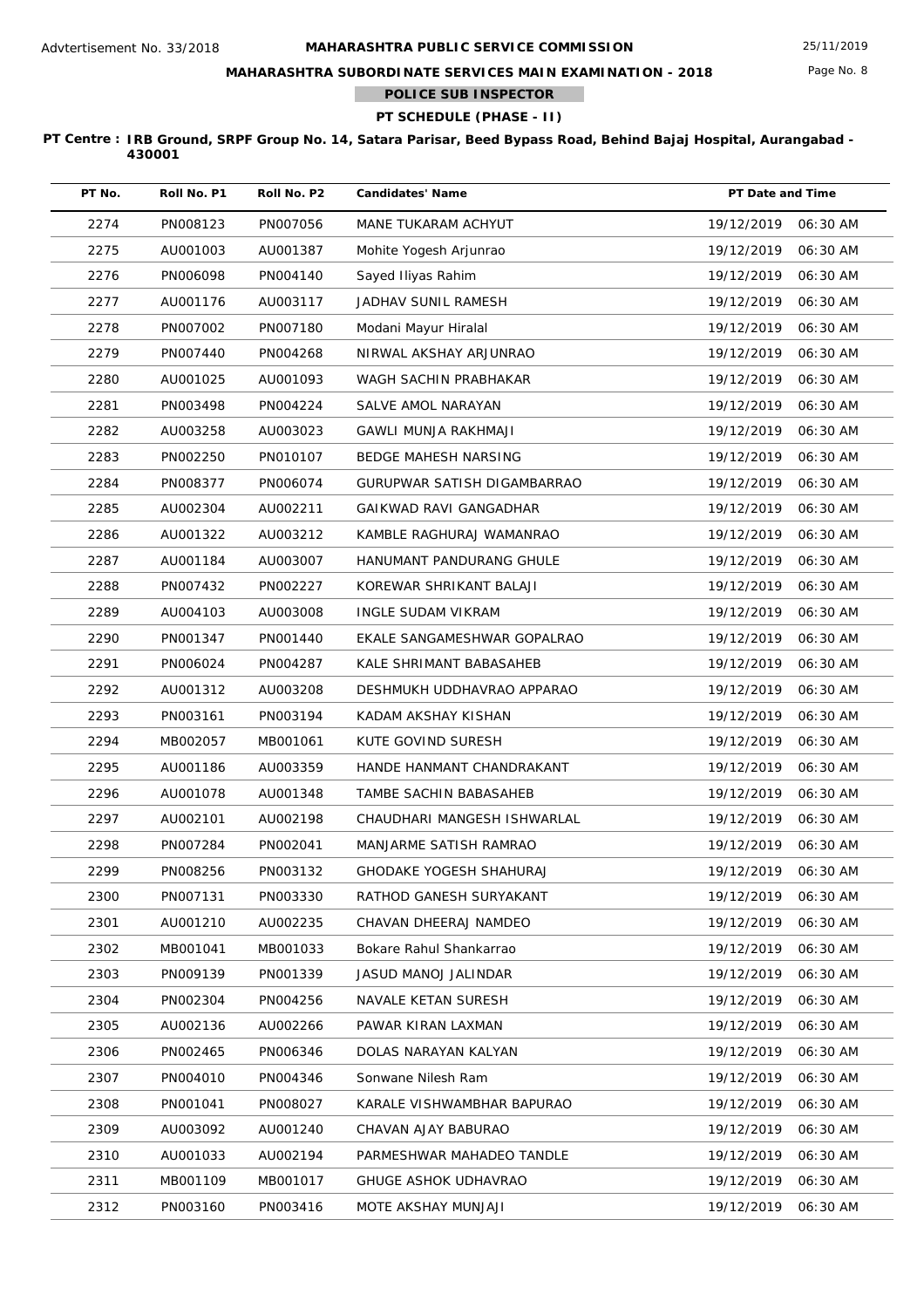## **MAHARASHTRA SUBORDINATE SERVICES MAIN EXAMINATION - 2018**

**POLICE SUB INSPECTOR**

## **PT SCHEDULE (PHASE - II)**

| PT No. | Roll No. P1 | Roll No. P2 | <b>Candidates' Name</b>         | PT Date and Time       |
|--------|-------------|-------------|---------------------------------|------------------------|
| 2313   | PN008178    | PN003265    | PATIL SHAILESH UTTAMRAO         | 19/12/2019<br>06:30 AM |
| 2314   | PN008442    | PN003346    | BAIKARE GOPAL TUKARAM           | 19/12/2019<br>06:30 AM |
| 2315   | AU004101    | AU001306    | PATIL POPAT RAJENDRA            | 19/12/2019<br>06:30 AM |
| 2316   | AU004178    | AU002261    | PAWAR RASHMI ARJUNRAO           | 20/12/2019<br>06:30 AM |
| 2317   | PN001269    | PN004462    | SHINDE DIPALI DHONDIBA          | 20/12/2019<br>06:30 AM |
| 2318   | PN003096    | PN010147    | ASHVINI SHANKAR CHATE           | 20/12/2019<br>06:30 AM |
| 2319   | PN008201    | PN007232    | BAJGIRE DHANSHRI VASANT         | 20/12/2019<br>06:30 AM |
| 2320   | PN009362    | PN008290    | NAIKWADE SWARUPA SUNDAR         | 20/12/2019<br>06:30 AM |
| 2321   | AU004079    | AU001381    | KAMBLE POOJA TRIMBAK            | 20/12/2019<br>06:30 AM |
| 2322   | AU004068    | AU001201    | KALPANA VASANT MUNDE            | 20/12/2019<br>06:30 AM |
| 2323   | AU002087    | AU003333    | <b>GIRNARE ANJANA SHANKAR</b>   | 20/12/2019<br>06:30 AM |
| 2324   | AU004159    | AU001420    | CHAUDHARI SHEETAL SUDHIR        | 20/12/2019<br>06:30 AM |
| 2325   | AU003254    | AU002102    | CHONDHE SHARADA PUNDLIK         | 20/12/2019<br>06:30 AM |
| 2326   | AU004154    | AU001326    | DANDGE SHRADDHA DILIP           | 20/12/2019<br>06:30 AM |
| 2327   | AU003253    | AU001376    | JARWAL KANCHAN KACHARUSING      | 20/12/2019<br>06:30 AM |
| 2328   | PN008179    | PN002501    | <b>GADHAVE PRIYANKA SANTOSH</b> | 20/12/2019<br>06:30 AM |
| 2329   | AU003152    | AU001013    | UDAWANT SHRADDHA BABAN          | 20/12/2019<br>06:30 AM |
| 2330   | PN006249    | PN002393    | SHINDE NISHA DATTATRYA          | 20/12/2019<br>06:30 AM |
| 2331   | PN002106    | PN001097    | DABHADE PALLAVI BABASAHEB       | 20/12/2019<br>06:30 AM |
| 2332   | AU001220    | AU001057    | CHANDRAKALA BABURAO BANDLE      | 20/12/2019<br>06:30 AM |
| 2333   | PN001008    | PN001467    | PATIL YOGITA SHIVRAJ            | 20/12/2019<br>06:30 AM |
| 2334   | AU001028    | AU003049    | THORAT JAISHREE DAMODHAR        | 20/12/2019<br>06:30 AM |
| 2335   | AU003048    | AU002136    | MASKE NISHIGANDHA NANASAHEB     | 20/12/2019<br>06:30 AM |
| 2336   | AU001418    | AU002273    | BEDKE MANISHA KASHINATH         | 20/12/2019<br>06:30 AM |
| 2337   | AU004108    | AU003161    | PANDHARE POOJA KISAN            | 20/12/2019<br>06:30 AM |
| 2338   | AU003210    | AU001324    | BOBADE MEGHA ANANTA             | 20/12/2019 06:30 AM    |
| 2339   | PN004021    | PN003095    | SURWASE AMRUTA DNYANDEV         | 20/12/2019<br>06:30 AM |
| 2340   | AU002306    | AU003003    | KUDALE SHUBHANGI DEVRAO         | 20/12/2019<br>06:30 AM |
| 2341   | PN002317    | PN001322    | BAHURE KANTABAI PUNAMSING       | 20/12/2019<br>06:30 AM |
| 2342   | AU002118    | AU002245    | JADHAV MANISHA YOUVRAJ          | 20/12/2019<br>06:30 AM |
| 2343   | AU003033    | AU003035    | <b>BHUJBAL MEENA SUBHASH</b>    | 20/12/2019<br>06:30 AM |
| 2344   | AU001171    | AU003089    | KALE PRIYA ASARAM               | 20/12/2019<br>06:30 AM |
| 2345   | PN009282    | PN008058    | KAMBLE POOJA LAXMAN             | 20/12/2019<br>06:30 AM |
| 2346   | PN009049    | PN004182    | SWAMI POOJA VAIJANATH           | 20/12/2019<br>06:30 AM |
| 2347   | AU002149    | AU001365    | LAHANE SWATI NANA               | 20/12/2019<br>06:30 AM |
| 2348   | AU003262    | AU001319    | SHINDE SUJATA NAGNATH           | 20/12/2019<br>06:30 AM |
| 2349   | PN008306    | PN001031    | KANDE MUKTA SAMBHAJI            | 20/12/2019<br>06:30 AM |
| 2350   | PN002309    | PN005299    | SHISODE KAVITA BHAGWANRAO       | 20/12/2019<br>06:30 AM |
| 2351   | AU004135    | AU001340    | NALAWADE KOMAL KALYAN           | 06:30 AM<br>20/12/2019 |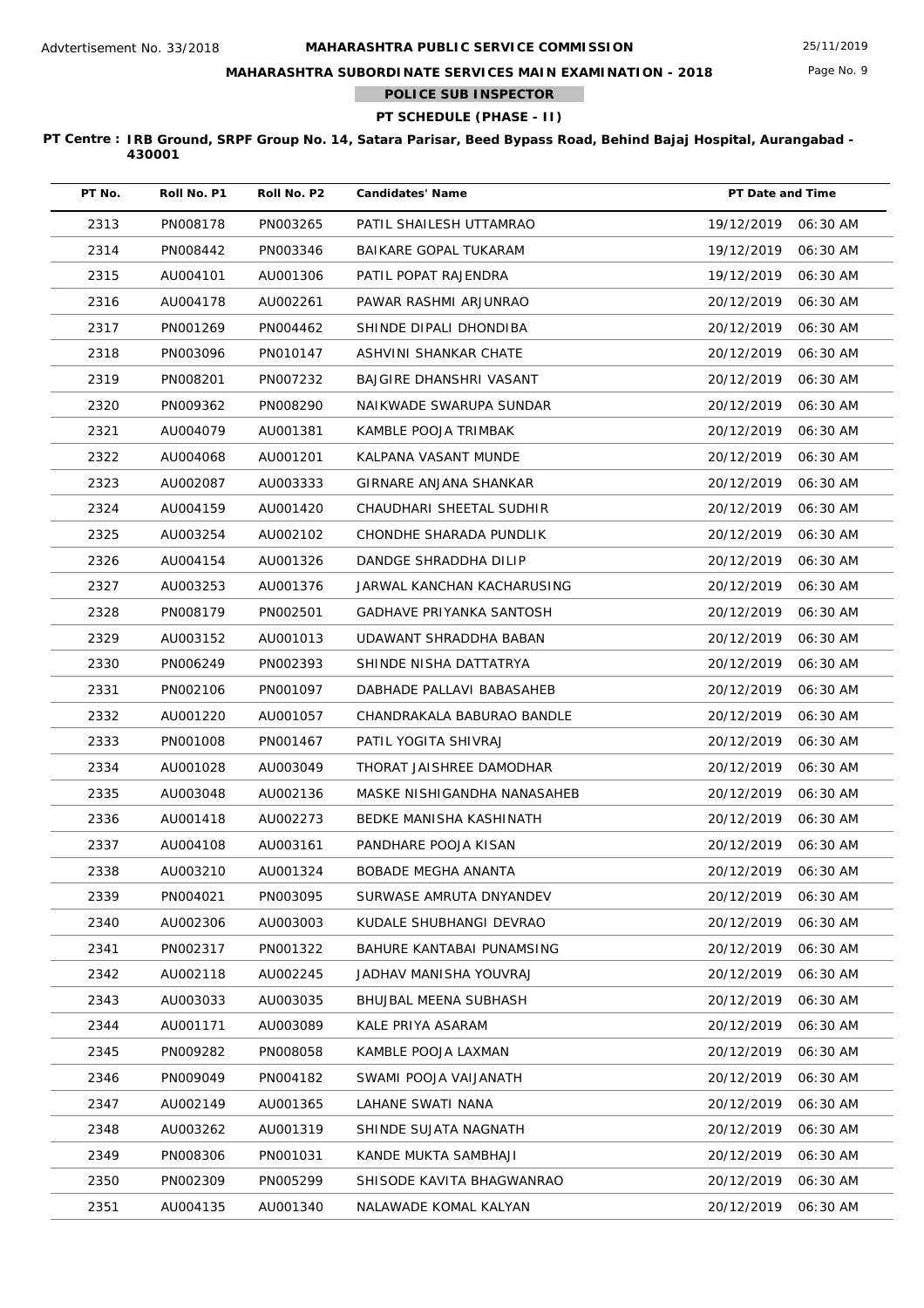## **MAHARASHTRA SUBORDINATE SERVICES MAIN EXAMINATION - 2018**

**POLICE SUB INSPECTOR**

## **PT SCHEDULE (PHASE - II)**

| PT No. | Roll No. P1 | Roll No. P2 | <b>Candidates' Name</b>        | PT Date and Time |          |
|--------|-------------|-------------|--------------------------------|------------------|----------|
| 2352   | AU003245    | AU003073    | BAGLANE RANJANA SANDIPAN       | 20/12/2019       | 06:30 AM |
| 2353   | PN004324    | PN004037    | PADMAJA GOVINDRAO MEHATRE      | 20/12/2019       | 06:30 AM |
| 2354   | AU004150    | AU003396    | GIRI VANDANA NAGENDRA          | 20/12/2019       | 06:30 AM |
| 2355   | AU004040    | AU003243    | ASALKAR VAISHALI RAMCHANDRA    | 20/12/2019       | 06:30 AM |
| 2356   | PN007352    | PN008239    | BAGWAN ZEENAT WAHAB            | 20/12/2019       | 06:30 AM |
| 2357   | AU001237    | AU002295    | GAIKWAD ANITA DHONDIRAM        | 20/12/2019       | 06:30 AM |
| 2358   | AU004063    | AU001085    | DEVHARE SAPANA FAKIRRAO        | 20/12/2019       | 06:30 AM |
| 2359   | PN008364    | PN002220    | UDATE BHAGYASHRI UMAKANT       | 20/12/2019       | 06:30 AM |
| 2360   | AU001373    | AU003070    | ANDURKAR SANJIVANI HARIBHAU    | 20/12/2019       | 06:30 AM |
| 2361   | AU002300    | AU003207    | gaikwad ashwinee dayanand      | 20/12/2019       | 06:30 AM |
| 2362   | AU001371    | AU001409    | ARATI FULCHAND UMBRE           | 20/12/2019       | 06:30 AM |
| 2363   | PN004100    | PN002032    | <b>JAGTAP ARUNA NARAYAN</b>    | 20/12/2019       | 06:30 AM |
| 2364   | AU003226    | AU003393    | PARVE DIKSHA ASHOKRAO          | 20/12/2019       | 06:30 AM |
| 2365   | PN001174    | PN002031    | KANADE SUNITA MACHINDRA        | 20/12/2019       | 06:30 AM |
| 2366   | PN005196    | PN006183    | SURANA PRACHEE PRADIP          | 20/12/2019       | 06:30 AM |
| 2367   | PN001215    | PN007213    | Sneha Sureshrao Kshirsagar     | 20/12/2019       | 06:30 AM |
| 2368   | AU004129    | AU002210    | DUBE SHWETA MANIKRAO           | 20/12/2019       | 06:30 AM |
| 2369   | PN007030    | PN001133    | PARALKAR TAI MADHUKAR          | 20/12/2019       | 06:30 AM |
| 2370   | AU004041    | AU002193    | SAHU RASHMITA SHARADA PRASAD   | 21/12/2019       | 06:30 AM |
| 2371   | AU002190    | AU001237    | SHIRSATH ASHWINI SAHEBRAO      | 21/12/2019       | 06:30 AM |
| 2372   | PN006248    | PN009222    | KATKADE YOGESHWARI PRABHAKAR   | 21/12/2019       | 06:30 AM |
| 2373   | PN008272    | PN005125    | KAKURLE SUNITA SURYAKANT       | 21/12/2019       | 06:30 AM |
| 2374   | PN005297    | PN003161    | KHARE SHRADHA RAMESH           | 21/12/2019       | 06:30 AM |
| 2375   | PN006495    | PN003065    | RANKSHETRE VASUNDHARA DEVIDAS  | 21/12/2019       | 06:30 AM |
| 2376   | PN008134    | PN009121    | SHINDE SEEMA DATTATRAY         | 21/12/2019       | 06:30 AM |
| 2377   | PN007092    | PN004130    | GODAGE ANGHA ANKUSH            | 21/12/2019       | 06:30 AM |
| 2378   | PN009313    | PN002390    | <b>BURKULE POOJA PANDURANG</b> | 21/12/2019       | 06:30 AM |
| 2379   | AU004058    | AU001251    | HOMKAR ARCHANA DHANANJAY       | 21/12/2019       | 06:30 AM |
| 2380   | PN009328    | PN003496    | MORE MIRA MADHAVRAO            | 21/12/2019       | 06:30 AM |
| 2381   | PN002318    | PN005297    | PADALWAR KANCHAN MALIKARJUN    | 21/12/2019       | 06:30 AM |
| 2382   | PN009305    | PN001141    | BAINWAD JYOTI GOVIND           | 21/12/2019       | 06:30 AM |
| 2383   | PN002198    | PN004453    | MISAL PRIYANKA BHASKAR         | 21/12/2019       | 06:30 AM |
| 2384   | AU004036    | AU001205    | KUREWAD SHILPA DILIP           | 21/12/2019       | 06:30 AM |
| 2385   | PN002412    | PN010213    | <b>GHARKE GAYABAI MAROTI</b>   | 21/12/2019       | 06:30 AM |
| 2386   | AU002153    | AU001423    | GALANDE RANI DATTATRAY         | 21/12/2019       | 06:30 AM |
| 2387   | PN003450    | PN002080    | TODEKAR SHYAMBALA WAMANRAO     | 21/12/2019       | 06:30 AM |
| 2388   | AU004117    | AU001375    | DAMDHAR NITA GAJANAN           | 21/12/2019       | 06:30 AM |
| 2389   | PN002073    | PN005408    | Phule Kiran Balaji             | 21/12/2019       | 06:30 AM |
| 2390   | PN005143    | PN003112    | RAKHONDE MEENAKSHI PANDURANG   | 21/12/2019       | 06:30 AM |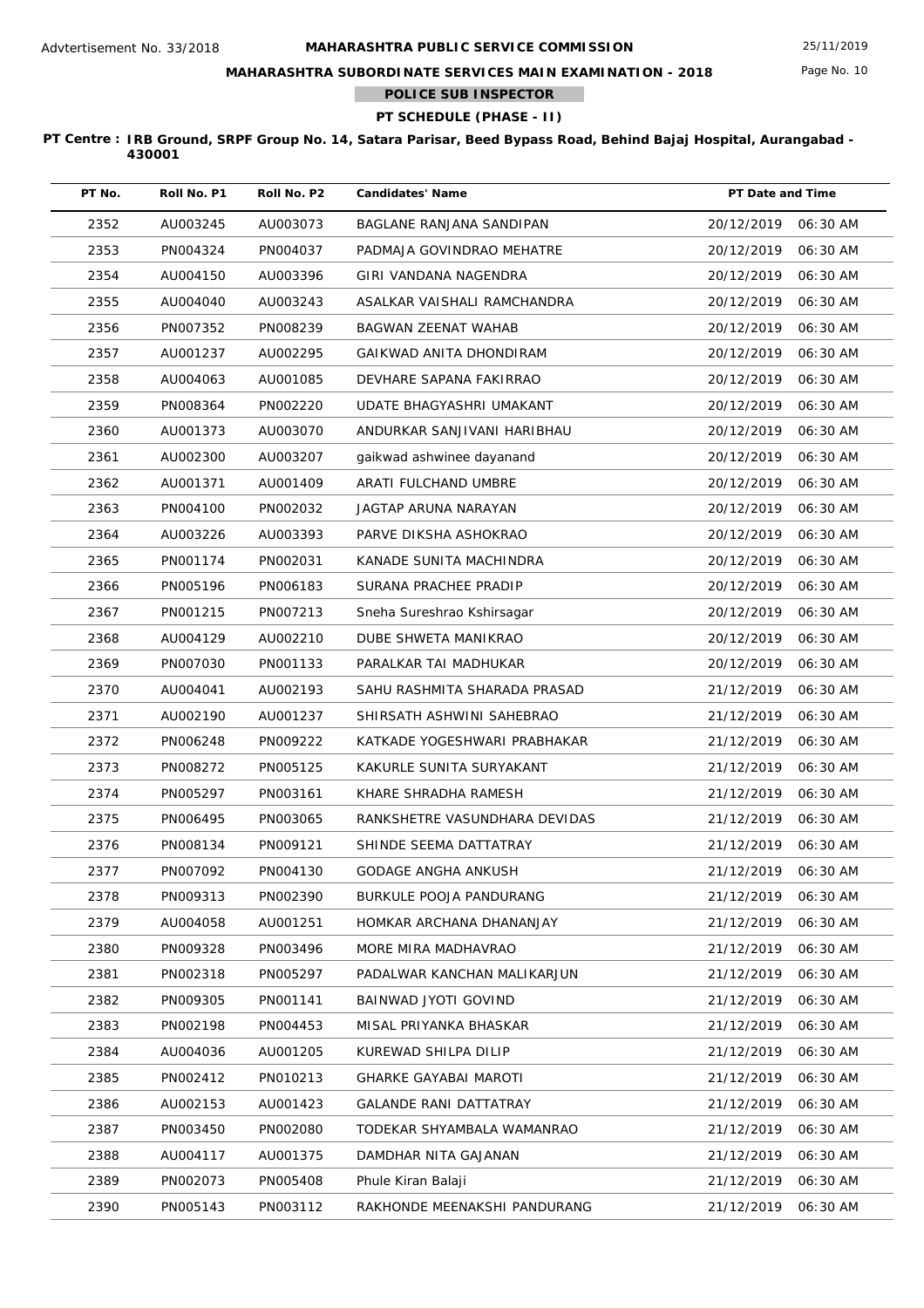Page No. 11

## **MAHARASHTRA SUBORDINATE SERVICES MAIN EXAMINATION - 2018**

**POLICE SUB INSPECTOR**

## **PT SCHEDULE (PHASE - II)**

| PT No. | Roll No. P1 | Roll No. P2 | <b>Candidates' Name</b>            | <b>PT Date and Time</b> |
|--------|-------------|-------------|------------------------------------|-------------------------|
| 2391   | PN005353    | PN006142    | WAGHMARE PREMLATA VANKETRAO        | 21/12/2019<br>06:30 AM  |
| 2392   | AU004044    | AU002209    | KHANDAGALE SAVITA EKNATH           | 21/12/2019<br>06:30 AM  |
| 2393   | PN005127    | PN001077    | BAGULWAD NEETA KISHANRAO           | 21/12/2019<br>06:30 AM  |
| 2394   | PN002193    | PN009263    | CHOPDE MOHINI SAKHAHARI            | 21/12/2019<br>06:30 AM  |
| 2395   | PN006163    | PN006417    | NAYAN SHAHU WAGHAMARE              | 21/12/2019<br>06:30 AM  |
| 2396   | PN008289    | PN001153    | KADAM KOMAL SHIVAJI                | 21/12/2019<br>06:30 AM  |
| 2397   | PN009083    | PN005311    | CHATE SHUBHANGI RAJU               | 21/12/2019<br>06:30 AM  |
| 2398   | AU001398    | AU001288    | NANDABAI SHEKNATH MAGAR            | 21/12/2019<br>06:30 AM  |
| 2399   | AU001047    | AU001146    | PAWAR SNEHAL CHANDRAKANT           | 21/12/2019<br>06:30 AM  |
| 2400   | AU003197    | AU001244    | RAJGURU KALYANI SURESH             | 21/12/2019<br>06:30 AM  |
| 2401   | AU001065    | AU002149    | SARIKA KANHIRAM RATHOD             | 21/12/2019<br>06:30 AM  |
| 2402   | AU001046    | AU003174    | AENDOLE SONAL BHAGWAN              | 21/12/2019<br>06:30 AM  |
| 2403   | PN004115    | PN008198    | BENZIR MOHMAD SHAIKH               | 21/12/2019<br>06:30 AM  |
| 2404   | AU003167    | AU001391    | DHAKRE DIKSHA BHAGWAN              | 21/12/2019<br>06:30 AM  |
| 2405   | AU001262    | AU003156    | <b>SALVE KIRAN BABURAO</b>         | 21/12/2019<br>06:30 AM  |
| 2406   | AU001145    | AU003066    | <b>MALI MEGHA MANOHAR</b>          | 21/12/2019<br>06:30 AM  |
| 2407   | PN009293    | PN004417    | NAGARGOJE ASHWINI CHINTAMANI       | 21/12/2019<br>06:30 AM  |
| 2408   | AU001292    | AU001233    | SHAIKH SAMEENA BEGAM SK CHANDPASHA | 21/12/2019<br>06:30 AM  |
| 2409   | PN003114    | PN001373    | KHARMATE ANJANA SUBHASH            | 21/12/2019<br>06:30 AM  |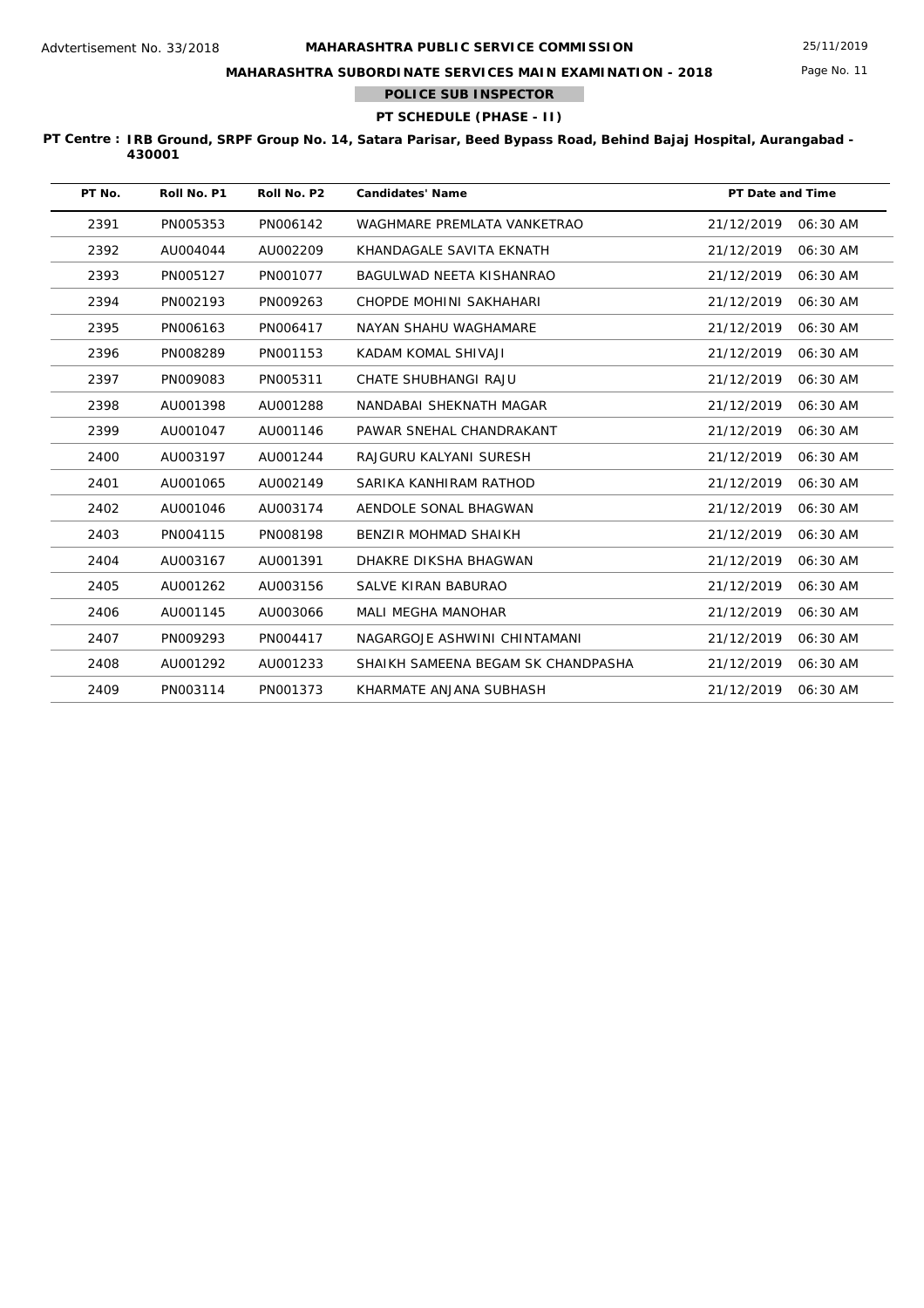Page No. 12

## **MAHARASHTRA SUBORDINATE SERVICES MAIN EXAMINATION - 2018**

**POLICE SUB INSPECTOR**

# **PT SCHEDULE (PHASE - II)**

| PT No. | Roll No. P1 | Roll No. P2 | <b>Candidates' Name</b>         | PT Date and Time       |
|--------|-------------|-------------|---------------------------------|------------------------|
| 5001   | PN009022    | PN003455    | Sarade Amol Balasaheb           | 23/12/2019<br>06:30 AM |
| 5002   | PN006359    | PN008158    | LENDE SHARAD VITTHAL            | 23/12/2019<br>06:30 AM |
| 5003   | AU001012    | AU001366    | patil vinod dnyaneshwar         | 23/12/2019<br>06:30 AM |
| 5004   | PN007331    | PN006361    | SHINDE BALKRISHNA JALINDAR      | 23/12/2019<br>06:30 AM |
| 5005   | MB002102    | MB002050    | AWARE SURAJ MANIK               | 23/12/2019<br>06:30 AM |
| 5006   | PN006057    | PN002140    | PATIL MANOJ NARAYAN             | 23/12/2019<br>06:30 AM |
| 5007   | PN006288    | PN001490    | BHOR PAVAN VITTHAL              | 23/12/2019<br>06:30 AM |
| 5008   | AU003169    | AU003200    | KOTHULE KIRAN GULAB             | 23/12/2019<br>06:30 AM |
| 5009   | PN001329    | PN001212    | PAGAR SANTOSH BHAGWAN           | 23/12/2019<br>06:30 AM |
| 5010   | PN004198    | PN004180    | Sonawane Manoj Prabhakar        | 23/12/2019<br>06:30 AM |
| 5011   | AU001363    | AU002201    | HEMANT SURESH PATIL             | 23/12/2019<br>06:30 AM |
| 5012   | PN008265    | PN003380    | SHELKE SANTOSH ASHOK            | 23/12/2019<br>06:30 AM |
| 5013   | PN004468    | PN005243    | <b>GANGURDE DIPAK KASHINATH</b> | 23/12/2019<br>06:30 AM |
| 5014   | PN008314    | PN008248    | CHAVAN MANOJ EKNATH             | 23/12/2019<br>06:30 AM |
| 5015   | AU001097    | AU002110    | DHAKANE RAMESHWAR NANDKISHOR    | 23/12/2019<br>06:30 AM |
| 5016   | AU002219    | AU003215    | JADHAV SANTOSH JAGANNATH        | 23/12/2019<br>06:30 AM |
| 5017   | AU004131    | AU002230    | PATIL ANIKET DILIP              | 23/12/2019<br>06:30 AM |
| 5018   | PN008102    | PN005178    | Patil Kunal Madhukar            | 23/12/2019<br>06:30 AM |
| 5019   | PN002423    | PN007339    | Gangad Dadabhau Pandharinath    | 23/12/2019<br>06:30 AM |
| 5020   | AU003042    | AU001269    | NAJAN MAHESH MUKUND             | 23/12/2019<br>06:30 AM |
| 5021   | PN002360    | PN002113    | JADHAV NAMDEO KRUSHNA           | 23/12/2019<br>06:30 AM |
| 5022   | PN008089    | PN005384    | BHINGARDE PRATIK PRAVIN         | 23/12/2019<br>06:30 AM |
| 5023   | PN001312    | PN005454    | PAWAR SAURABH NARENDRA          | 23/12/2019<br>06:30 AM |
| 5024   | PN006241    | PN002188    | PATHAN ASIF DAGADUBHAI          | 23/12/2019<br>06:30 AM |
| 5025   | AU002261    | AU002247    | SATPUTE GORAKH SUKHDEO          | 23/12/2019<br>06:30 AM |
| 5026   | AU004073    | AU002126    | JADHAV AJINKYA RAYSING          | 23/12/2019<br>06:30 AM |
| 5027   | PN008209    | PN005435    | Athare Santosh Radhakisan       | 06:30 AM<br>23/12/2019 |
| 5028   | AU001296    | AU001262    | PAWAR RAHUL SHANKAR             | 23/12/2019<br>06:30 AM |
| 5029   | PN008291    | PN003187    | BARGE ARJUN DATTATRAY           | 23/12/2019<br>06:30 AM |
| 5030   | PN006150    | PN004414    | Gaware Atul Balu                | 23/12/2019<br>06:30 AM |
| 5031   | PN007236    | PN002255    | BHAUSAHEB BHASKAR DAHIFALE      | 06:30 AM<br>23/12/2019 |
| 5032   | PN006383    | PN004218    | sanjay jagdish singh            | 23/12/2019<br>06:30 AM |
| 5033   | PN009090    | PN004250    | Thorat Abhijeet chandrakant     | 23/12/2019<br>06:30 AM |
| 5034   | MB001336    | MB001090    | BRAHMANKAR VINAYAK PRABHAKAR    | 06:30 AM<br>23/12/2019 |
| 5035   | PN009037    | PN009250    | AGHAV MAHESH BHIVAJI            | 23/12/2019<br>06:30 AM |
| 5036   | PN009169    | PN006016    | KULKARNI SHUBHAM PADMAKAR       | 23/12/2019<br>06:30 AM |
| 5037   | PN005273    | PN003422    | PAWAR KISHOR CHANDRAKANT        | 23/12/2019<br>06:30 AM |
| 5038   | PN006342    | PN009128    | cholke sachin haushiram         | 23/12/2019<br>06:30 AM |
| 5039   | PN006435    | PN008004    | Belge Niteen Suresh             | 23/12/2019<br>06:30 AM |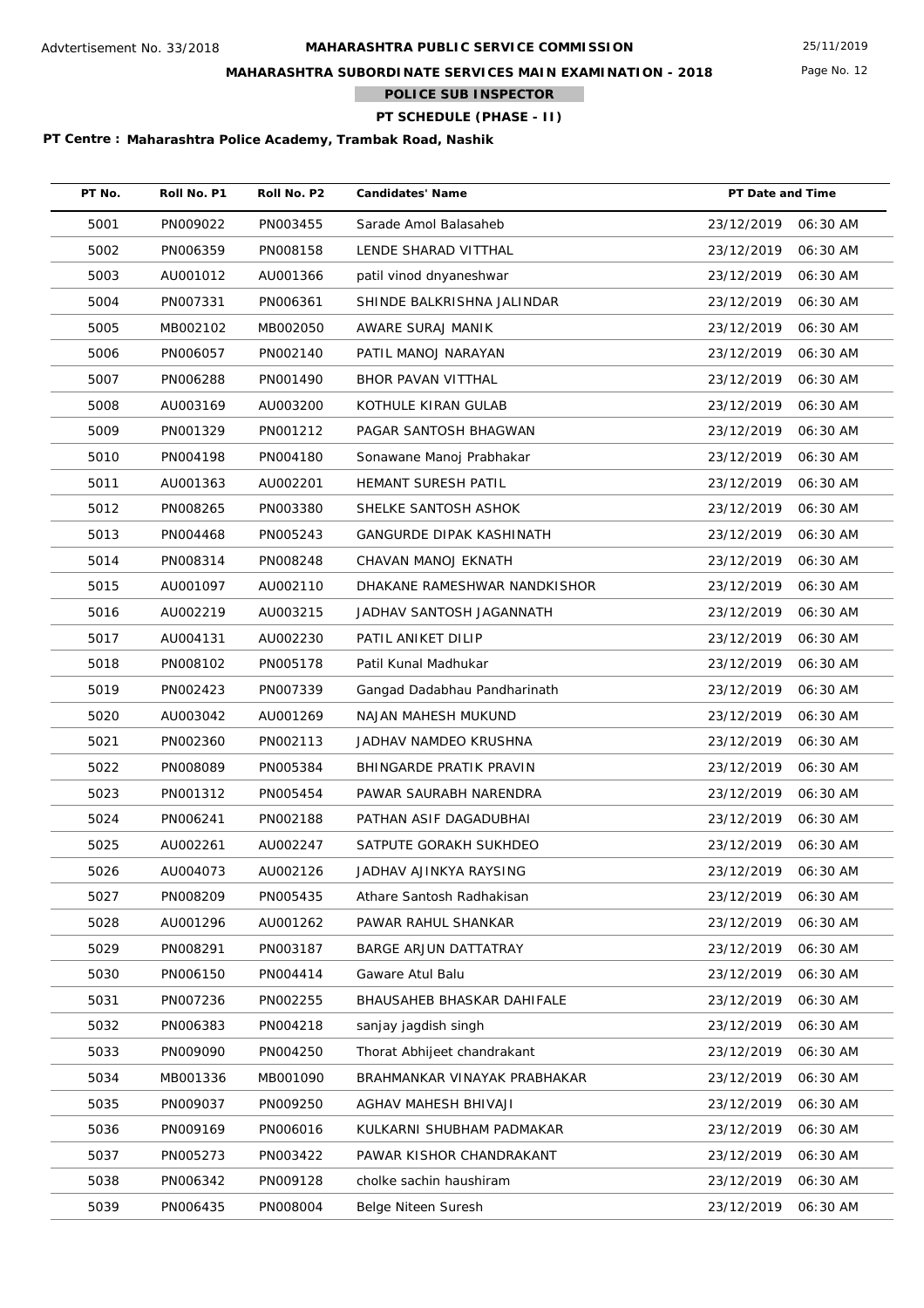**MAHARASHTRA SUBORDINATE SERVICES MAIN EXAMINATION - 2018**

**POLICE SUB INSPECTOR**

**PT SCHEDULE (PHASE - II)**

**PT Centre : Maharashtra Police Academy, Trambak Road, Nashik**

| PT No. | Roll No. P1 | Roll No. P2 | <b>Candidates' Name</b>     | PT Date and Time |          |
|--------|-------------|-------------|-----------------------------|------------------|----------|
| 5040   | PN001394    | PN009131    | BHAGAT SACHIN ANIL          | 23/12/2019       | 06:30 AM |
| 5041   | AU003107    | AU001259    | KOTE KIRAN RAMESH           | 23/12/2019       | 06:30 AM |
| 5042   | PN008309    | PN008040    | DHORMARE ANGAD BHANUDAS     | 23/12/2019       | 06:30 AM |
| 5043   | AU001374    | AU003287    | SHIRSAT SHASHIKANT VASANT   | 23/12/2019       | 06:30 AM |
| 5044   | MB001100    | MB001046    | <b>GHANGALE AMOL SANJAY</b> | 23/12/2019       | 06:30 AM |
| 5045   | AU002265    | AU001354    | BORADE NILESH TANAJI        | 23/12/2019       | 06:30 AM |
| 5046   | AU003189    | AU002199    | LANDAGE ATUL GORAKSHA       | 23/12/2019       | 06:30 AM |
| 5047   | AU004162    | AU001358    | BELGE AKSHAY BABANRAO       | 23/12/2019       | 06:30 AM |
| 5048   | PN007436    | PN007182    | UBALE AVINASH BALASAHEB     | 23/12/2019       | 06:30 AM |
| 5049   | MB001323    | MB002198    | KHAIRNAR GOKUL DEVIDAS      | 23/12/2019       | 06:30 AM |
| 5050   | PN004251    | PN001206    | POTE PRAVIN BHASKAR         | 23/12/2019       | 06:30 AM |
| 5051   | AU004021    | AU002032    | BACHHAV NILESH VASANT       | 23/12/2019       | 06:30 AM |
| 5052   | MB002124    | MB001137    | <b>BHOI HEMANT HIRAMAN</b>  | 23/12/2019       | 06:30 AM |
| 5053   | PN003342    | PN004389    | DAHIFALE SANTOSH VASUDEV    | 23/12/2019       | 06:30 AM |
| 5054   | PN002462    | PN003322    | DONGARE NITIN POPAT         | 23/12/2019       | 06:30 AM |
| 5055   | MB001282    | MB002191    | WABALE NANDKISHOR LAXMAN    | 23/12/2019       | 06:30 AM |
| 5056   | AU001365    | AU001313    | SONAWANE NISHAD SURESH      | 23/12/2019       | 06:30 AM |
| 5057   | MB002020    | MB002154    | YASHOD SIDDHARTH PRAKASH    | 23/12/2019       | 06:30 AM |
| 5058   | AU004112    | AU003389    | GHYAR GAJANAN SUDHAKAR      | 23/12/2019       | 06:30 AM |
| 5059   | PN006103    | PN002209    | CHINDHE AMOL LAXMAN         | 23/12/2019       | 06:30 AM |
| 5060   | PN008049    | PN003469    | SALVE PRAFULL BHIMRAO       | 23/12/2019       | 06:30 AM |
| 5061   | PN008216    | PN001229    | SHINDE GOKUL BHAUSAHEB      | 23/12/2019       | 06:30 AM |
| 5062   | PN008077    | PN005332    | PATIL MAYUR DHANRAJ         | 23/12/2019       | 06:30 AM |
| 5063   | AU001403    | AU003357    | RAWATALE PAWAN BHARAT       | 23/12/2019       | 06:30 AM |
| 5064   | PN001334    | PN002229    | PAWAR SANTOSH KASHINATH     | 23/12/2019       | 06:30 AM |
| 5065   | PN002402    | PN006210    | GIRAWALE KIRAN MAHADEV      | 23/12/2019       | 06:30 AM |
| 5066   | PN007478    | PN002087    | SONAWANE SUMIT EKNATH       | 23/12/2019       | 06:30 AM |
| 5067   | PN003049    | PN001389    | BHABAD GANESH RAGHUNATH     | 24/12/2019       | 06:30 AM |
| 5068   | PN002477    | PN003084    | TARAWADE DIPAK BHASKER      | 24/12/2019       | 06:30 AM |
| 5069   | PN004495    | PN008253    | PRAKASH KALURAM WAKHARE     | 24/12/2019       | 06:30 AM |
| 5070   | PN007121    | PN005179    | SONAWANE GANESH BABASAHEB   | 24/12/2019       | 06:30 AM |
| 5071   | AU001064    | AU001017    | AHER SATISH JANARDAN        | 24/12/2019       | 06:30 AM |
| 5072   | AU003250    | AU001155    | MUKESH SUBHASHSING BARELA   | 24/12/2019       | 06:30 AM |
| 5073   | AU004133    | AU003198    | SURYAWANSHI AMOL KIRAN      | 24/12/2019       | 06:30 AM |
| 5074   | PN005286    | PN004405    | <b>GUTHE SACHIN SHANKAR</b> | 24/12/2019       | 06:30 AM |
| 5075   | PN002299    | PN004365    | KHETADE DIPAK BHASKAR       | 24/12/2019       | 06:30 AM |
| 5076   | PN008010    | PN008088    | JITENDRA ASHOK VALTE        | 24/12/2019       | 06:30 AM |
| 5077   | PN002442    | PN005109    | AVHAD GANESH BHAGVAN        | 24/12/2019       | 06:30 AM |
| 5078   | PN005251    | PN008200    | DESHMUKH SANTOSH VALU       | 24/12/2019       | 06:30 AM |

Page No. 13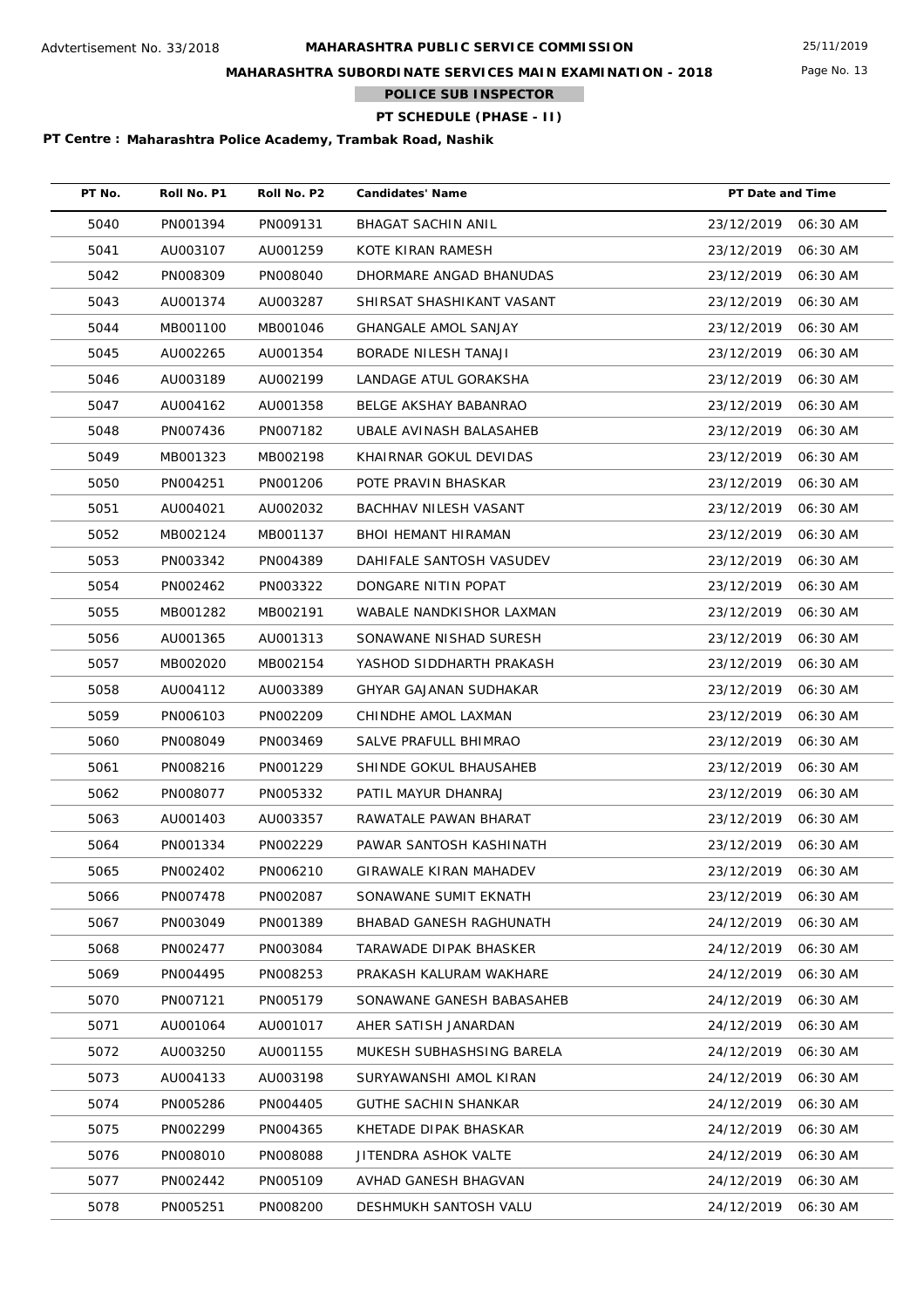**MAHARASHTRA SUBORDINATE SERVICES MAIN EXAMINATION - 2018**

**POLICE SUB INSPECTOR**

**PT SCHEDULE (PHASE - II)**

| PT No. | Roll No. P1 | Roll No. P2 | <b>Candidates' Name</b>      | PT Date and Time       |
|--------|-------------|-------------|------------------------------|------------------------|
| 5079   | PN007069    | PN003169    | borhade pradip punjaram      | 24/12/2019<br>06:30 AM |
| 5080   | PN003052    | PN005358    | HARAL BAPURAO GANPAT         | 24/12/2019<br>06:30 AM |
| 5081   | PN007220    | PN007202    | PATIL JITENDRA SHANTARAM     | 24/12/2019<br>06:30 AM |
| 5082   | AU001066    | AU003051    | PAWARA SANTOSH VASANT        | 24/12/2019<br>06:30 AM |
| 5083   | PN002257    | PN008289    | GADAKH MACHHINDRA JANARDAN   | 24/12/2019<br>06:30 AM |
| 5084   | PN008119    | PN005119    | KANDE ANAND LAXMAN           | 24/12/2019<br>06:30 AM |
| 5085   | PN009304    | PN004254    | ANDHALE SHIVRAJ MAHADEV      | 24/12/2019<br>06:30 AM |
| 5086   | PN007504    | PN005062    | SUDHIR BHATU PATIL           | 24/12/2019<br>06:30 AM |
| 5087   | AU003076    | AU002256    | BHANSHI ASHOK PARASHRAM      | 24/12/2019<br>06:30 AM |
| 5088   | PN004421    | PN010043    | PATIL RAHUL DHARMARAJ        | 24/12/2019<br>06:30 AM |
| 5089   | AU001185    | AU003127    | savase hanuman babruvan      | 24/12/2019<br>06:30 AM |
| 5090   | PN004132    | PN003165    | AMOL BHAUSAHEB ANBHULE       | 24/12/2019<br>06:30 AM |
| 5091   | MB001328    | MB001237    | CHAVAN LALESH MANILAL        | 24/12/2019<br>06:30 AM |
| 5092   | PN003308    | PN005180    | KARDEL SATISH MARUTI         | 24/12/2019<br>06:30 AM |
| 5093   | PN009103    | PN002009    | DEVADHE KRUSHNA ANKUSH       | 24/12/2019<br>06:30 AM |
| 5094   | PN005174    | PN002267    | DEORE BHUSHAN SURESH         | 24/12/2019<br>06:30 AM |
| 5095   | PN001393    | PN003230    | KHETRE SACHIN SUBHASH        | 24/12/2019<br>06:30 AM |
| 5096   | PN006160    | PN006397    | daund ajinath bhagwan        | 24/12/2019<br>06:30 AM |
| 5097   | PN007397    | PN007140    | AHIRE ABHIJEET KISHOR        | 24/12/2019<br>06:30 AM |
| 5098   | PN007253    | PN003398    | DAMALE HIMALAYA ANNASAHEB    | 24/12/2019<br>06:30 AM |
| 5099   | PN003279    | PN010116    | SALUNKHE RAHUL SURESH        | 24/12/2019<br>06:30 AM |
| 5100   | PN009019    | PN004451    | THORAT ANIKET DATTATRAYA     | 24/12/2019<br>06:30 AM |
| 5101   | PN007147    | PN005353    | GORE DNYANESHWAR MADHUKAR    | 24/12/2019<br>06:30 AM |
| 5102   | PN004174    | PN001208    | SHELKE SUNIL KERU            | 24/12/2019<br>06:30 AM |
| 5103   | PN006083    | PN009217    | KALE DNYANDEO RAGHUNATH      | 24/12/2019<br>06:30 AM |
| 5104   | MB001030    | MB002089    | BHOYE SAHEBRAO DHANRAJ       | 24/12/2019<br>06:30 AM |
| 5105   | PN005371    | PN006162    | WADAVAKAR PRAMOD BHAUSAHEB   | 24/12/2019<br>06:30 AM |
| 5106   | MB002046    | MB001171    | BHUSARE PRATIK DASHARATH     | 24/12/2019<br>06:30 AM |
| 5107   | PN009190    | PN005380    | PATIL SUMIT PRABHAKAR        | 24/12/2019<br>06:30 AM |
| 5108   | MB002140    | MB001042    | NAGARE BHARAT BALU           | 24/12/2019<br>06:30 AM |
| 5109   | PN006317    | PN007205    | RAUNDAL PRASAD DILIP         | 24/12/2019<br>06:30 AM |
| 5110   | AU003251    | AU001202    | SAPKALE VISHAL PARSHURAM     | 24/12/2019<br>06:30 AM |
| 5111   | PN001192    | PN002395    | Sangle Dnyaneshwar Bhausaheb | 24/12/2019<br>06:30 AM |
| 5112   | AU001360    | AU001377    | <b>GAYKHE SURAJ AMBADAS</b>  | 24/12/2019<br>06:30 AM |
| 5113   | AU002222    | AU001362    | PAWAR PRAVINKUMAR SURESH     | 24/12/2019<br>06:30 AM |
| 5114   | MB001215    | MB002123    | NITIN RAVINDRA SUTAR         | 24/12/2019<br>06:30 AM |
| 5115   | PN003462    | PN004284    | MOKATE SHEKHAR RANGNATH      | 24/12/2019<br>06:30 AM |
| 5116   | PN003197    | PN010108    | wavare abhimanyu arjun       | 24/12/2019<br>06:30 AM |
| 5117   | PN006501    | PN008074    | CHAURE SHIVAJI ANGAD         | 24/12/2019<br>06:30 AM |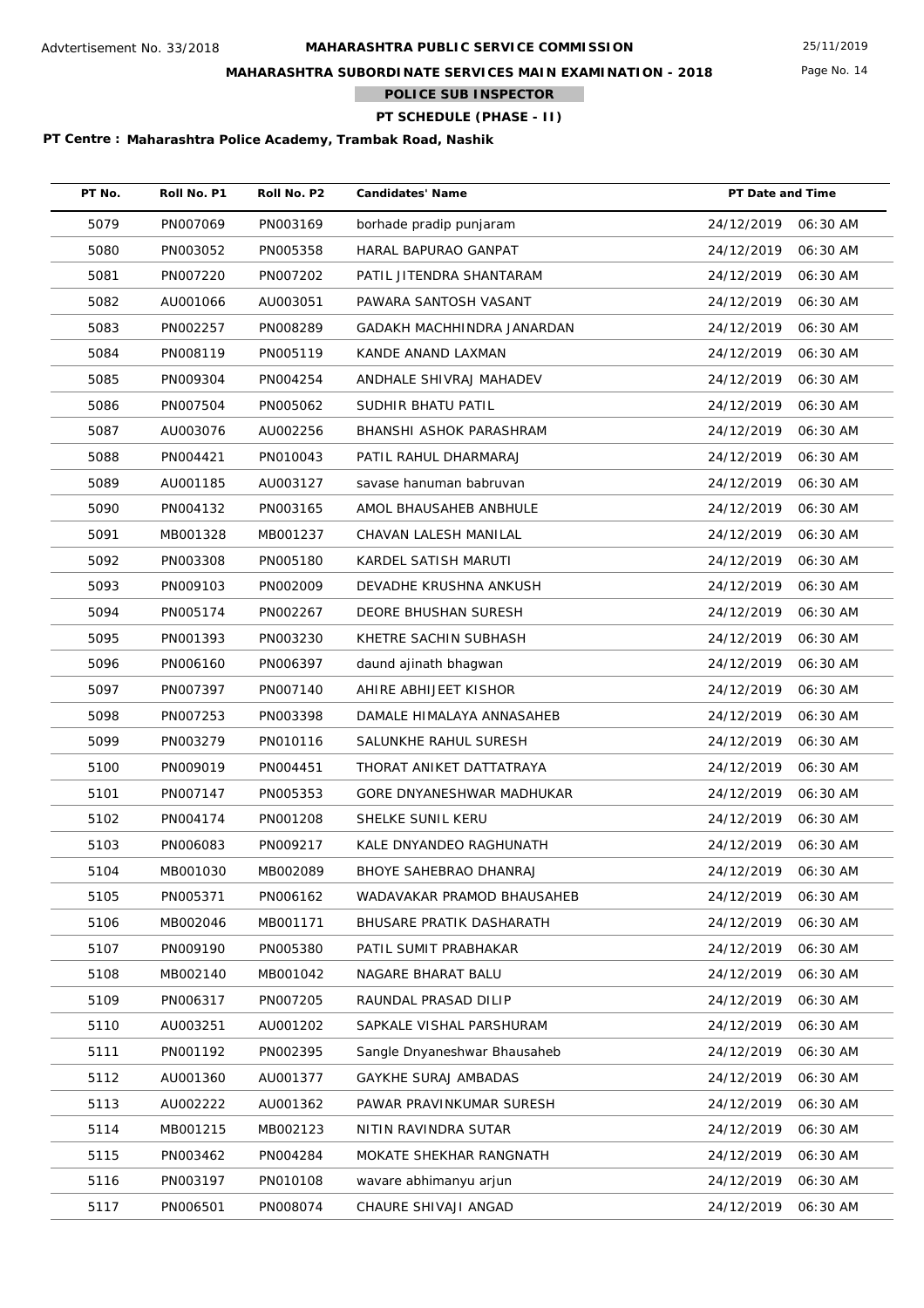Page No. 15

## **MAHARASHTRA SUBORDINATE SERVICES MAIN EXAMINATION - 2018**

**POLICE SUB INSPECTOR**

# **PT SCHEDULE (PHASE - II)**

| PT No. | Roll No. P1 | Roll No. P2 | <b>Candidates' Name</b>       | PT Date and Time |          |
|--------|-------------|-------------|-------------------------------|------------------|----------|
| 5118   | PN003101    | PN005212    | KHEDKAR ASHOK BABAN           | 24/12/2019       | 06:30 AM |
| 5119   | PN002041    | PN004458    | CHAUDHARI PRAMOD BHAGWAT      | 24/12/2019       | 06:30 AM |
| 5120   | AU001085    | AU003241    | KALWAGHE RHUSHIKESH GOVINDRAO | 24/12/2019       | 06:30 AM |
| 5121   | PN009003    | PN007266    | SHELKE PRATIK SUNIL           | 24/12/2019       | 06:30 AM |
| 5122   | AU002051    | AU003041    | PATIL PAVAN SANTOSH           | 24/12/2019       | 06:30 AM |
| 5123   | PN004429    | PN010124    | <b>BABAR ATUL KAILAS</b>      | 24/12/2019       | 06:30 AM |
| 5124   | PN006276    | PN008307    | CHAVAN NIKET SURENDRANATH     | 24/12/2019       | 06:30 AM |
| 5125   | PN006244    | PN007008    | LAGAD DINESH SUBHASH          | 24/12/2019       | 06:30 AM |
| 5126   | AU004030    | AU003002    | KOTHARI ANIL TAPSING          | 24/12/2019       | 06:30 AM |
| 5127   | PN006357    | PN004228    | MORKAR VIKRANT DIPAKSING      | 24/12/2019       | 06:30 AM |
| 5128   | AU001242    | AU001398    | PATIL AKSHAY PRABHAKAR        | 24/12/2019       | 06:30 AM |
| 5129   | PN005055    | PN009175    | IRKAR CHANDRASHEKHAR BABAN    | 24/12/2019       | 06:30 AM |
| 5130   | PN002504    | PN006401    | Darade Dipak Jagannath        | 24/12/2019       | 06:30 AM |
| 5131   | PN005435    | PN004297    | marathe pravin subhash        | 24/12/2019       | 06:30 AM |
| 5132   | AU004087    | AU003391    | PATIL DIPAK DEVIDAS           | 24/12/2019       | 06:30 AM |
| 5133   | PN002307    | PN003157    | PAWAR KESHAV PATILBA          | 26/12/2019       | 06:30 AM |
| 5134   | PN001035    | PN008243    | SONAWANE VIVEK SURESH         | 26/12/2019       | 06:30 AM |
| 5135   | AU003216    | AU002229    | WAGH NILESH JAYRAM            | 26/12/2019       | 06:30 AM |
| 5136   | PN007166    | PN003437    | PAWAR CHETAN MANOJ            | 26/12/2019       | 06:30 AM |
| 5137   | PN006332    | PN004142    | patil vaibhav gangaram        | 26/12/2019       | 06:30 AM |
| 5138   | AU001224    | AU001065    | SHEWALE BHUSHAN GOKUL         | 26/12/2019       | 06:30 AM |
| 5139   | AU001422    | AU003402    | PAWAR DNYANESHWAR LAHANU      | 26/12/2019       | 06:30 AM |
| 5140   | AU001217    | AU001166    | Rajput Chetansing Prakashsing | 26/12/2019       | 06:30 AM |
| 5141   | PN001193    | PN004447    | PARADHI SWAPNIL BHAUSAHEB     | 26/12/2019       | 06:30 AM |
| 5142   | PN004053    | PN007081    | KOLEKAR DNYANDEO BHIVAJI      | 26/12/2019       | 06:30 AM |
| 5143   | PN009047    | PN001228    | AKOLKAR PRAVIN GORKSHANATH    | 26/12/2019       | 06:30 AM |
| 5144   | AU003259    | AU001245    | JAGRAWAL DEEPAK KANTARAO      | 26/12/2019       | 06:30 AM |
| 5145   | MB001322    | MB002086    | PAWAR AMIT SHRAWAN            | 26/12/2019       | 06:30 AM |
| 5146   | PN007277    | PN007207    | Suryawanshi Atul Anil         | 26/12/2019       | 06:30 AM |
| 5147   | MB002082    | MB001084    | THAKARE SARANG PRADIP         | 26/12/2019       | 06:30 AM |
| 5148   | PN006235    | PN006030    | Shinde Rahulkumar Shivaji     | 26/12/2019       | 06:30 AM |
| 5149   | PN008007    | PN003390    | <b>ULHAS GAVIT</b>            | 26/12/2019       | 06:30 AM |
| 5150   | PN002340    | PN004098    | Mahesh Ashok Joshi            | 26/12/2019       | 06:30 AM |
| 5151   | AU002223    | AU002047    | YEOLE SHRIKANT SAYAJI         | 26/12/2019       | 06:30 AM |
| 5152   | MB002085    | MB002149    | UGALE VAIBHAV SURESH          | 26/12/2019       | 06:30 AM |
| 5153   | PN006432    | PN007152    | LONDHE SHASHIKANT NIVRUTTI    | 26/12/2019       | 06:30 AM |
| 5154   | PN004400    | PN004291    | CHAVAN SAGAR ASHOK            | 26/12/2019       | 06:30 AM |
| 5155   | PN001285    | PN004007    | patil sharad raghunath        | 26/12/2019       | 06:30 AM |
| 5156   | PN007321    | PN001265    | KHANDEKAR DINESH SAHEBRAO     | 26/12/2019       | 06:30 AM |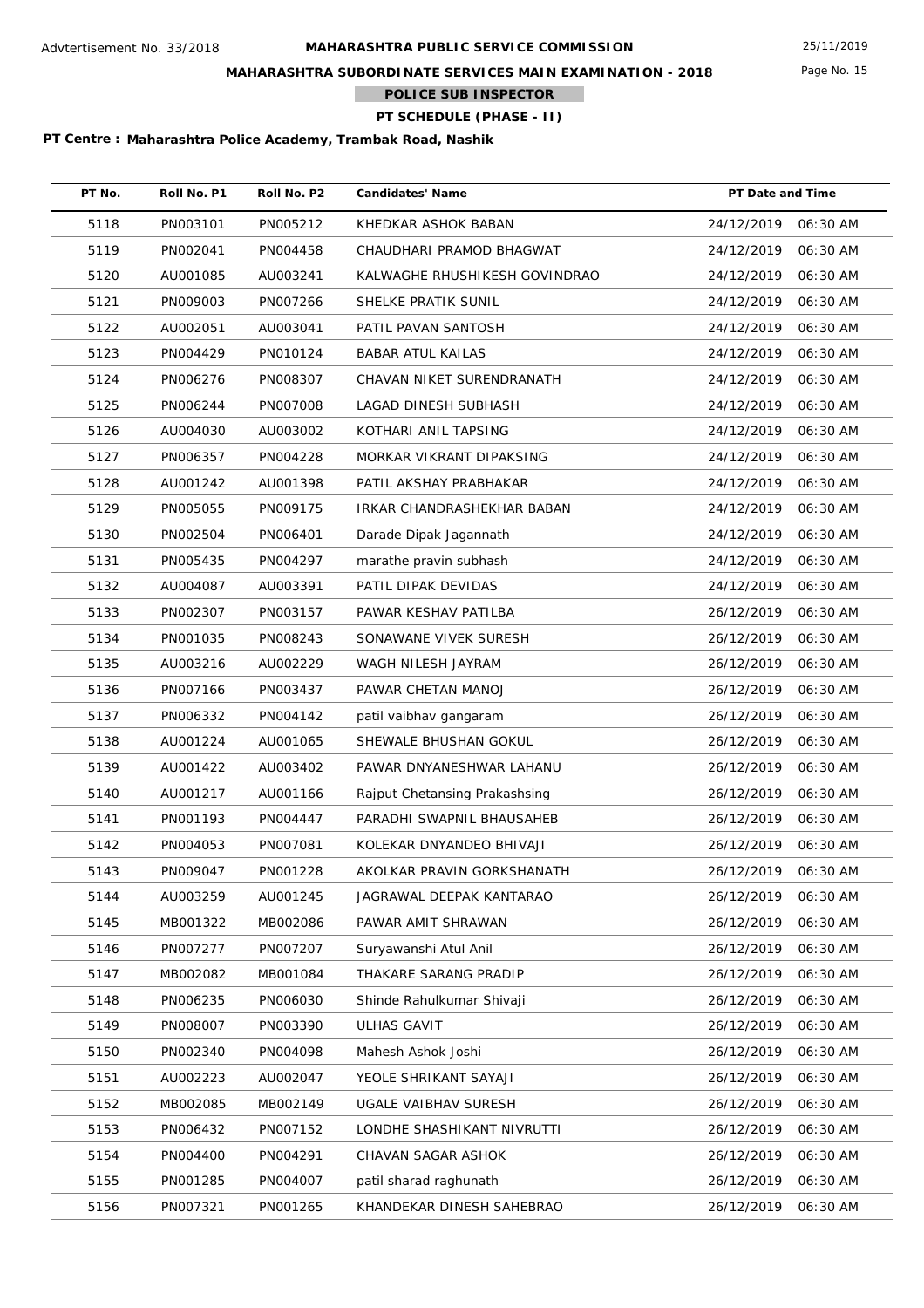**MAHARASHTRA SUBORDINATE SERVICES MAIN EXAMINATION - 2018**

**POLICE SUB INSPECTOR**

# **PT SCHEDULE (PHASE - II)**

| PT No. | Roll No. P1 | Roll No. P2 | <b>Candidates' Name</b>      | PT Date and Time       |
|--------|-------------|-------------|------------------------------|------------------------|
| 5157   | PN002241    | PN005205    | NAGARE MAHESH SHAHADEV       | 26/12/2019<br>06:30 AM |
| 5158   | PN004189    | PN009277    | Amol Kalu Kamble             | 26/12/2019<br>06:30 AM |
| 5159   | PN009013    | PN004068    | KALE SHUBHAM SANJAY          | 26/12/2019<br>06:30 AM |
| 5160   | AU001315    | AU003159    | AMOL VISHWANATH GUJAR        | 26/12/2019<br>06:30 AM |
| 5161   | AU002163    | AU001165    | NIKAM MAHESH KISAN           | 26/12/2019<br>06:30 AM |
| 5162   | PN002271    | PN001379    | <b>DESAI KUSHAL MANOHAR</b>  | 26/12/2019<br>06:30 AM |
| 5163   | PN005320    | PN002210    | BHARATI MANDAR PANDURANG     | 26/12/2019<br>06:30 AM |
| 5164   | PN005260    | PN009075    | SHELAKE SAGAR SURESH         | 26/12/2019<br>06:30 AM |
| 5165   | AU003074    | AU001342    | SHAHANE DINKAR RAMESH        | 26/12/2019<br>06:30 AM |
| 5166   | PN006180    | PN007212    | SHAMRAO LAXMAN BHOSALE       | 26/12/2019<br>06:30 AM |
| 5167   | PN009072    | PN002071    | PATIL MAYUR SHANTILAL        | 26/12/2019<br>06:30 AM |
| 5168   | PN006143    | PN008337    | RAVINDRA BHIMA KAMBLE        | 26/12/2019<br>06:30 AM |
| 5169   | PN009193    | PN003292    | LOKHANDE GOPICHAND YASHAVANT | 26/12/2019<br>06:30 AM |
| 5170   | PN006246    | PN002178    | CHAUDHARI MEGHSHYAM NARAYAN  | 26/12/2019<br>06:30 AM |
| 5171   | PN001271    | PN001304    | SHINDE BHUSHAN RAJENDRA      | 26/12/2019<br>06:30 AM |
| 5172   | AU002208    | AU001007    | WAGH MANOJ PRABHAKAR         | 26/12/2019<br>06:30 AM |
| 5173   | AU004125    | AU002048    | CHAUDHARI SACHIN DINKAR      | 26/12/2019<br>06:30 AM |
| 5174   | PN001291    | PN005220    | KHEDKAR SHANKAR JAGANNATH    | 26/12/2019<br>06:30 AM |
| 5175   | AU001059    | AU003122    | shailesh yashwant chaudhari  | 26/12/2019<br>06:30 AM |
| 5176   | PN007172    | PN006301    | Shaikh Mobin Munir           | 26/12/2019<br>06:30 AM |
| 5177   | PN005493    | PN001258    | SHELKE SHAMRAO SUKHDEV       | 26/12/2019<br>06:30 AM |
| 5178   | PN006123    | PN004017    | HOLKAR VIKAS LAXMAN          | 26/12/2019<br>06:30 AM |
| 5179   | AU004119    | AU003368    | KAKALIJ SHARAD ASHOK         | 26/12/2019<br>06:30 AM |
| 5180   | AU003089    | AU001214    | GADILOHAR SAGAR ADHAR        | 26/12/2019<br>06:30 AM |
| 5181   | PN006316    | PN008002    | KAYGUDE PRAKASH VASANT       | 26/12/2019<br>06:30 AM |
| 5182   | PN004138    | PN010129    | Khankar Mahesh Sonyabapu     | 26/12/2019<br>06:30 AM |
| 5183   | PN006465    | PN007274    | BORSE SHASHIKANT SURESH      | 26/12/2019<br>06:30 AM |
| 5184   | MB002080    | MB001060    | DARGUDE VIKAS ARUN           | 26/12/2019<br>06:30 AM |
| 5185   | PN002230    | PN002218    | MANGESH TRYAMBAK BIDGAR      | 26/12/2019<br>06:30 AM |
| 5186   | PN001404    | PN006221    | SABLE ANIL PRUTHVIRAJ        | 26/12/2019<br>06:30 AM |
| 5187   | PN001432    | PN002460    | NAGARE RAVINDRA GOPINATH     | 26/12/2019<br>06:30 AM |
| 5188   | PN009132    | PN006123    | BODKHE MAHESH DHARMNATH      | 26/12/2019<br>06:30 AM |
| 5189   | PN003314    | PN004455    | DEORE MANOJ PANDURANG        | 26/12/2019<br>06:30 AM |
| 5190   | PN005193    | PN010267    | PATIL GOPAL PRABHAKAR        | 26/12/2019<br>06:30 AM |
| 5191   | MB001197    | MB001015    | JADHAV KIRAN VIRBHAN         | 26/12/2019<br>06:30 AM |
| 5192   | PN002338    | PN005203    | Jadhav Vishal Sudhakar       | 26/12/2019<br>06:30 AM |
| 5193   | AU001079    | AU003361    | SACHIN HIMMATRAO DEORE       | 26/12/2019<br>06:30 AM |
| 5194   | PN008172    | PN005366    | SONAWANE SACHIN APPARAO      | 26/12/2019<br>06:30 AM |
| 5195   | PN005188    | PN006180    | <b>GAT SANJAY SHIVAJI</b>    | 26/12/2019<br>06:30 AM |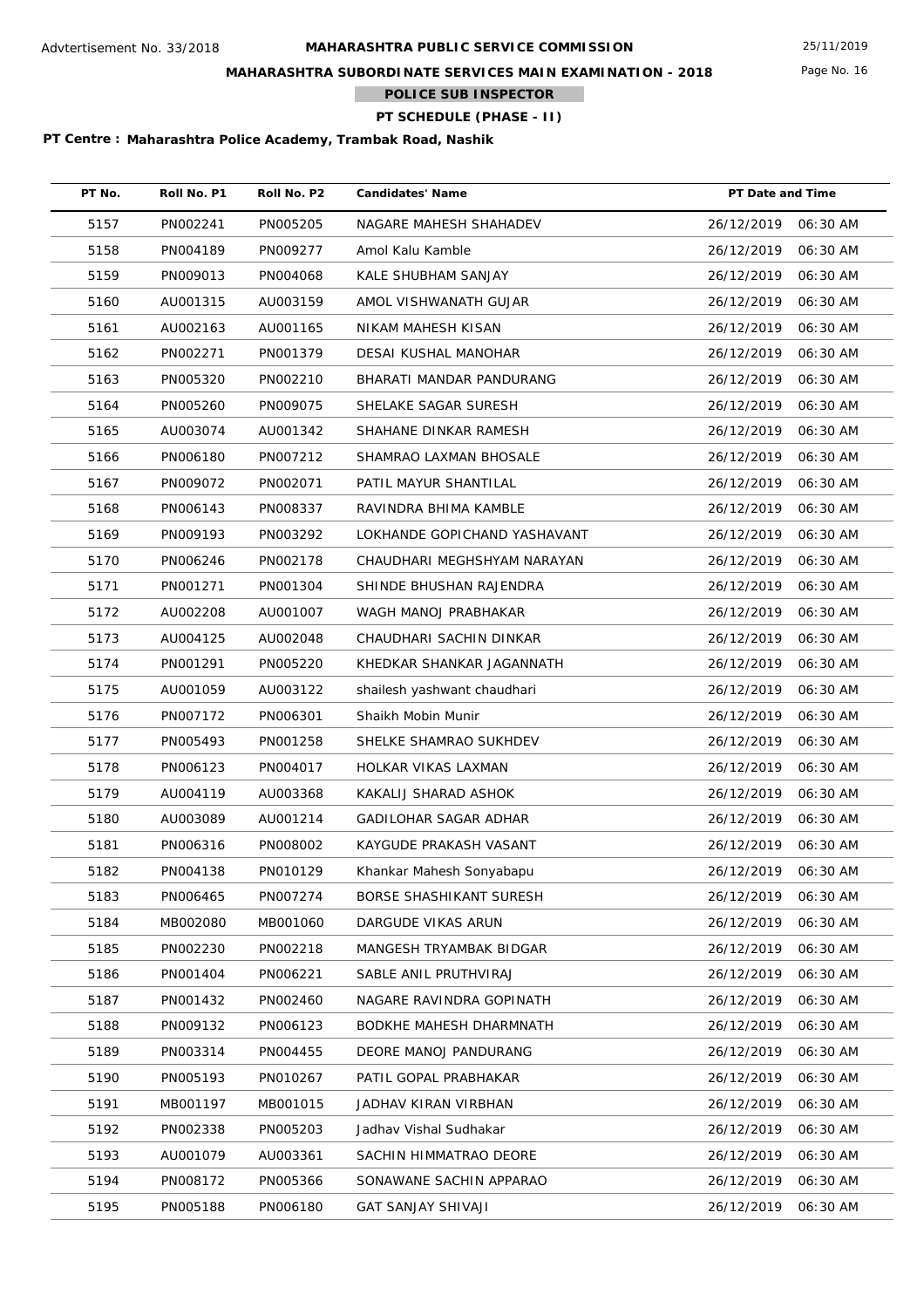**MAHARASHTRA SUBORDINATE SERVICES MAIN EXAMINATION - 2018**

**POLICE SUB INSPECTOR**

**PT SCHEDULE (PHASE - II)**

| PT No. | Roll No. P1 | Roll No. P2 | <b>Candidates' Name</b>        | PT Date and Time |          |
|--------|-------------|-------------|--------------------------------|------------------|----------|
| 5196   | PN008439    | PN001047    | KALE SHREEKANT SHANTARAM       | 26/12/2019       | 06:30 AM |
| 5197   | PN005284    | PN001174    | DOKE JYOTI MACCHINDRA          | 27/12/2019       | 06:30 AM |
| 5198   | PN008243    | PN007331    | <b>GAGRE POOJA HAUSHIRAM</b>   | 27/12/2019       | 06:30 AM |
| 5199   | AU004077    | AU002215    | Shinde Manisha Subhash         | 27/12/2019       | 06:30 AM |
| 5200   | PN002059    | PN002418    | RANE POONAM BHAGWAN            | 27/12/2019       | 06:30 AM |
| 5201   | PN001156    | PN008207    | KANADE SUVARNA GORAKSH         | 27/12/2019       | 06:30 AM |
| 5202   | AU002062    | AU003039    | JADHAV MANISHA SHIVDAS         | 27/12/2019       | 06:30 AM |
| 5203   | PN009116    | PN005368    | JADHAV PALLAVI RAMESH          | 27/12/2019       | 06:30 AM |
| 5204   | AU003165    | AU003323    | DEVARE SAPANA RAJENDRA         | 27/12/2019       | 06:30 AM |
| 5205   | PN009114    | PN001332    | INGALE AKSHADA SUNDARBHAN      | 27/12/2019       | 06:30 AM |
| 5206   | AU003185    | AU001118    | KUTE MADHURI RAMESH            | 27/12/2019       | 06:30 AM |
| 5207   | PN007416    | PN003079    | BELDAR RENUKA PRABHAKAR        | 27/12/2019       | 06:30 AM |
| 5208   | PN004076    | PN008146    | gaikwad rohini bhujang         | 27/12/2019       | 06:30 AM |
| 5209   | AU004168    | AU003046    | SHINDE SUNITA LAXMAN           | 27/12/2019       | 06:30 AM |
| 5210   | AU001163    | AU003302    | KANKHARE MADHURI RAVINDRA      | 27/12/2019       | 06:30 AM |
| 5211   | PN007369    | PN010200    | RAVATE JYOTI DAGADU            | 27/12/2019       | 06:30 AM |
| 5212   | AU002052    | AU001126    | Chavan Kiran Digambarrao       | 27/12/2019       | 06:30 AM |
| 5213   | PN003184    | PN005025    | SHINDE AISHWARYA BALASAHEB     | 27/12/2019       | 06:30 AM |
| 5214   | MB002089    | MB002171    | <b>VASAVE PRITI SUNIL</b>      | 27/12/2019       | 06:30 AM |
| 5215   | MB001055    | MB001179    | Pallavi Nivrutti Dhatrak       | 27/12/2019       | 06:30 AM |
| 5216   | PN004470    | PN003348    | sonawane arati ramesh          | 27/12/2019       | 06:30 AM |
| 5217   | PN003465    | PN010013    | Adhav Smita Dinkar             | 27/12/2019       | 06:30 AM |
| 5218   | AU001366    | AU002208    | PATIL RAJASHRI DILIP           | 27/12/2019       | 06:30 AM |
| 5219   | AU003052    | AU002290    | PARDESHI SHITAL SUBHASH        | 27/12/2019       | 06:30 AM |
| 5220   | PN007182    | PN005494    | HIRE ASHWINI SUBHASH           | 27/12/2019       | 06:30 AM |
| 5221   | MB002151    | MB001262    | PATEL FARAHNAJ ANIS            | 27/12/2019       | 06:30 AM |
| 5222   | PN001494    | PN005058    | SHELKE RADHA JANARDAN          | 27/12/2019       | 06:30 AM |
| 5223   | PN006090    | PN005122    | Kavita Digambar Patil          | 27/12/2019       | 06:30 AM |
| 5224   | PN007181    | PN001478    | MANDLIK KALYANI MADHUKAR       | 27/12/2019       | 06:30 AM |
| 5225   | PN003048    | PN007133    | BHABAD SHITAL SHIVAJI          | 27/12/2019       | 06:30 AM |
| 5226   | PN001264    | PN008215    | SHINDE PRIYANKA PRAKASH        | 27/12/2019       | 06:30 AM |
| 5227   | PN009355    | PN004034    | BHINGARDIVE BHAVANA VIJAY      | 27/12/2019       | 06:30 AM |
| 5228   | PN007407    | PN006357    | PARDESHI BHAGYASHREE ANNASAHEB | 27/12/2019       | 06:30 AM |
| 5229   | AU004080    | AU001167    | JAISWAL KOMAL DILIP            | 27/12/2019       | 06:30 AM |
| 5230   | AU002283    | AU003332    | SONAWANE DHANASHREE RAMESH     | 27/12/2019       | 06:30 AM |
| 5231   | MB001083    | MB002096    | DUTE JAIBAI BHAWAKA            | 27/12/2019       | 06:30 AM |
| 5232   | PN008356    | PN001006    | KALE SHITAL BHIMRAJ            | 27/12/2019       | 06:30 AM |
| 5233   | AU002181    | AU002172    | KATBANE VANITA VASANTRAO       | 27/12/2019       | 06:30 AM |
| 5234   | AU003068    | AU003305    | MORE RUPALI VASANT             | 27/12/2019       | 06:30 AM |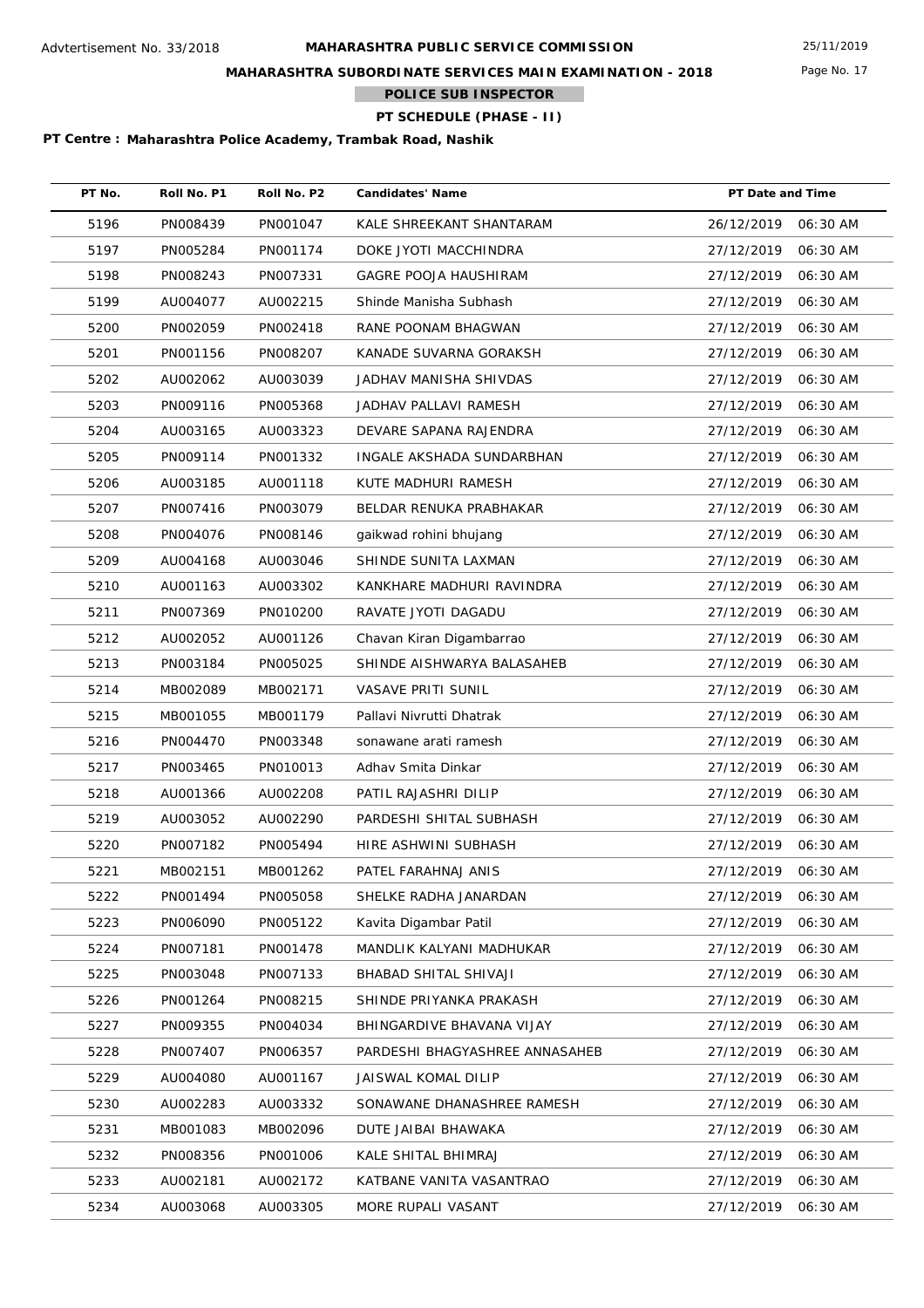Page No. 18

## **MAHARASHTRA SUBORDINATE SERVICES MAIN EXAMINATION - 2018**

**POLICE SUB INSPECTOR**

# **PT SCHEDULE (PHASE - II)**

| PT No. | Roll No. P1 | Roll No. P2 | <b>Candidates' Name</b>      | PT Date and Time |          |
|--------|-------------|-------------|------------------------------|------------------|----------|
| 5235   | PN008169    | PN004395    | KALE AKANKSHA BHAUSAHEB      | 27/12/2019       | 06:30 AM |
| 5236   | AU002238    | AU001410    | KOKANI JYOTI SURYA           | 27/12/2019       | 06:30 AM |
| 5237   | PN008375    | PN001381    | MORE KIRAN TULSHIRAM         | 27/12/2019       | 06:30 AM |
| 5238   | AU002187    | AU002141    | BAGUL PRIYANKA YASHWANT      | 27/12/2019       | 06:30 AM |
| 5239   | AU002230    | AU001199    | KHARDE DURGA MAGAN           | 27/12/2019       | 06:30 AM |
| 5240   | AU004016    | AU002175    | PATIL SUVARNA BALU           | 27/12/2019       | 06:30 AM |
| 5241   | PN009179    | PN001011    | NALAGE RAJANI NAVANATH       | 27/12/2019       | 06:30 AM |
| 5242   | PN009140    | PN003172    | BHAGWAT POOJA MARUTI         | 27/12/2019       | 06:30 AM |
| 5243   | PN008299    | PN003297    | SABALE JOTSNA RAMESH         | 27/12/2019       | 06:30 AM |
| 5244   | PN005484    | PN007125    | PATIL SHUBHANGI VIJAY        | 27/12/2019       | 06:30 AM |
| 5245   | AU001319    | AU003026    | sonawane rupali prabhakar    | 27/12/2019       | 06:30 AM |
| 5246   | AU004141    | AU001009    | SHINDE PRIYANKA SUBHASH      | 27/12/2019       | 06:30 AM |
| 5247   | PN009156    | PN010223    | MALI PRATIBHA TUKARAM        | 27/12/2019       | 06:30 AM |
| 5248   | PN001302    | PN002200    | SAYYED ANJUM GANI            | 27/12/2019       | 06:30 AM |
| 5249   | PN001207    | PN001061    | PANSARE SONALI SUBHASH       | 27/12/2019       | 06:30 AM |
| 5250   | PN004452    | PN009102    | AGIWALE MAYURI DHONDIRAM     | 27/12/2019       | 06:30 AM |
| 5251   | PN006043    | PN001036    | KOLI SUREKHA DASHARATH       | 27/12/2019       | 06:30 AM |
| 5252   | PN008487    | PN009088    | JADHAV ARCHANA GANPAT        | 27/12/2019       | 06:30 AM |
| 5253   | AU004034    | AU002241    | PATIL ASHWINI DILIP          | 27/12/2019       | 06:30 AM |
| 5254   | PN007338    | PN002163    | GARJE ASHVINI NARAYAN        | 27/12/2019       | 06:30 AM |
| 5255   | PN007042    | PN002186    | <b>GAJBHIV DIPALEE VIJAY</b> | 27/12/2019       | 06:30 AM |
| 5256   | MB001063    | MB001079    | <b>BAYAS MAYURI DEVALAL</b>  | 27/12/2019       | 06:30 AM |
| 5257   | PN006301    | PN005162    | mali surekha pandhrinath     | 27/12/2019       | 06:30 AM |
| 5258   | PN008091    | PN002430    | MISAL AKSHAYA ARJUN          | 27/12/2019       | 06:30 AM |
| 5259   | PN005254    | PN003433    | ANDHARE POOJA SANJIVANI      | 27/12/2019       | 06:30 AM |
| 5260   | PN008465    | PN009207    | KALE PRERANA RAJENDRA        | 27/12/2019       | 06:30 AM |
| 5261   | PN002207    | PN005027    | SAWANT MAYURI ARUN           | 27/12/2019       | 06:30 AM |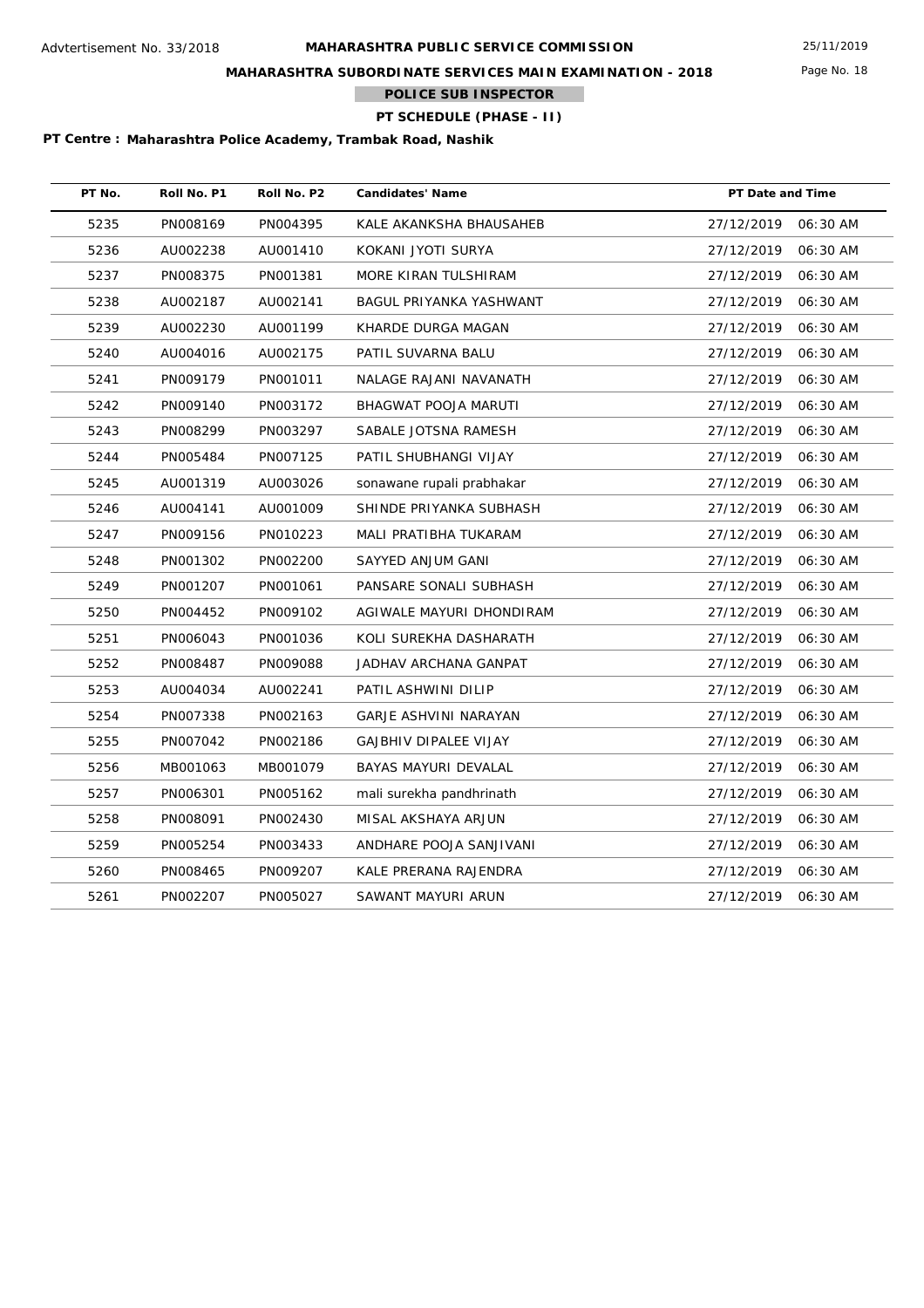## **MAHARASHTRA SUBORDINATE SERVICES MAIN EXAMINATION - 2018**

**POLICE SUB INSPECTOR**

# **PT SCHEDULE (PHASE - II)**

| PT No. | Roll No. P1 | Roll No. P2 | <b>Candidates' Name</b>      | PT Date and Time       |
|--------|-------------|-------------|------------------------------|------------------------|
| 6001   | PN001441    | PN006013    | WAGHMODE RAOSAHEB SHIVAJI    | 06/01/2020<br>06:30 AM |
| 6002   | PN001224    | PN004261    | SIDDHESHWAR SATISH AWACHAR   | 06/01/2020<br>06:30 AM |
| 6003   | PN004258    | PN007220    | RATHOD RAHUL VIJAY           | 06/01/2020<br>06:30 AM |
| 6004   | PN005088    | PN002150    | KHADE RAVINDRA BABAN         | 06/01/2020<br>06:30 AM |
| 6005   | PN003492    | PN001168    | SALUNKHE SWAPNIL NARAYAN     | 06/01/2020<br>06:30 AM |
| 6006   | PN006430    | PN007028    | MANE SANJAY JALINDAR         | 06/01/2020<br>06:30 AM |
| 6007   | PN007029    | PN008122    | YELAVE ANANDA NAMADEO        | 06/01/2020<br>06:30 AM |
| 6008   | PN001378    | PN009045    | Sagar Ganpat Nanaware        | 06/01/2020<br>06:30 AM |
| 6009   | PN004144    | PN005170    | NAGVE TULSHIRAM BALU         | 06/01/2020<br>06:30 AM |
| 6010   | PN006096    | PN007040    | DESHMUKH VAIBHAV NAMDEO      | 06/01/2020<br>06:30 AM |
| 6011   | PN009274    | PN002500    | KHADE SACHIN PRAKASH         | 06/01/2020<br>06:30 AM |
| 6012   | PN002077    | PN007096    | PAWAR DHARMARAJ VISHWANATH   | 06/01/2020<br>06:30 AM |
| 6013   | PN007457    | PN007055    | SHELAR ARJUN PANDURANG       | 06/01/2020<br>06:30 AM |
| 6014   | PN001284    | PN002021    | SHARAD PANDURANG PATIL       | 06/01/2020<br>06:30 AM |
| 6015   | NG002106    | NG001195    | KOKANE AMIT SURYAKANT        | 06/01/2020<br>06:30 AM |
| 6016   | PN008125    | PN008324    | RAUT AKSHAY BAPURAO          | 06/01/2020<br>06:30 AM |
| 6017   | PN007057    | PN009162    | AKSHAY ARUN SASTE            | 06/01/2020<br>06:30 AM |
| 6018   | PN007486    | PN004356    | SHIVAJI MAHADEO PATIL        | 06/01/2020<br>06:30 AM |
| 6019   | PN002011    | PN004085    | MANE PRAVIN NARAYAN          | 06/01/2020<br>06:30 AM |
| 6020   | PN004498    | PN008211    | KUMBHAR ATUL DILIP           | 06/01/2020<br>06:30 AM |
| 6021   | PN006212    | PN010039    | VASUDEV SHRIKANT MOHAN       | 06/01/2020<br>06:30 AM |
| 6022   | PN007356    | PN010175    | TATE AKSHAY DILIP            | 06/01/2020<br>06:30 AM |
| 6023   | PN008116    | PN001471    | DAKE SHRIRAM RAMESH          | 06/01/2020<br>06:30 AM |
| 6024   | PN003381    | PN009283    | AMIT VITTHAL DAGADE          | 06/01/2020<br>06:30 AM |
| 6025   | PN008206    | PN001340    | ATOLE VISHAL ANIL            | 06/01/2020<br>06:30 AM |
| 6026   | PN006023    | PN006111    | Bajrang Shrimant Parekar     | 06/01/2020 06:30 AM    |
| 6027   | PN006287    | PN005146    | CHAVAN AJAY ASHOK            | 06/01/2020<br>06:30 AM |
| 6028   | PN001166    | PN008323    | KORE SURESH CHANDRAKANT      | 06/01/2020<br>06:30 AM |
| 6029   | MB001283    | MB001227    | KAMBLE VIKY TANAJI           | 06/01/2020<br>06:30 AM |
| 6030   | PN002474    | PN001224    | <b>BADE DNYANDEV KALIDAS</b> | 06/01/2020<br>06:30 AM |
| 6031   | PN004026    | PN005327    | POKALE SANTOSH RAJARAM       | 06/01/2020<br>06:30 AM |
| 6032   | PN009008    | PN004363    | WAGHMARE ROHIT NANDKISHOR    | 06/01/2020<br>06:30 AM |
| 6033   | PN001313    | PN003264    | patil satyashil jaywant      | 06/01/2020<br>06:30 AM |
| 6034   | PN004284    | PN002057    | DEDE HANAMANT MALHARI        | 06/01/2020<br>06:30 AM |
| 6035   | PN003299    | PN008079    | AHIWALE SAGAR RAHUL          | 06/01/2020<br>06:30 AM |
| 6036   | PN001337    | PN010014    | JADHAV SANJAY DEEPAK         | 06/01/2020<br>06:30 AM |
| 6037   | PN003205    | PN003012    | PAWAR ABHIJEET DATTATRAY     | 06/01/2020<br>06:30 AM |
| 6038   | PN003292    | PN006303    | MANE PRASHANT PANDURANG      | 06/01/2020<br>06:30 AM |
| 6039   | PN002458    | PN004495    | jadhav amol ashokrao         | 06/01/2020<br>06:30 AM |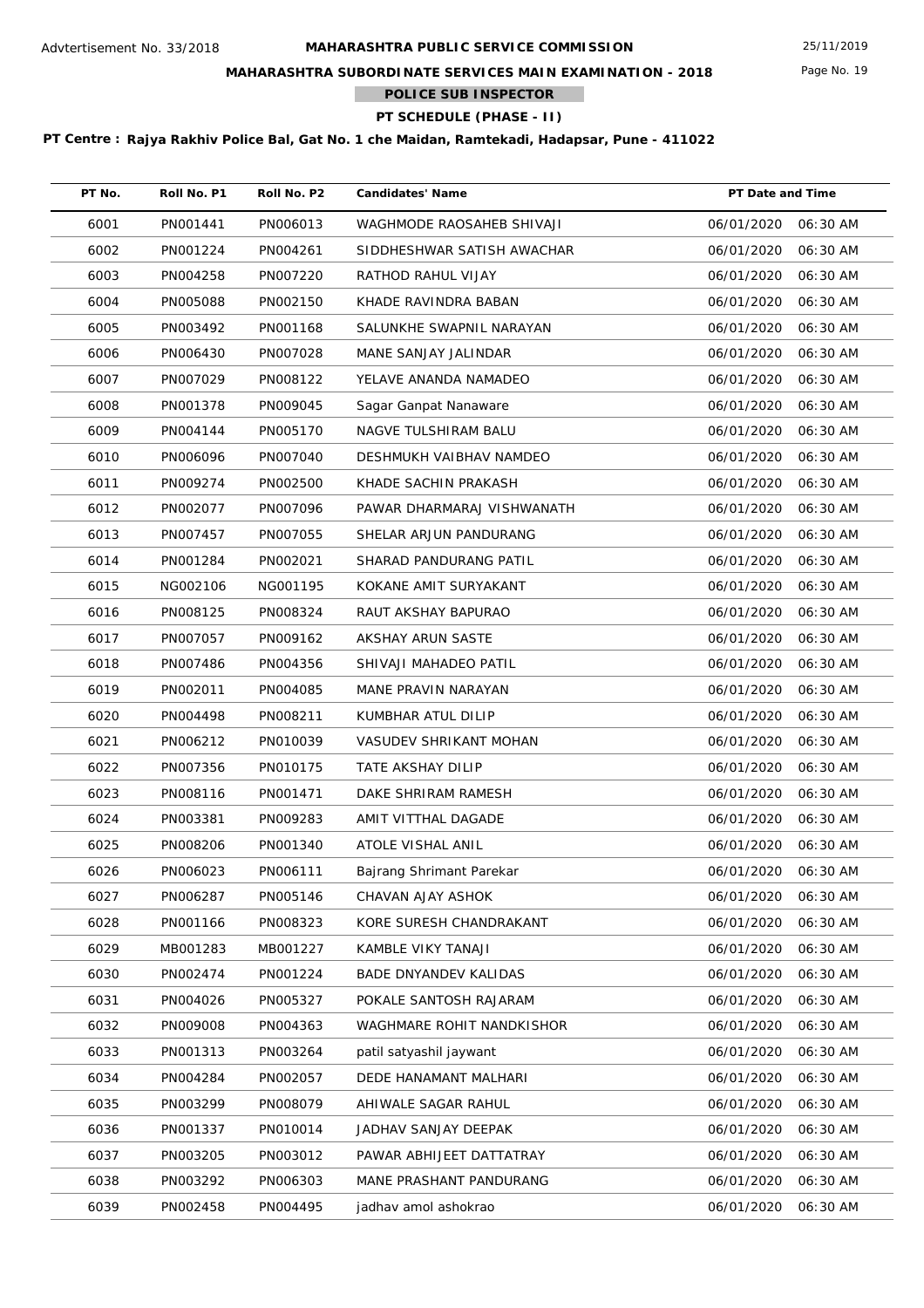## **MAHARASHTRA SUBORDINATE SERVICES MAIN EXAMINATION - 2018**

**POLICE SUB INSPECTOR**

# **PT SCHEDULE (PHASE - II)**

| PT No. | Roll No. P1 | Roll No. P2 | <b>Candidates' Name</b>         | PT Date and Time    |          |
|--------|-------------|-------------|---------------------------------|---------------------|----------|
| 6040   | PN008044    | PN010086    | SALGAR RAGHVENDRA NAGNATH       | 06/01/2020          | 06:30 AM |
| 6041   | PN001128    | PN002073    | ZANJE ARJUN TUKARAM             | 06/01/2020          | 06:30 AM |
| 6042   | PN004391    | PN010020    | PATIL SAGAR SURESH              | 06/01/2020          | 06:30 AM |
| 6043   | PN004326    | PN001171    | ASBE DNYANESHWAR RAOSAHEB       | 06/01/2020          | 06:30 AM |
| 6044   | PN003151    | PN009256    | Shedage Amar Hanmant            | 06/01/2020          | 06:30 AM |
| 6045   | PN003106    | PN006106    | Gorad Appaso Sukhadev           | 06/01/2020          | 06:30 AM |
| 6046   | PN002408    | PN004194    | Vharkute Ghanshyam Shankar      | 06/01/2020          | 06:30 AM |
| 6047   | PN003167    | PN007181    | SURYAVANSHI AKSHAY PANDURANG    | 06/01/2020          | 06:30 AM |
| 6048   | PN008192    | PN001181    | SHINDE RAVINDRA RAMESH          | 06/01/2020          | 06:30 AM |
| 6049   | PN006446    | PN001124    | SURVASHI HARSHAVARDHAN DINKAR   | 06/01/2020          | 06:30 AM |
| 6050   | PN006192    | PN008232    | PADALE LAVHU CHINTAMAN          | 06/01/2020          | 06:30 AM |
| 6051   | PN004435    | PN002412    | NAGARGOJE CHANGDEV KALYAN       | 06/01/2020          | 06:30 AM |
| 6052   | PN002213    | PN003451    | Gound Mayur Dattatraya          | 06/01/2020          | 06:30 AM |
| 6053   | PN003076    | PN007200    | AVINASH GANESH LAHANE           | 06/01/2020          | 06:30 AM |
| 6054   | PN008310    | PN008125    | PURKAR DNYANESHWAR DHANANJAY    | 06/01/2020          | 06:30 AM |
| 6055   | PN006314    | PN005404    | bhagale gautam laxman           | 06/01/2020          | 06:30 AM |
| 6056   | PN004140    | PN004305    | BHAPKAR PRAMOD JAYWANT          | 06/01/2020          | 06:30 AM |
| 6057   | PN003212    | PN008042    | SALGAR AKSHAYKUMAR MACHHINDRA   | 06/01/2020          | 06:30 AM |
| 6058   | PN002413    | PN007128    | GAWALI SANDIP SHASHIKANT        | 06/01/2020          | 06:30 AM |
| 6059   | PN006406    | PN008217    | Khandagale Tejas Vijay          | 06/01/2020          | 06:30 AM |
| 6060   | PN003276    | PN003005    | KHOT SANJAY HINDURAO            | 06/01/2020          | 06:30 AM |
| 6061   | PN002379    | PN008227    | KEDARI HANUMANT TUKARAM         | 06/01/2020          | 06:30 AM |
| 6062   | PN001315    | PN007065    | SATPUTE BALASO POPAT            | 06/01/2020          | 06:30 AM |
| 6063   | PN003434    | PN004286    | INGALE SAGAR RAMESH             | 06/01/2020          | 06:30 AM |
| 6064   | PN005010    | PN006211    | BHOSALE DAYANAND SAHEBRAO       | 06/01/2020          | 06:30 AM |
| 6065   | PN005155    | PN004328    | SURYAWANSHI AMAR MOHAN          | 06/01/2020 06:30 AM |          |
| 6066   | PN007111    | PN009209    | VINAYAK NANDKUMAR JAMDAR        | 06/01/2020          | 06:30 AM |
| 6067   | PN007401    | PN003032    | PATIL GAJANAN SUKUMAR           | 06/01/2020          | 06:30 AM |
| 6068   | PN008019    | PN003501    | PATIL BABAN MAHIPATI            | 06/01/2020          | 06:30 AM |
| 6069   | PN003191    | PN007094    | <b>GADAVE ABHISHEK RAJENDRA</b> | 06/01/2020          | 06:30 AM |
| 6070   | MB001120    | MB002200    | PRAVIN TAYAPPA WAGHAMARE        | 06/01/2020          | 06:30 AM |
| 6071   | PN007374    | PN007121    | DODYALKAR RAJ DHULAPPA          | 06/01/2020          | 06:30 AM |
| 6072   | PN004035    | PN010210    | MAHADEV VITHALRAO YEMLE         | 06/01/2020          | 06:30 AM |
| 6073   | PN003088    | PN001392    | GARAD YATIRAJ RANJIT            | 07/01/2020          | 06:30 AM |
| 6074   | PN009086    | PN004121    | <b>BHAGARE GANESH MAHADEV</b>   | 07/01/2020          | 06:30 AM |
| 6075   | PN001379    | PN004307    | KADAM SAGAR YASHWANT            | 07/01/2020          | 06:30 AM |
| 6076   | PN002416    | PN007153    | GAVHANE TUSHAR NANDARAM         | 07/01/2020          | 06:30 AM |
| 6077   | PN008211    | PN003136    | KAMBALE MANGESH SHIVAJI         | 07/01/2020          | 06:30 AM |
| 6078   | PN003323    | PN010091    | <b>GUMANE DEEPAK SURESH</b>     | 07/01/2020          | 06:30 AM |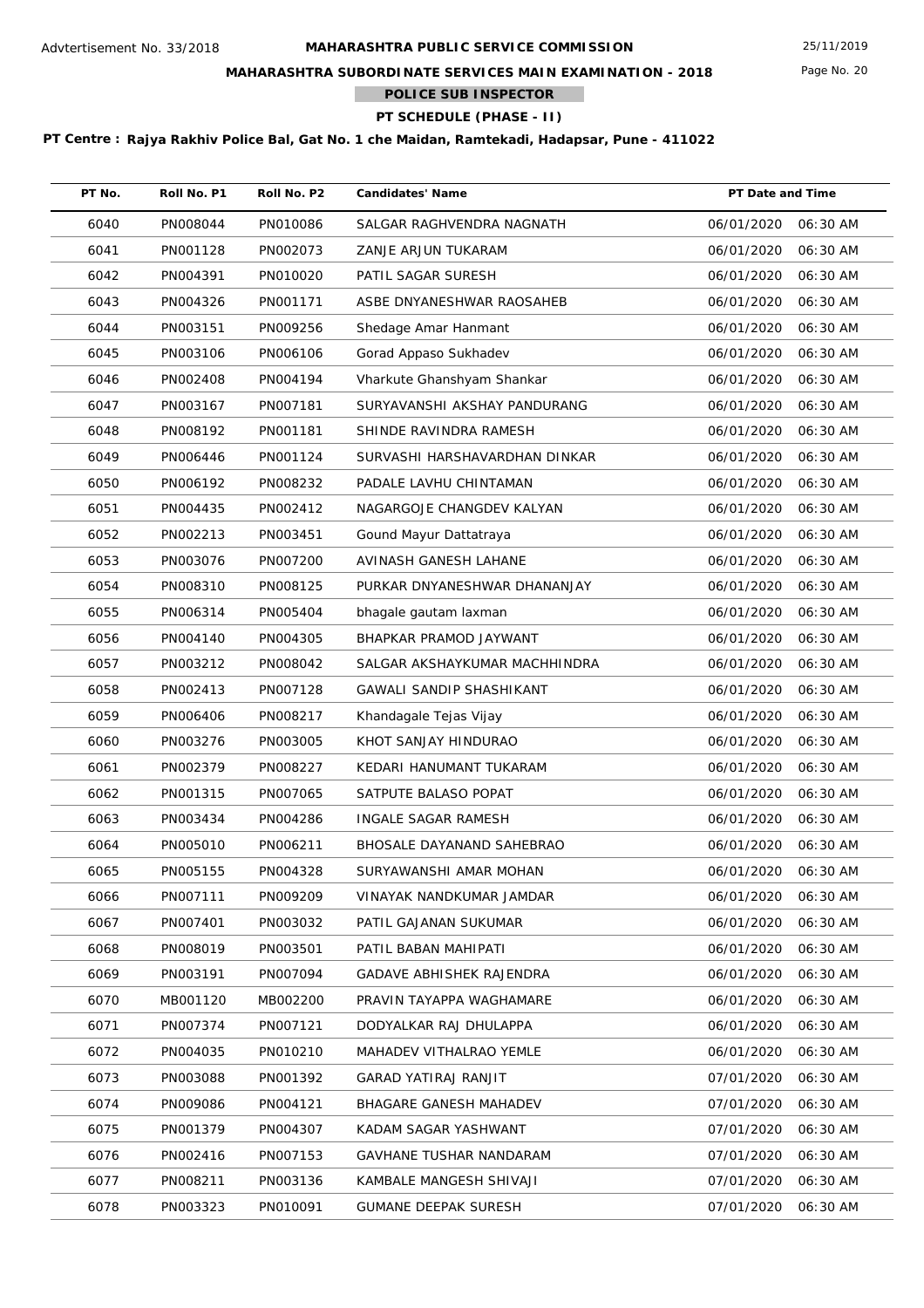## **MAHARASHTRA SUBORDINATE SERVICES MAIN EXAMINATION - 2018**

**POLICE SUB INSPECTOR**

# **PT SCHEDULE (PHASE - II)**

| PT No. | Roll No. P1 | Roll No. P2 | <b>Candidates' Name</b>        | PT Date and Time    |          |
|--------|-------------|-------------|--------------------------------|---------------------|----------|
| 6079   | PN006302    | PN007258    | SASANE ANURAG VITTHAL          | 07/01/2020          | 06:30 AM |
| 6080   | PN005495    | PN002212    | GORE ANANDA JANARDHAN          | 07/01/2020          | 06:30 AM |
| 6081   | PN004307    | PN004470    | NANDURAKE BALAJI ARUN          | 07/01/2020          | 06:30 AM |
| 6082   | PN005376    | PN002105    | KAKADE ATUL SITARAM            | 07/01/2020          | 06:30 AM |
| 6083   | PN003298    | PN003151    | Aslam Nabilal Nadaf            | 07/01/2020          | 06:30 AM |
| 6084   | PN001076    | PN009282    | Vikas Dnyaneshwar Taktode      | 07/01/2020          | 06:30 AM |
| 6085   | MB001321    | MB002056    | CHOUGULE PRITAM PRAKASH        | 07/01/2020          | 06:30 AM |
| 6086   | PN008363    | PN002108    | SHINDE DAYANAND NARAYAN        | 07/01/2020          | 06:30 AM |
| 6087   | PN004147    | PN003274    | Mane Sagar Vithoba             | 07/01/2020          | 06:30 AM |
| 6088   | PN005442    | PN004139    | NAGAONKAR MANOJ VIJAY          | 07/01/2020          | 06:30 AM |
| 6089   | PN003176    | PN008005    | AJIT HANAMANT DIVATE           | 07/01/2020          | 06:30 AM |
| 6090   | PN006415    | PN009043    | <b>BHONG SANDIP RAMCHANDRA</b> | 07/01/2020          | 06:30 AM |
| 6091   | PN001272    | PN006201    | SHINDE RAJKUMAR ARVIND         | 07/01/2020          | 06:30 AM |
| 6092   | PN003335    | PN004089    | Shinde Mandar Uttam            | 07/01/2020          | 06:30 AM |
| 6093   | PN009173    | PN001267    | PATIL AVINASH SHIVRAJ          | 07/01/2020          | 06:30 AM |
| 6094   | PN005246    | PN005207    | GAVALI PANKAJ HINDURAO         | 07/01/2020          | 06:30 AM |
| 6095   | PN006006    | PN003071    | RAHUL SUDAM CHANDANSHIV        | 07/01/2020          | 06:30 AM |
| 6096   | PN008008    | PN008228    | HONMANE DADASAHEB TUKARAM      | 07/01/2020          | 06:30 AM |
| 6097   | PN008168    | PN005001    | SHENDAGE SIDHANATH TATYASO     | 07/01/2020          | 06:30 AM |
| 6098   | PN005024    | PN008320    | TEKALE PRABHAKAR HARIDAS       | 07/01/2020          | 06:30 AM |
| 6099   | PN001448    | PN006116    | KASEKAR RAMCHANDRA MAHADEV     | 07/01/2020          | 06:30 AM |
| 6100   | PN002264    | PN002246    | KASEKAR LAXMAN MAHADEV         | 07/01/2020          | 06:30 AM |
| 6101   | PN005217    | PN010157    | SHINGATE PRASHANT SHRIDHAR     | 07/01/2020          | 06:30 AM |
| 6102   | PN005173    | PN004079    | Rane Pandurang Laxman          | 07/01/2020          | 06:30 AM |
| 6103   | PN008217    | PN002270    | <b>BHOR SHEKHAR ARUN</b>       | 07/01/2020          | 06:30 AM |
| 6104   | PN001049    | PN006220    | HIRAVE VISHAL SHANKAR          | 07/01/2020 06:30 AM |          |
| 6105   | PN005275    | PN006387    | MALI MANGESH SHATRUGHNA        | 07/01/2020          | 06:30 AM |
| 6106   | PN006358    | PN005394    | ANDHARE RAJESH RAOSAHEB        | 07/01/2020          | 06:30 AM |
| 6107   | PN001352    | PN003387    | WADER SANDEEP BALASAHEB        | 07/01/2020          | 06:30 AM |
| 6108   | PN003021    | PN001365    | CHAVAN KEDAR KHANDERAO         | 07/01/2020          | 06:30 AM |
| 6109   | PN005090    | PN007078    | GAIKWAD PRASHANT SOPANRAO      | 07/01/2020          | 06:30 AM |
| 6110   | PN008370    | PN003281    | THORAT PRATIK CHANDRAKANT      | 07/01/2020          | 06:30 AM |
| 6111   | PN008359    | PN007124    | BORATE AMIT LAXMAN             | 07/01/2020          | 06:30 AM |
| 6112   | PN009371    | PN009199    | ANBHULE GANESH RAJENDRA        | 07/01/2020          | 06:30 AM |
| 6113   | PN006107    | PN001266    | KHILARE MANOJ MADHUKAR         | 07/01/2020          | 06:30 AM |
| 6114   | PN001273    | PN004193    | SHINDE LAXMAN KRISHNA          | 07/01/2020          | 06:30 AM |
| 6115   | PN007429    | PN005054    | RATHOD VINAYAK NAMDEO          | 07/01/2020          | 06:30 AM |
| 6116   | PN001073    | PN006009    | RAUT VIKRAM BABAN              | 07/01/2020          | 06:30 AM |
| 6117   | PN006040    | PN006229    | MORE AMOL MAHADEV              | 07/01/2020          | 06:30 AM |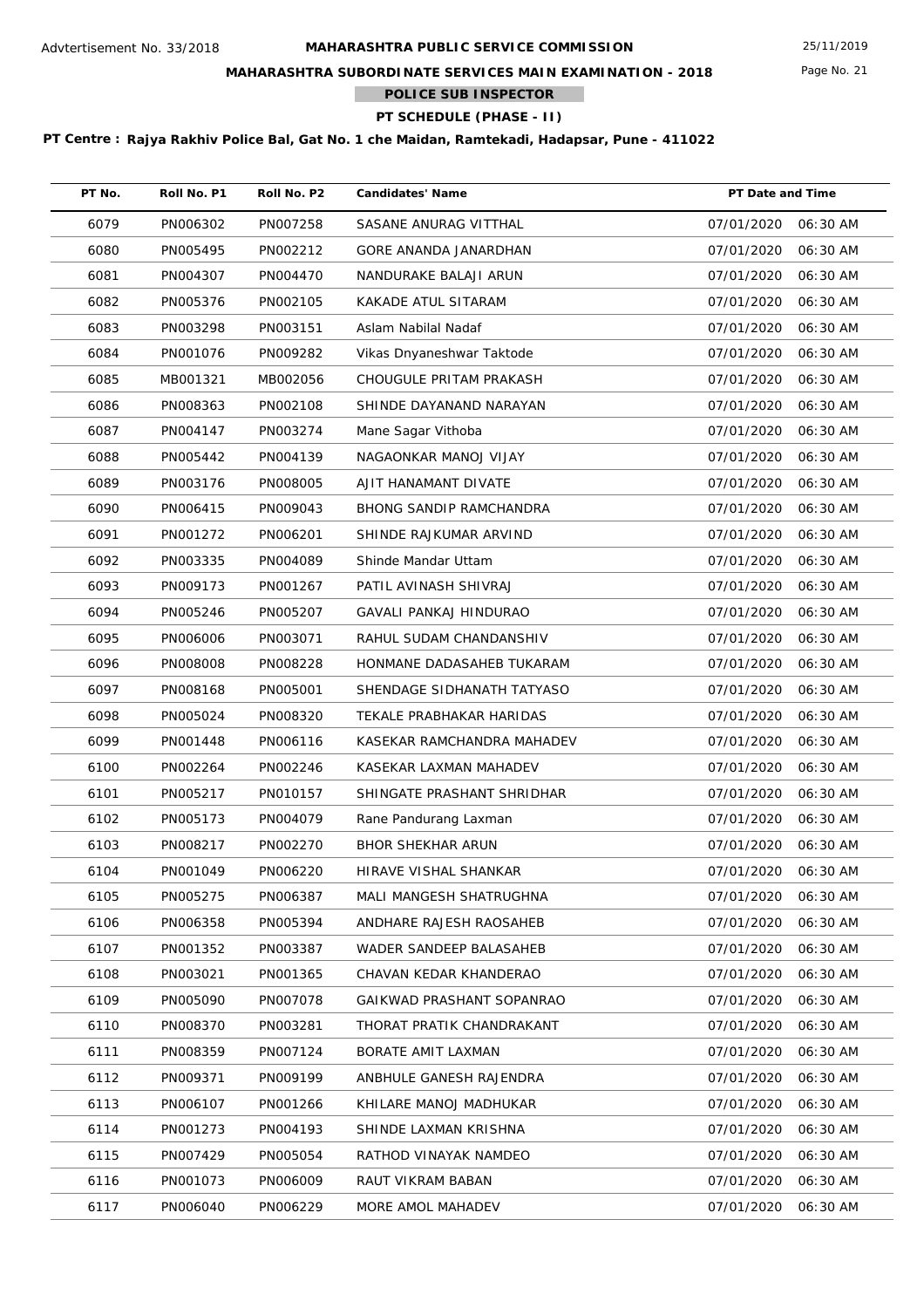## **MAHARASHTRA SUBORDINATE SERVICES MAIN EXAMINATION - 2018**

**POLICE SUB INSPECTOR**

# **PT SCHEDULE (PHASE - II)**

| PT No. | Roll No. P1 | Roll No. P2 | <b>Candidates' Name</b>       | PT Date and Time    |          |
|--------|-------------|-------------|-------------------------------|---------------------|----------|
| 6118   | PN007110    | PN001123    | CHOUGULE DEVRAJ GANPATI       | 07/01/2020          | 06:30 AM |
| 6119   | PN005112    | PN008238    | GODASE PARAMESHWAR BHIMARAO   | 07/01/2020          | 06:30 AM |
| 6120   | PN008452    | PN007088    | <b>NALE ROHIT SUNIL</b>       | 07/01/2020          | 06:30 AM |
| 6121   | PN006401    | PN006269    | DUCHAL BALAJI LAXMAN          | 07/01/2020          | 06:30 AM |
| 6122   | PN005301    | PN004312    | Shahapure Anand Vishwanath    | 07/01/2020          | 06:30 AM |
| 6123   | PN003147    | PN007356    | DESHMUKH AMIT BALASAHEB       | 07/01/2020          | 06:30 AM |
| 6124   | PN001416    | PN002466    | PATIL ROHIT ASHOK             | 07/01/2020          | 06:30 AM |
| 6125   | PN005382    | PN007172    | YELE NAGESH RAMDAS            | 07/01/2020          | 06:30 AM |
| 6126   | PN007150    | PN009232    | JADHAV VISHAL APPA            | 07/01/2020          | 06:30 AM |
| 6127   | PN005431    | PN007130    | METHE PATIL RUTURAJ RAGHUNATH | 07/01/2020          | 06:30 AM |
| 6128   | PN007359    | PN003143    | Jangle Santosh Tulshiram      | 07/01/2020          | 06:30 AM |
| 6129   | PN007485    | PN007295    | TARANGE VAIBHAV BABASAHEB     | 07/01/2020          | 06:30 AM |
| 6130   | PN002151    | PN006022    | NAIKAWADI NIHALAHAMAD KADAR   | 07/01/2020          | 06:30 AM |
| 6131   | PN003431    | PN009226    | AMOL RAMDAS LOHAR             | 07/01/2020          | 06:30 AM |
| 6132   | PN005066    | PN005067    | RANADIVE NAVANATH MARUTI      | 07/01/2020          | 06:30 AM |
| 6133   | PN006186    | PN001214    | PATIL ASHOK DINKAR            | 07/01/2020          | 06:30 AM |
| 6134   | PN002180    | PN003432    | MUDHE ABASO DADASO            | 07/01/2020          | 06:30 AM |
| 6135   | PN003317    | PN004107    | CHANDOLE VAIBHAV VISHWANATH   | 07/01/2020          | 06:30 AM |
| 6136   | PN003231    | PN008091    | aatif shaikh                  | 07/01/2020          | 06:30 AM |
| 6137   | PN004091    | PN002361    | NAWADKAR TUSHAR VIJAY         | 07/01/2020          | 06:30 AM |
| 6138   | PN009168    | PN001290    | MORE AKSHAY BHANAUDAS         | 07/01/2020          | 06:30 AM |
| 6139   | PN002463    | PN007134    | DOMBE DHANAJI BHIMRAO         | 07/01/2020          | 06:30 AM |
| 6140   | PN003130    | PN001412    | PATIL AMOL PRATAPRAO          | 07/01/2020          | 06:30 AM |
| 6141   | PN001499    | PN003199    | DHAPATE PURUSHOTTAM PRAKASH   | 07/01/2020          | 06:30 AM |
| 6142   | PN001474    | PN001043    | CHOUGALE RAHUL SAKHARAM       | 07/01/2020          | 06:30 AM |
| 6143   | PN007010    | PN008069    | KORE AJINKYA RAMESH           | 07/01/2020 06:30 AM |          |
| 6144   | PN002272    | PN009107    | KUNJIR PRAVIN JAGANNATH       | 07/01/2020          | 06:30 AM |
| 6145   | PN003020    | PN007248    | CHAVAN PRATAPSINH SURESH      | 08/01/2020          | 06:30 AM |
| 6146   | PN002174    | PN001470    | NAGAPPA MARUTI SUTAR          | 08/01/2020          | 06:30 AM |
| 6147   | PN005161    | PN006235    | Kolekar Vitthal Appaso        | 08/01/2020          | 06:30 AM |
| 6148   | PN006376    | PN006427    | Divekar Amol Sudhakar         | 08/01/2020          | 06:30 AM |
| 6149   | PN002086    | PN007338    | PATIL RAHUL JAYVANTRAO        | 08/01/2020          | 06:30 AM |
| 6150   | PN003224    | PN001112    | BAMANE VAIBHAV KRISHNARAO     | 08/01/2020          | 06:30 AM |
| 6151   | PN007344    | PN003181    | Athwale Somesh Sudhakar       | 08/01/2020          | 06:30 AM |
| 6152   | PN004117    | PN007195    | KONDALKAR NILESH VITTHAL      | 08/01/2020          | 06:30 AM |
| 6153   | PN008186    | PN005165    | TOPE VIJAY GORAKH             | 08/01/2020          | 06:30 AM |
| 6154   | PN008028    | PN003268    | DHOBALE SUDARSHAN BHIMRAO     | 08/01/2020          | 06:30 AM |
| 6155   | PN007149    | PN006354    | AMBEKAR SURAJ RAJENDRA        | 08/01/2020          | 06:30 AM |
| 6156   | PN005423    | PN001033    | REGUDE AJITKUMAR NARAYAN      | 08/01/2020          | 06:30 AM |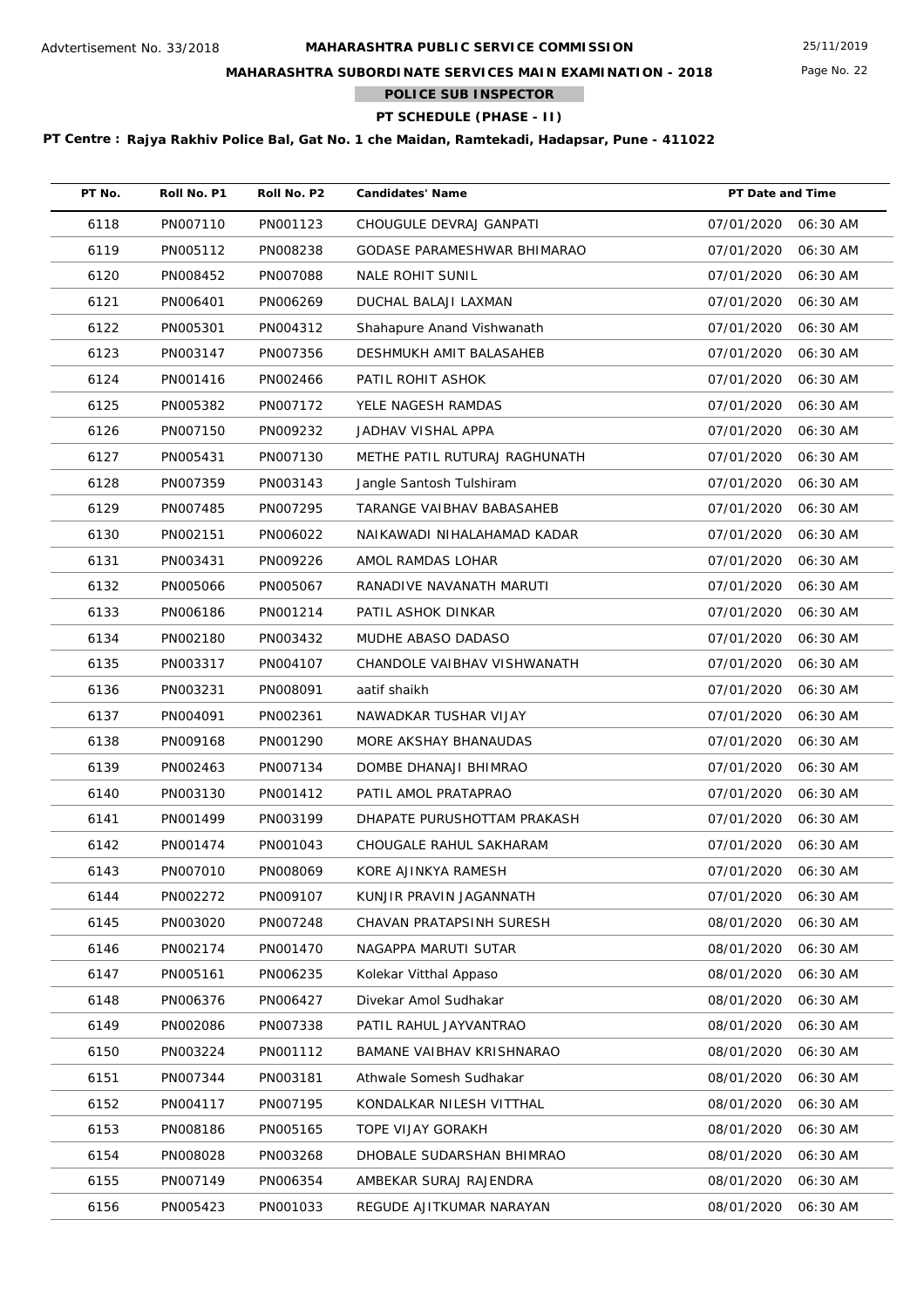## **MAHARASHTRA SUBORDINATE SERVICES MAIN EXAMINATION - 2018**

**POLICE SUB INSPECTOR**

# **PT SCHEDULE (PHASE - II)**

| PT No. | Roll No. P1 | Roll No. P2 | <b>Candidates' Name</b>        | PT Date and Time    |          |
|--------|-------------|-------------|--------------------------------|---------------------|----------|
| 6157   | PN006326    | PN008006    | AJAY SHAMRAO POPALBHAT         | 08/01/2020          | 06:30 AM |
| 6158   | PN005170    | PN010120    | DHORKE SANDIP VILAS            | 08/01/2020          | 06:30 AM |
| 6159   | PN009234    | PN007297    | PATIL NAVANATH SHANKAR         | 08/01/2020          | 06:30 AM |
| 6160   | PN009023    | PN007109    | MANE SAGAR MALHARI             | 08/01/2020          | 06:30 AM |
| 6161   | PN007469    | PN003415    | Ghadage Swapnil Prakash        | 08/01/2020          | 06:30 AM |
| 6162   | PN002049    | PN004210    | CHAVAN PRAFULL CHANDRAKANT     | 08/01/2020          | 06:30 AM |
| 6163   | PN007160    | PN005113    | JAGTAP PRASHANT POPATRAO       | 08/01/2020          | 06:30 AM |
| 6164   | PN004296    | PN001024    | MASALKAR BALAJI DIGAMBAR       | 08/01/2020          | 06:30 AM |
| 6165   | PN005446    | PN008241    | JADHAVAR SHAHIR DATTATRAYA     | 08/01/2020          | 06:30 AM |
| 6166   | PN001036    | PN010196    | SHINDE VIVEK BHARAT            | 08/01/2020          | 06:30 AM |
| 6167   | PN008486    | PN004273    | Bade Satish Ajinath            | 08/01/2020          | 06:30 AM |
| 6168   | PN005221    | PN007126    | JADHAV SHASHANK SHIVAJIRAO     | 08/01/2020          | 06:30 AM |
| 6169   | PN002301    | PN001488    | Khanapure Dnyaneshwar Kaka     | 08/01/2020          | 06:30 AM |
| 6170   | PN003199    | PN001465    | pore abhijit tatyaram          | 08/01/2020          | 06:30 AM |
| 6171   | PN006305    | PN006414    | Masal Santosh Pandharinath     | 08/01/2020          | 06:30 AM |
| 6172   | PN008460    | PN002248    | THORVE SOURABH LAXMAN          | 08/01/2020          | 06:30 AM |
| 6173   | PN008194    | PN004348    | <b>GAWADE RUSHIKESH TANAJI</b> | 08/01/2020          | 06:30 AM |
| 6174   | PN002042    | PN002136    | SADALE PRAKASH SHAMARAO        | 08/01/2020          | 06:30 AM |
| 6175   | PN005342    | PN010088    | MASAL PRAFULLA BHAU            | 08/01/2020          | 06:30 AM |
| 6176   | PN006278    | PN003089    | KAUTKAR SAGAR SUNIL            | 08/01/2020          | 06:30 AM |
| 6177   | PN003013    | PN008135    | SULAKE CHETAN VITHOBA          | 08/01/2020          | 06:30 AM |
| 6178   | PN009221    | PN006136    | <b>BHOSALE AMOL ANANDA</b>     | 08/01/2020          | 06:30 AM |
| 6179   | PN007130    | PN008315    | PAWAR PRASHANT PANDURANG       | 08/01/2020          | 06:30 AM |
| 6180   | PN002084    | PN001349    | Patil Vasant Laxman            | 08/01/2020          | 06:30 AM |
| 6181   | PN002053    | PN005005    | <b>GORAD PRADIP DURYODHAN</b>  | 08/01/2020          | 06:30 AM |
| 6182   | PN006449    | PN008298    | HEGADE ROHIT MACHINDRA         | 08/01/2020 06:30 AM |          |
| 6183   | PN002128    | PN004114    | NISAR MUSA PATHAN              | 08/01/2020          | 06:30 AM |
| 6184   | PN003371    | PN009098    | Kute Mahesh Arjun              | 08/01/2020          | 06:30 AM |
| 6185   | PN003355    | PN008029    | NANGARE AMIT RAMESH            | 08/01/2020          | 06:30 AM |
| 6186   | PN007497    | PN004475    | NAPTE AMOL SURESH              | 08/01/2020          | 06:30 AM |
| 6187   | PN002214    | PN007027    | DHUMAL DNYANESHWAR KHANDERAO   | 08/01/2020          | 06:30 AM |
| 6188   | PN009283    | PN001314    | KUMBHAR VIKAS SANJAY           | 08/01/2020          | 06:30 AM |
| 6189   | PN004058    | PN008328    | JAGTAP ATUL ANANDA             | 08/01/2020          | 06:30 AM |
| 6190   | PN009187    | PN004410    | JADHAV PRASHANT ARUN           | 08/01/2020          | 06:30 AM |
| 6191   | PN002316    | PN005451    | BOTE KAPIL BHAGWAN             | 08/01/2020          | 06:30 AM |
| 6192   | PN009332    | PN004117    | BHANDIGARE SURAJ VASANT        | 08/01/2020          | 06:30 AM |
| 6193   | PN001307    | PN001106    | MAYUR GAJANAN SAWANT           | 08/01/2020          | 06:30 AM |
| 6194   | PN002057    | PN008201    | BHINGARDIVE PRADEEP MAHADEV    | 08/01/2020          | 06:30 AM |
| 6195   | PN001097    | PN004008    | PATIL VEERSEN BALKRISHNA       | 08/01/2020          | 06:30 AM |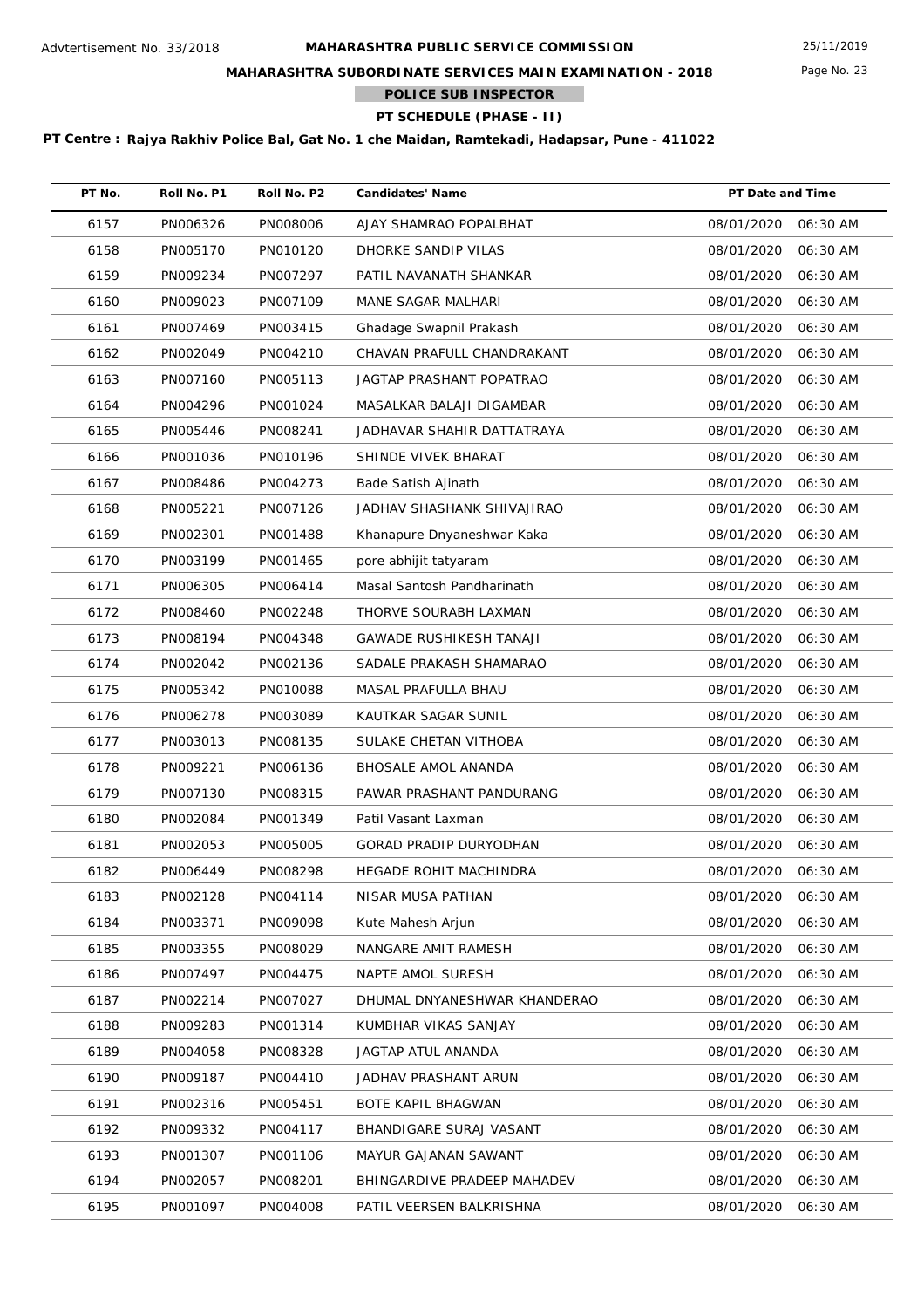## **MAHARASHTRA SUBORDINATE SERVICES MAIN EXAMINATION - 2018**

**POLICE SUB INSPECTOR**

# **PT SCHEDULE (PHASE - II)**

| PT No. | Roll No. P1 | Roll No. P2 | <b>Candidates' Name</b>       | PT Date and Time    |          |
|--------|-------------|-------------|-------------------------------|---------------------|----------|
| 6196   | PN003433    | PN003244    | KAMBLE RAMCHANDRA BANDA       | 08/01/2020          | 06:30 AM |
| 6197   | PN008480    | PN001107    | KOLI SANTOSH BASANNA          | 08/01/2020          | 06:30 AM |
| 6198   | PN002185    | PN007215    | <b>BANKAR VISHAL POPAT</b>    | 08/01/2020          | 06:30 AM |
| 6199   | PN002303    | PN003400    | KHADE AKSHAY BALASO           | 08/01/2020          | 06:30 AM |
| 6200   | PN002294    | PN004122    | PATIL KIRAN SHAMRAO           | 08/01/2020          | 06:30 AM |
| 6201   | PN004442    | PN004285    | PATIL VIVEK RAJARAM           | 08/01/2020          | 06:30 AM |
| 6202   | PN001081    | PN003303    | dhumal vikas goraksh          | 08/01/2020          | 06:30 AM |
| 6203   | PN002132    | PN002277    | SHINDE NILESH RAYSHING        | 08/01/2020          | 06:30 AM |
| 6204   | PN008476    | PN008185    | <b>GADADE SANJAY SADASHIV</b> | 08/01/2020          | 06:30 AM |
| 6205   | PN002209    | PN006388    | <b>GHODAKE MAYUR ARVIND</b>   | 08/01/2020          | 06:30 AM |
| 6206   | PN007187    | PN008317    | KADAM GIRISH RAMDAS           | 08/01/2020          | 06:30 AM |
| 6207   | PN008277    | PN006031    | JAMDADE ROHIT RAMCHANDRA      | 08/01/2020          | 06:30 AM |
| 6208   | PN001211    | PN007085    | SOLANKAR DATTATRAY MARUTI     | 08/01/2020          | 06:30 AM |
| 6209   | PN007215    | PN001399    | MULANI SALMAN MAKTUM          | 08/01/2020          | 06:30 AM |
| 6210   | PN008041    | PN007158    | AMOL ANANDA KADAM             | 08/01/2020          | 06:30 AM |
| 6211   | PN007054    | PN005142    | YAMGAR SANTOSH DHONDIRAM      | 08/01/2020          | 06:30 AM |
| 6212   | PN003154    | PN002180    | MOHITE AMAR MANSING           | 08/01/2020          | 06:30 AM |
| 6213   | PN005490    | PN001311    | SANGOLKAR DARYAPPA BHAUSAHEB  | 08/01/2020          | 06:30 AM |
| 6214   | PN001382    | PN005185    | PAWLE SAGAR BALU              | 08/01/2020          | 06:30 AM |
| 6215   | PN005272    | PN004448    | KADAM APPASO SURESH           | 08/01/2020          | 06:30 AM |
| 6216   | PN006486    | PN004411    | GAIKWAD VAIBHAV YUVARAJ       | 08/01/2020          | 06:30 AM |
| 6217   | PN006085    | PN009024    | PATIL SHARAD YASHWANT         | 09/01/2020          | 06:30 AM |
| 6218   | PN006445    | PN007317    | MOHITE TUSHAR DATTATRAY       | 09/01/2020          | 06:30 AM |
| 6219   | PN004291    | PN006335    | LokhandeMali Sanjay Tatya     | 09/01/2020          | 06:30 AM |
| 6220   | PN004162    | PN005161    | DHAIRYSHIL PRATAPRAO CHAVAN   | 09/01/2020          | 06:30 AM |
| 6221   | PN004402    | PN008275    | Joshi SwapnilRavindra         | 09/01/2020 06:30 AM |          |
| 6222   | PN007014    | PN001429    | AVATI VIJAY ASHOK             | 09/01/2020          | 06:30 AM |
| 6223   | PN004374    | PN004272    | KAMBLE PRANIL MADHUKAR        | 09/01/2020          | 06:30 AM |
| 6224   | PN002139    | PN001414    | BARGE NILESH RAMCHANDRA       | 09/01/2020          | 06:30 AM |
| 6225   | PN002471    | PN005405    | Raut Dnyaneshwar Nagnath      | 09/01/2020          | 06:30 AM |
| 6226   | PN007084    | PN006050    | BHOSALE ABHIJIT BHARAT        | 09/01/2020          | 06:30 AM |
| 6227   | PN009055    | PN001205    | HANGE SURAJ RANGA             | 09/01/2020          | 06:30 AM |
| 6228   | PN002056    | PN004357    | KOLEKAR PRADEEP MADHUKAR      | 09/01/2020          | 06:30 AM |
| 6229   | PN009205    | PN009103    | JAWALE NAGNNATH BHAU          | 09/01/2020          | 06:30 AM |
| 6230   | PN001106    | PN002408    | Pawar Vaibhav Sharad          | 09/01/2020          | 06:30 AM |
| 6231   | PN005240    | PN004039    | MADANE JAYANT SANJAY          | 09/01/2020          | 06:30 AM |
| 6232   | PN007196    | PN003473    | KAKADE ONKAR DAYANAND         | 09/01/2020          | 06:30 AM |
| 6233   | PN009278    | PN002383    | KUMBHAR ROHAN VISHNU          | 09/01/2020          | 06:30 AM |
| 6234   | PN008260    | PN003251    | BANASODE SOMANATH RAMCHANDRA  | 09/01/2020          | 06:30 AM |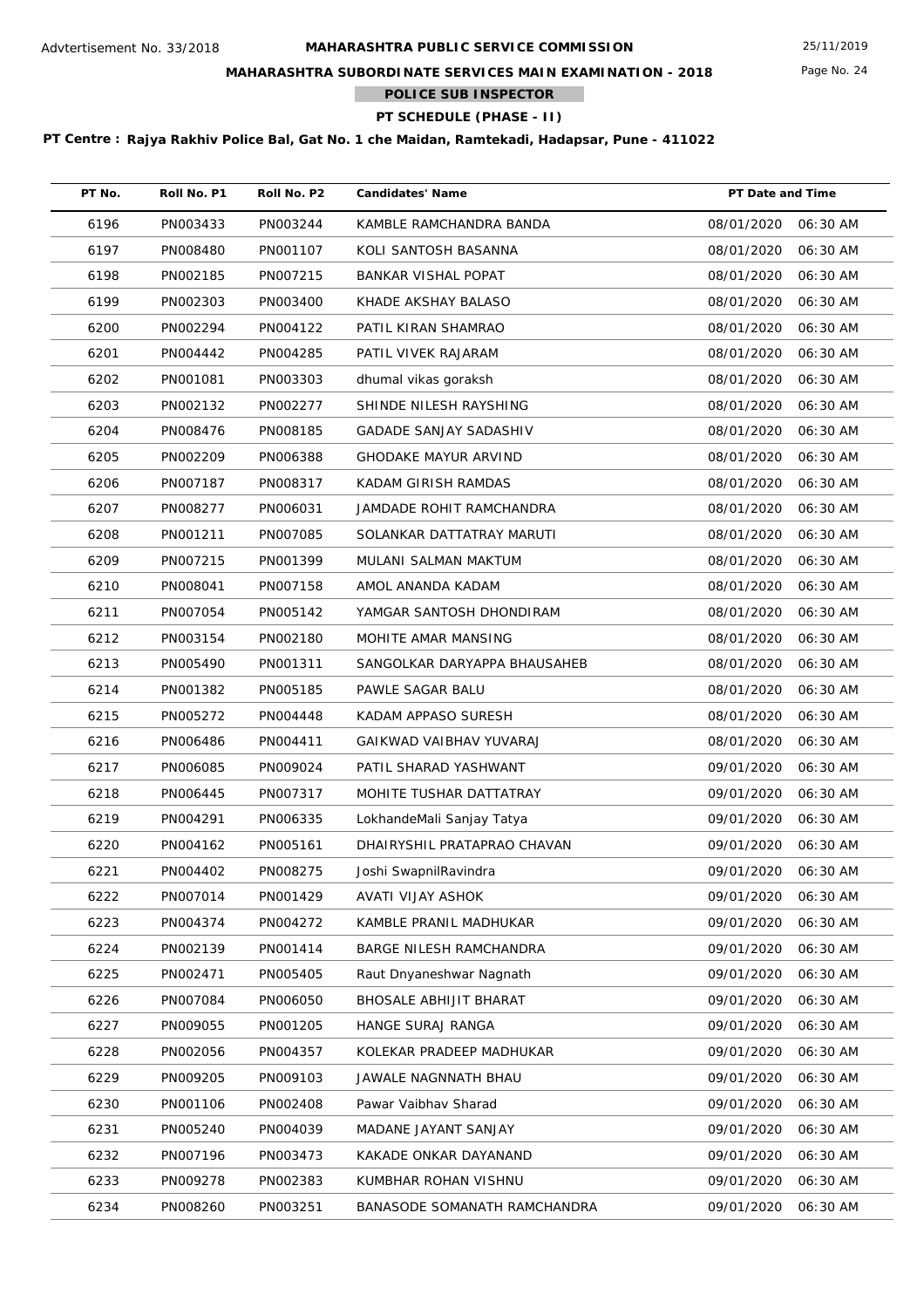## **MAHARASHTRA SUBORDINATE SERVICES MAIN EXAMINATION - 2018**

**POLICE SUB INSPECTOR**

# **PT SCHEDULE (PHASE - II)**

| PT No. | Roll No. P1 | Roll No. P2 | <b>Candidates' Name</b>        | PT Date and Time    |          |
|--------|-------------|-------------|--------------------------------|---------------------|----------|
| 6235   | PN007498    | PN003277    | JADHAV AMIT MAHADU             | 09/01/2020          | 06:30 AM |
| 6236   | PN001415    | PN002274    | PATIL ROHIT MAHAVIR            | 09/01/2020          | 06:30 AM |
| 6237   | PN003483    | PN003382    | Shinde Yashwantrao Hirachand   | 09/01/2020          | 06:30 AM |
| 6238   | PN007095    | PN006068    | NAVALE VAIBHAV ASHOK           | 09/01/2020          | 06:30 AM |
| 6239   | PN002228    | PN008150    | HAJARE MANGESH DADU            | 09/01/2020          | 06:30 AM |
| 6240   | PN002145    | PN006157    | PATIL NIKHIL VYANKATRAO        | 09/01/2020          | 06:30 AM |
| 6241   | PN005008    | PN002001    | SHINDE RISHIKESH SHASHIKANT    | 09/01/2020          | 06:30 AM |
| 6242   | PN005191    | PN005460    | vanamore ajinkya mohan         | 09/01/2020          | 06:30 AM |
| 6243   | PN009246    | PN002026    | SAWANT DNYANESHWAR LAVHAJI     | 09/01/2020          | 06:30 AM |
| 6244   | PN006385    | PN008219    | Pujari Sarjerao Laxman         | 09/01/2020          | 06:30 AM |
| 6245   | PN005197    | PN007165    | AMATE SURAJ CHANDRAKANT        | 09/01/2020          | 06:30 AM |
| 6246   | PN009117    | PN008019    | <b>GHORPADE SWAPNIL SUNIL</b>  | 09/01/2020          | 06:30 AM |
| 6247   | PN009345    | PN008013    | POMAN YUVRAJ RAJENDRA          | 09/01/2020          | 06:30 AM |
| 6248   | PN008185    | PN007002    | KHAN SAFAR AHAMAD              | 09/01/2020          | 06:30 AM |
| 6249   | PN008276    | PN003092    | DHUMAL PRASHANT BALASO         | 09/01/2020          | 06:30 AM |
| 6250   | PN002090    | PN009255    | PATIL AKSHAY RAJARAM           | 09/01/2020          | 06:30 AM |
| 6251   | PN006144    | PN010150    | RAJESH DNYANESHWAR INDORE      | 09/01/2020          | 06:30 AM |
| 6252   | PN004061    | PN008159    | SWAMI SAGAR SHRIKANT           | 09/01/2020          | 06:30 AM |
| 6253   | PN006105    | PN006336    | MALKAR SANGRAM THAKSEN         | 09/01/2020          | 06:30 AM |
| 6254   | PN005077    | PN004267    | JADHAV GANESH DATTATRAY        | 09/01/2020          | 06:30 AM |
| 6255   | PN006411    | PN010100    | ZORE LAXMAN BABURAO            | 09/01/2020          | 06:30 AM |
| 6256   | PN002295    | PN003127    | KUSURKAR KIRAN JOTIRAM         | 09/01/2020          | 06:30 AM |
| 6257   | PN006251    | PN006233    | GONDUKUPPE RANJEET PARASHRAM   | 09/01/2020          | 06:30 AM |
| 6258   | PN003383    | PN010187    | gurudev mallikarjun hiremath   | 09/01/2020          | 06:30 AM |
| 6259   | PN004009    | PN007116    | PATIL ROHIT ANANDRAO           | 09/01/2020          | 06:30 AM |
| 6260   | PN006099    | PN005488    | INGAWALE AJINKYA DEELIP        | 09/01/2020 06:30 AM |          |
| 6261   | PN008292    | PN006046    | BHOSALE VIKRAM UTTAM           | 09/01/2020          | 06:30 AM |
| 6262   | PN006034    | PN002249    | SARGAR LAXMAN TUKARAM          | 09/01/2020          | 06:30 AM |
| 6263   | PN003443    | PN004235    | <b>GHADGE SAGAR SHANKARRAO</b> | 09/01/2020          | 06:30 AM |
| 6264   | PN004006    | PN006188    | SATPUTE RAVINDRA RAMESH        | 09/01/2020          | 06:30 AM |
| 6265   | PN002078    | PN001411    | Pawar Aoudumbar Tukaram        | 09/01/2020          | 06:30 AM |
| 6266   | PN009252    | PN006307    | SARGAR SAGAR BALASO            | 09/01/2020          | 06:30 AM |
| 6267   | PN009089    | PN003311    | chavan suraj prakash           | 09/01/2020          | 06:30 AM |
| 6268   | PN007216    | PN001037    | <b>BUDHAWANT PRAVIN ASHOK</b>  | 09/01/2020          | 06:30 AM |
| 6269   | PN006360    | PN010234    | AVINASH RANGNATH GHORPADE      | 09/01/2020          | 06:30 AM |
| 6270   | PN002448    | PN005035    | GAIKWAD VIPUL KADU             | 09/01/2020          | 06:30 AM |
| 6271   | PN006272    | PN004264    | PRASHANT VASANT GHAVATE        | 09/01/2020          | 06:30 AM |
| 6272   | PN002433    | PN004057    | NARSALE GANESH GORAKH          | 09/01/2020          | 06:30 AM |
| 6273   | PN006185    | PN001247    | SALUNKHE AMOL BAJIRAO          | 09/01/2020          | 06:30 AM |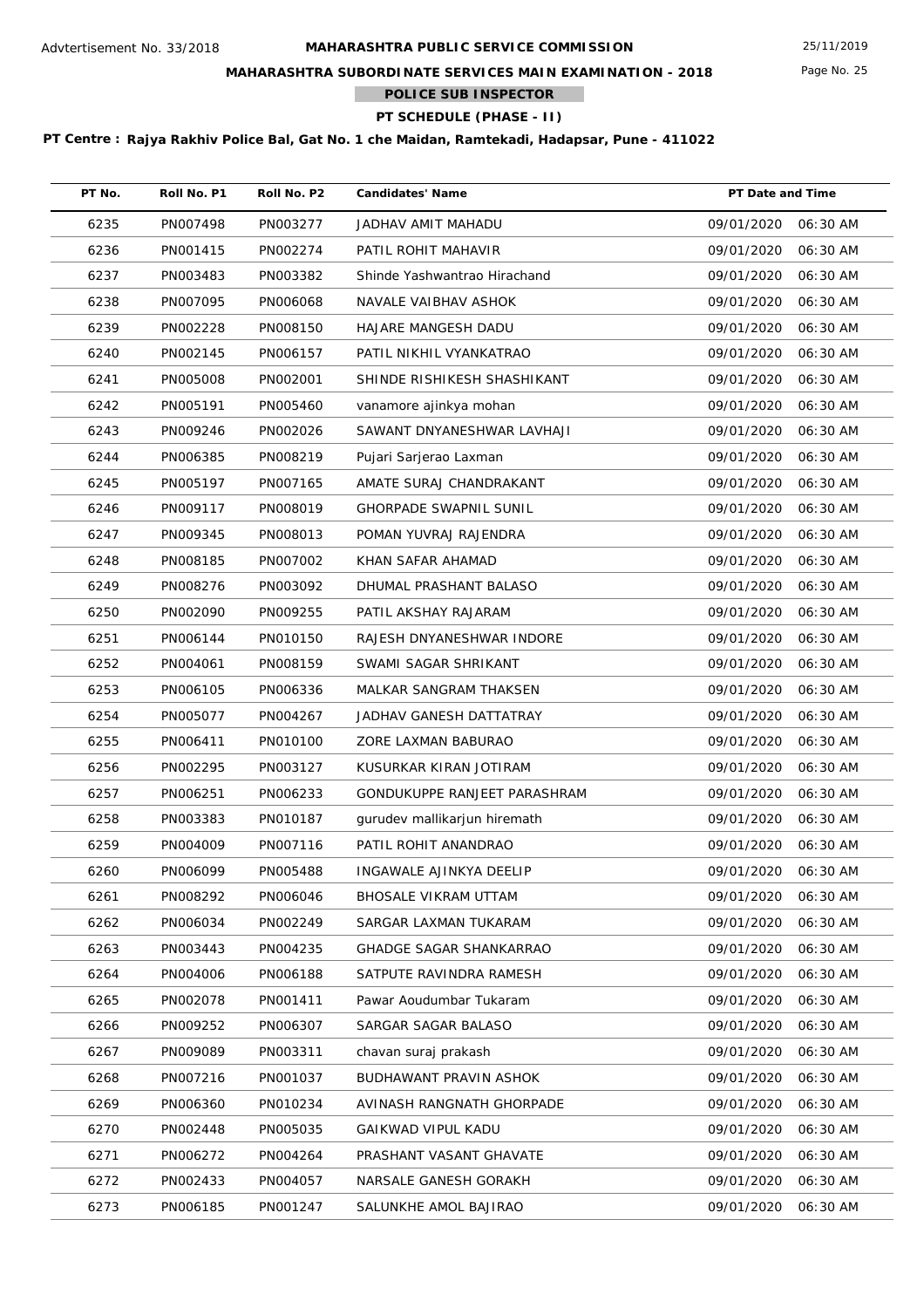## **MAHARASHTRA SUBORDINATE SERVICES MAIN EXAMINATION - 2018**

**POLICE SUB INSPECTOR**

# **PT SCHEDULE (PHASE - II)**

| PT No. | Roll No. P1 | Roll No. P2 | <b>Candidates' Name</b>      | PT Date and Time    |          |
|--------|-------------|-------------|------------------------------|---------------------|----------|
| 6274   | PN008095    | PN005123    | SURWASE SHRISHAIL SIDDHARAM  | 09/01/2020 06:30 AM |          |
| 6275   | PN007053    | PN008236    | GHOLAP SUSHANT YASHAWANT     | 09/01/2020          | 06:30 AM |
| 6276   | PN002013    | PN010153    | <b>GORAD PRAVIN DAGADU</b>   | 09/01/2020          | 06:30 AM |
| 6277   | PN001429    | PN003139    | JADHAV RAHUL ASHOK           | 09/01/2020          | 06:30 AM |
| 6278   | PN006440    | PN004499    | Deshmukh Amarshinh Anil      | 09/01/2020          | 06:30 AM |
| 6279   | PN002221    | PN006369    | <b>MULUK MANOJ BALASAHEB</b> | 09/01/2020          | 06:30 AM |
| 6280   | PN007451    | PN007283    | <b>BABAR DIPAK SHAMRAV</b>   | 09/01/2020          | 06:30 AM |
| 6281   | PN006236    | PN009143    | BHOSALE RAMESH SUBHASH       | 09/01/2020          | 06:30 AM |
| 6282   | PN006129    | PN008137    | AKASH MAHAL MORE             | 09/01/2020          | 06:30 AM |
| 6283   | PN007109    | PN004404    | HOLE PANKAJ DATTATRAY        | 09/01/2020          | 06:30 AM |
| 6284   | PN002415    | PN004160    | GAWADE VIRAJ GAJANAN         | 09/01/2020          | 06:30 AM |
| 6285   | PN003168    | PN004053    | SALUNKHE AKSHAY RAMESH       | 09/01/2020          | 06:30 AM |
| 6286   | PN008269    | PN007091    | NAIK AVINASH SANJAY          | 09/01/2020          | 06:30 AM |
| 6287   | PN001296    | PN005303    | MORE SHAILESH DEVRAO         | 09/01/2020          | 06:30 AM |
| 6288   | PN005027    | PN008134    | KUTTE MOHAN GANPATI          | 09/01/2020          | 06:30 AM |
| 6289   | PN004288    | PN005341    | <b>GURAV RAGHUNATH BAPU</b>  | 10/01/2020          | 06:30 AM |
| 6290   | PN008339    | PN004046    | PAWAR AMOL VISHNU            | 10/01/2020          | 06:30 AM |
| 6291   | PN003467    | PN003239    | BHANDARE ANIKET TANAJIRAO    | 10/01/2020          | 06:30 AM |
| 6292   | PN002008    | PN009074    | SHINDE PRITAM VILAS          | 10/01/2020          | 06:30 AM |
| 6293   | PN003132    | PN005270    | PATIL AMOL RAMCHANDRA        | 10/01/2020          | 06:30 AM |
| 6294   | PN008081    | PN001207    | SHENDAGE SHARAD SHIVAJI      | 10/01/2020          | 06:30 AM |
| 6295   | PN006231    | PN009179    | APHALE VINOD HARIBHAU        | 10/01/2020          | 06:30 AM |
| 6296   | PN003004    | PN008143    | KALE DATTATRAY RAMCHANDRA    | 10/01/2020          | 06:30 AM |
| 6297   | PN003330    | PN002068    | KHOPADE PANKAJ VILAS         | 10/01/2020          | 06:30 AM |
| 6298   | PN006122    | PN002104    | JADHAV RAHUL LAXMAN          | 10/01/2020          | 06:30 AM |
| 6299   | PN008009    | PN009204    | JADHAV AKASH GOPICHAND       | 10/01/2020 06:30 AM |          |
| 6300   | PN003173    | PN009100    | DAREKAR AKASH DIPAK          | 10/01/2020          | 06:30 AM |
| 6301   | PN009325    | PN002145    | SANKPAL VIJAY ANANDRAO       | 10/01/2020          | 06:30 AM |
| 6302   | PN002419    | PN003418    | KARANDE GAURAV SURESH        | 10/01/2020          | 06:30 AM |
| 6303   | PN002111    | PN007186    | JADHAV PADMSINH SHIVAJI      | 10/01/2020          | 06:30 AM |
| 6304   | PN001212    | PN001082    | SOLANKAR AMOL MAHADEO        | 10/01/2020          | 06:30 AM |
| 6305   | PN001182    | PN007050    | KOLEKAR SUJITSINH SADHU      | 10/01/2020          | 06:30 AM |
| 6306   | PN001113    | PN007304    | yuvaraj shrirang sonavane    | 10/01/2020          | 06:30 AM |
| 6307   | PN008188    | PN003055    | SHEVALE PRADEEP ABASAHEB     | 10/01/2020          | 06:30 AM |
| 6308   | PN003265    | PN005140    | KALE AMOL HANMANT            | 10/01/2020          | 06:30 AM |
| 6309   | PN007462    | PN004155    | BALGUDE ROHAN DIGAMBAR       | 10/01/2020          | 06:30 AM |
| 6310   | PN002411    | PN004280    | SHRIRANG SHIVAJI GAYKAR      | 10/01/2020          | 06:30 AM |
| 6311   | PN008074    | PN003087    | SARGAR SUNIL DNYANADEO       | 10/01/2020          | 06:30 AM |
| 6312   | PN003069    | PN006014    | KASTURE BABU BIRU            | 10/01/2020          | 06:30 AM |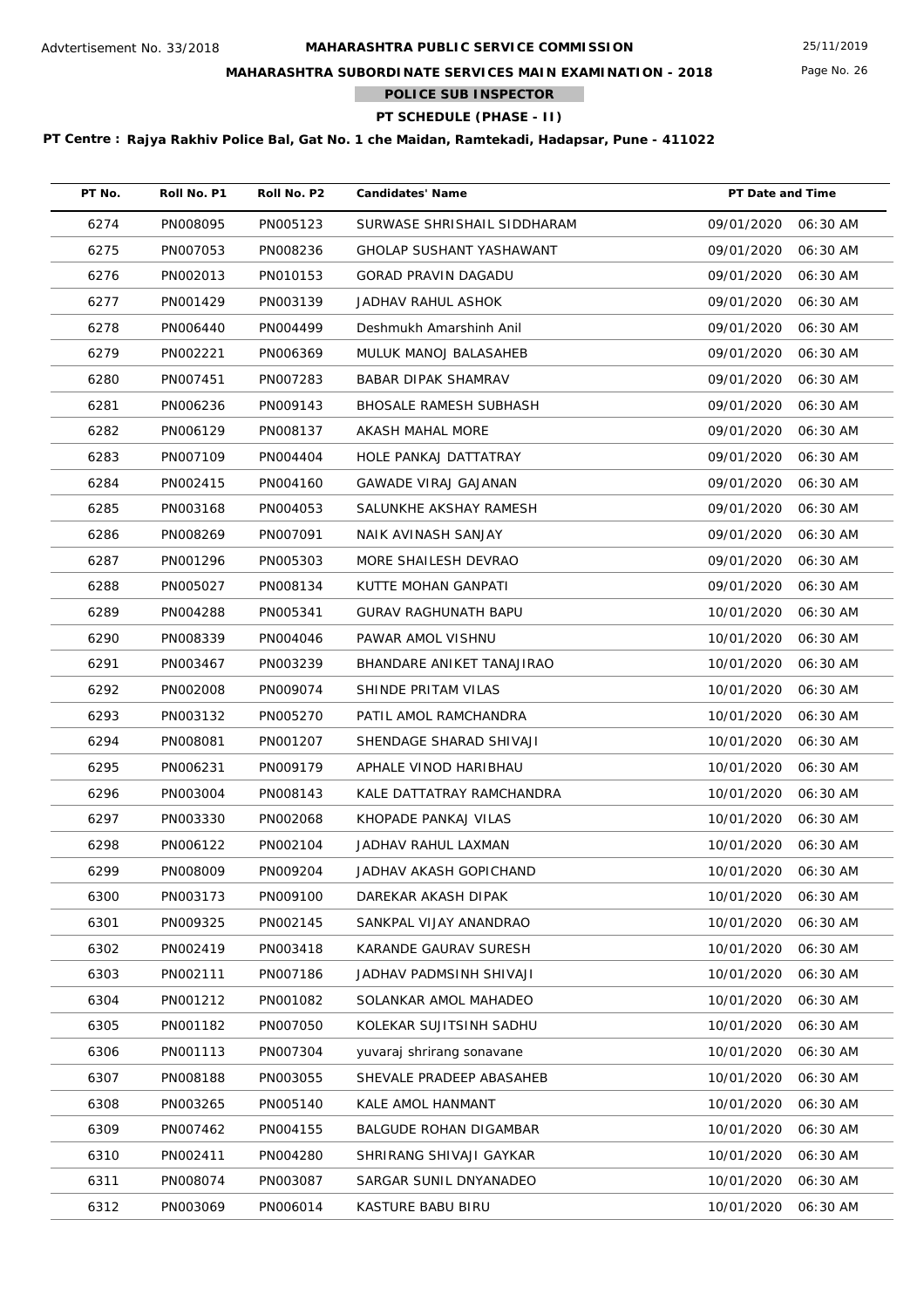## **MAHARASHTRA SUBORDINATE SERVICES MAIN EXAMINATION - 2018**

**POLICE SUB INSPECTOR**

# **PT SCHEDULE (PHASE - II)**

| PT No. | Roll No. P1 | Roll No. P2 | <b>Candidates' Name</b>        | PT Date and Time |          |
|--------|-------------|-------------|--------------------------------|------------------|----------|
| 6313   | PN001178    | PN005444    | <b>BAGAL SUNIL MARUTRAO</b>    | 10/01/2020       | 06:30 AM |
| 6314   | PN001045    | PN002313    | PATIL VISHAL NEMGONDA          | 10/01/2020       | 06:30 AM |
| 6315   | PN003244    | PN009037    | MORE SUDHIR HINDURAO           | 10/01/2020       | 06:30 AM |
| 6316   | PN003019    | PN006038    | CHAVAN VAIBHAV BHIMRAO         | 10/01/2020       | 06:30 AM |
| 6317   | PN007140    | PN002025    | SARODE PANKAJ BALASAHEB        | 10/01/2020       | 06:30 AM |
| 6318   | PN009120    | PN007004    | BODARE NATHYABA GHAMAJI        | 10/01/2020       | 06:30 AM |
| 6319   | PN004340    | PN010090    | DESHMUKH KULDIP DILIP          | 10/01/2020       | 06:30 AM |
| 6320   | PN007051    | PN003235    | BABAR NITIN RAJENDRA           | 10/01/2020       | 06:30 AM |
| 6321   | PN004161    | PN003278    | PAWAR PRAVIN RAMHARI           | 10/01/2020       | 06:30 AM |
| 6322   | PN004043    | PN003091    | DATTATRAYA MADHUKAR KALE       | 10/01/2020       | 06:30 AM |
| 6323   | PN006369    | PN002044    | KUMBHAR DEEPAK UTTAMRAO        | 10/01/2020       | 06:30 AM |
| 6324   | PN007021    | PN007021    | AMALE AJINKYA KISAN            | 10/01/2020       | 06:30 AM |
| 6325   | PN004361    | PN008318    | BANDAL SAGAR BALASAHEB         | 10/01/2020       | 06:30 AM |
| 6326   | PN002055    | PN004169    | SHENDGE PRADIP RAMDAS          | 10/01/2020       | 06:30 AM |
| 6327   | PN008496    | PN004186    | PATEL SALMAN MAQSOOD           | 10/01/2020       | 06:30 AM |
| 6328   | PN007477    | PN003034    | NIKALJE AVINASH SHARAD         | 10/01/2020       | 06:30 AM |
| 6329   | PN002349    | PN002312    | BHOSALE JAYANT PRATAP          | 10/01/2020       | 06:30 AM |
| 6330   | PN001185    | PN010071    | SAMUDRA SUHAS SANJAY           | 10/01/2020       | 06:30 AM |
| 6331   | PN003263    | PN003107    | AIWALE TANAJI BALU             | 10/01/2020       | 06:30 AM |
| 6332   | PN005207    | PN007239    | Thakar Sachin Surayakant       | 10/01/2020       | 06:30 AM |
| 6333   | PN006117    | PN003410    | AHIWALE RAJNIKANT BHARAT       | 10/01/2020       | 06:30 AM |
| 6334   | PN003303    | PN010258    | omase amar ashok               | 10/01/2020       | 06:30 AM |
| 6335   | PN001163    | PN007272    | Suryawanshi Tejas Balasaheb    | 10/01/2020       | 06:30 AM |
| 6336   | PN008322    | PN009027    | BORATE AMOL HANUMANT           | 10/01/2020       | 06:30 AM |
| 6337   | PN003072    | PN003365    | PATHAN AZARUDDIN RAJUBHAI      | 10/01/2020       | 06:30 AM |
| 6338   | PN002224    | PN005442    | RAJESHIRKE MANOJ ANANT         | 10/01/2020       | 06:30 AM |
| 6339   | PN006051    | PN004367    | FURDE VIJAY SRIMANT            | 10/01/2020       | 06:30 AM |
| 6340   | PN003464    | PN008357    | Chaurangnath Laxman Kajale     | 10/01/2020       | 06:30 AM |
| 6341   | PN008023    | PN003026    | PISE DHANAJI BHIMARAO          | 10/01/2020       | 06:30 AM |
| 6342   | PN007411    | PN006066    | SURVASE PRATAP DINKAR          | 10/01/2020       | 06:30 AM |
| 6343   | PN001413    | PN006239    | SONTAKKE ROHIT RAJKUMAR        | 10/01/2020       | 06:30 AM |
| 6344   | PN001485    | PN007024    | WAGHMODE RAHUL RAMESH          | 10/01/2020       | 06:30 AM |
| 6345   | PN005166    | PN004255    | JOSHI SWAPNIL SAHADU           | 10/01/2020       | 06:30 AM |
| 6346   | PN008280    | PN005083    | WAGHMARE KISHOR BHARAT         | 10/01/2020       | 06:30 AM |
| 6347   | PN009327    | PN003379    | MAHADIK PRANAY RAJENDRA        | 10/01/2020       | 06:30 AM |
| 6348   | PN001332    | PN003321    | BAJBALKAR SANTOSH ANKUSH       | 10/01/2020       | 06:30 AM |
| 6349   | PN009005    | PN009203    | BIDAVE SHAILESH VIJAY          | 10/01/2020       | 06:30 AM |
| 6350   | PN007189    | PN008126    | <b>GHOLAP SWAPNIL KRUSHNAT</b> | 10/01/2020       | 06:30 AM |
| 6351   | PN002321    | PN009078    | KAMBLE MAHADEV VISHWAS         | 10/01/2020       | 06:30 AM |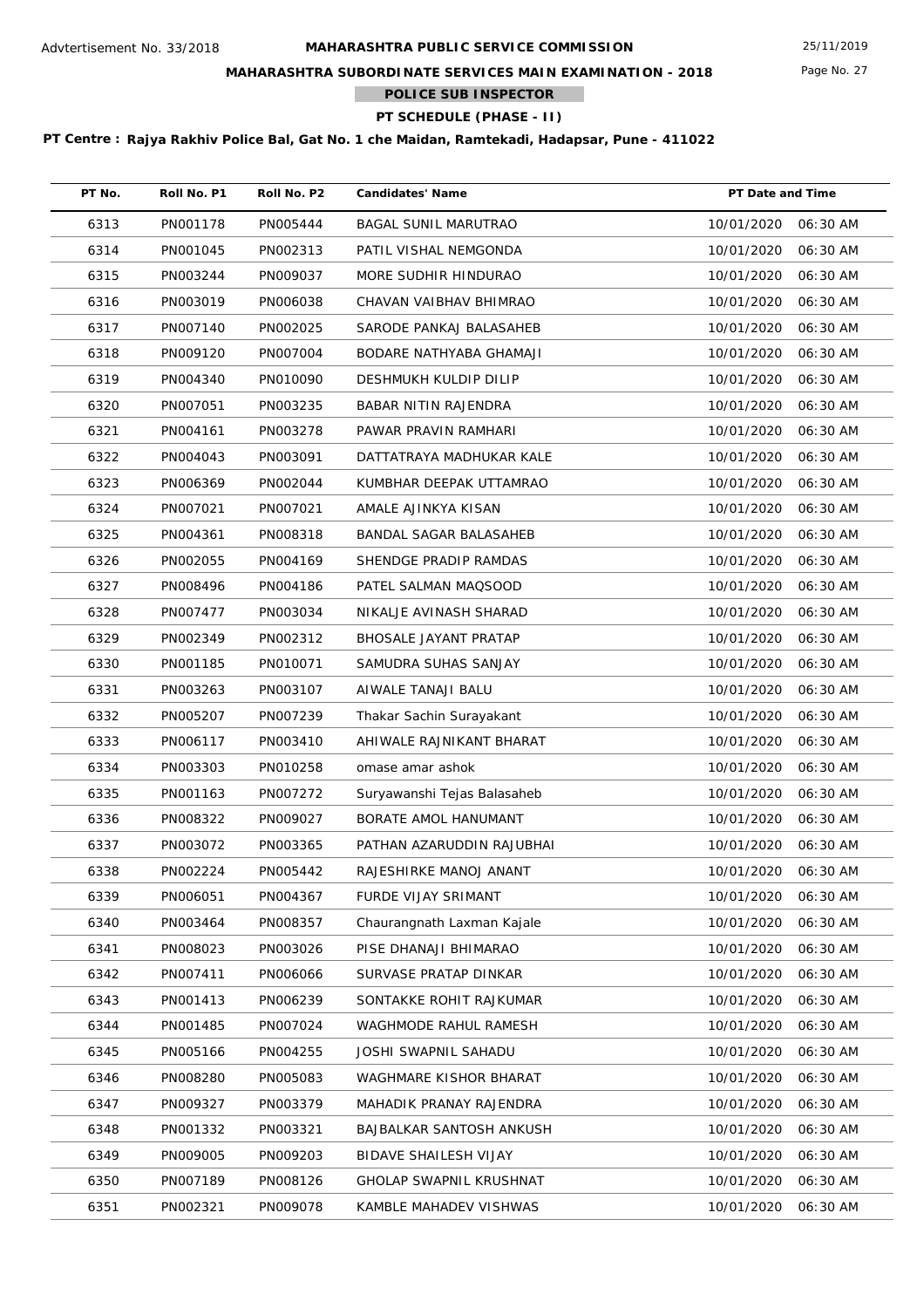## **MAHARASHTRA SUBORDINATE SERVICES MAIN EXAMINATION - 2018**

**POLICE SUB INSPECTOR**

# **PT SCHEDULE (PHASE - II)**

| PT No. | Roll No. P1 | Roll No. P2 | <b>Candidates' Name</b>        | PT Date and Time       |
|--------|-------------|-------------|--------------------------------|------------------------|
| 6352   | PN007076    | PN002095    | KHADE VAIBHAV GORAKH           | 10/01/2020<br>06:30 AM |
| 6353   | PN004493    | PN005393    | Amol Suresh Mahindrakar        | 10/01/2020<br>06:30 AM |
| 6354   | PN003165    | PN003431    | <b>GHULE AKSHAY DNYANDEO</b>   | 10/01/2020<br>06:30 AM |
| 6355   | PN008495    | PN003086    | KAPSE KIRAN SHIVAJI            | 10/01/2020<br>06:30 AM |
| 6356   | PN001301    | PN008144    | pawashe satish dhanaji         | 10/01/2020<br>06:30 AM |
| 6357   | PN006140    | PN004480    | DHUKATE GANESH REVAN           | 10/01/2020<br>06:30 AM |
| 6358   | PN006460    | PN003014    | PANAGE SHIVAJI AJINATH         | 10/01/2020<br>06:30 AM |
| 6359   | PN004219    | PN010204    | WAGHMARE MARUTI GOVIND         | 10/01/2020<br>06:30 AM |
| 6360   | PN007213    | PN010193    | SHINDE SIDDHARTH SHEKHAR       | 10/01/2020<br>06:30 AM |
| 6361   | PN008094    | PN007103    | MUGADE AMIT BALASO             | 13/01/2020<br>06:30 AM |
| 6362   | PN004448    | PN007351    | JADHAV AJIT SATAPPA            | 13/01/2020<br>06:30 AM |
| 6363   | PN007227    | PN001395    | PATIL PRITAM SAHEBRAO          | 13/01/2020<br>06:30 AM |
| 6364   | PN002366    | PN002404    | GHULE INDRAJIT NANASAHEB       | 13/01/2020<br>06:30 AM |
| 6365   | PN005268    | PN003038    | KOLAWALE MAYUR DATTATRAY       | 13/01/2020<br>06:30 AM |
| 6366   | PN004295    | PN002499    | ligade shrikant narayan        | 13/01/2020<br>06:30 AM |
| 6367   | PN002146    | PN002175    | KORAPE NIKHIL TATYASAHEB       | 13/01/2020<br>06:30 AM |
| 6368   | PN001341    | PN008082    | DUBAL SANGRAM UDAY             | 13/01/2020<br>06:30 AM |
| 6369   | PN002010    | PN005278    | RANDIVE PRAVIN UMAKANT         | 13/01/2020<br>06:30 AM |
| 6370   | PN001068    | PN005400    | KOLEKAR VILAS SHIVAJI          | 13/01/2020<br>06:30 AM |
| 6371   | PN005245    | PN006114    | WAGHMODE GANESH PRATAP         | 13/01/2020<br>06:30 AM |
| 6372   | PN004321    | PN007131    | jagtap Sagar Balasaheb         | 13/01/2020<br>06:30 AM |
| 6373   | PN007048    | PN006325    | JADHAV PRAFULL RAOSAHEB        | 13/01/2020<br>06:30 AM |
| 6374   | PN003321    | PN003491    | NITIN SURESH PAWAR             | 13/01/2020<br>06:30 AM |
| 6375   | PN002382    | PN008016    | HAKE SWAPNIL RAJENDRA          | 13/01/2020<br>06:30 AM |
| 6376   | PN007036    | PN007360    | Pandhare Vaibhav Subhash       | 13/01/2020<br>06:30 AM |
| 6377   | PN002156    | PN009126    | NAVNATH VILAS KHARAT           | 13/01/2020<br>06:30 AM |
| 6378   | PN007047    | PN002234    | PATIL DIPAK CHANDRAKANT        | 13/01/2020<br>06:30 AM |
| 6379   | PN004125    | PN004090    | KANTHALE BHAGVAT SHAHU         | 13/01/2020<br>06:30 AM |
| 6380   | PN007292    | PN007120    | PATIL DHANANJAY VISHWANATH     | 13/01/2020<br>06:30 AM |
| 6381   | PN001139    | PN006077    | TANDALE GANESH VISHNU          | 13/01/2020<br>06:30 AM |
| 6382   | PN002069    | PN001148    | PAWAR NILESH VISHNU            | 13/01/2020<br>06:30 AM |
| 6383   | PN007296    | PN006383    | ZENDAGE RAHUL BALASAHEB        | 13/01/2020<br>06:30 AM |
| 6384   | PN003193    | PN010152    | <b>BANSODE ABHISHEK KAILAS</b> | 13/01/2020<br>06:30 AM |
| 6385   | PN007058    | PN008279    | JADHAV AKASH BALASO            | 13/01/2020<br>06:30 AM |
| 6386   | PN008104    | PN003137    | <b>BHARATE AKSHAY RAJENDRA</b> | 13/01/2020<br>06:30 AM |
| 6387   | PN001196    | PN009268    | SALUNKE SACHIN DATTATRAY       | 13/01/2020<br>06:30 AM |
| 6388   | PN005346    | PN001469    | NILESH PANDIT KALE             | 13/01/2020<br>06:30 AM |
| 6389   | PN003039    | PN005053    | PANDHARE BHARAT PRAKASH        | 13/01/2020<br>06:30 AM |
| 6390   | PN007373    | PN002475    | Jarande Vikrant Suryakant      | 13/01/2020<br>06:30 AM |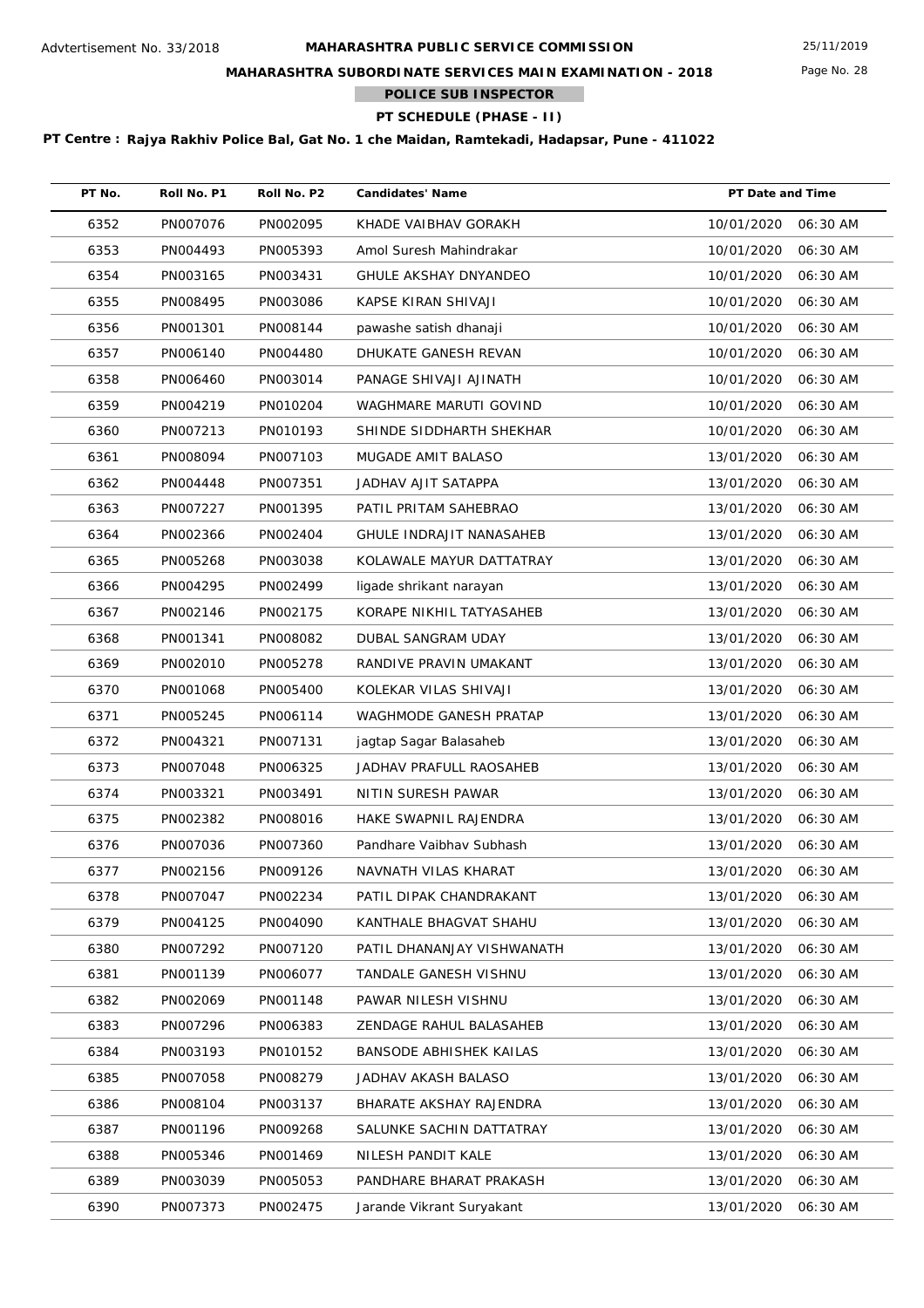## **MAHARASHTRA SUBORDINATE SERVICES MAIN EXAMINATION - 2018**

**POLICE SUB INSPECTOR**

# **PT SCHEDULE (PHASE - II)**

| PT No. | Roll No. P1 | Roll No. P2 | <b>Candidates' Name</b>           | PT Date and Time       |
|--------|-------------|-------------|-----------------------------------|------------------------|
| 6391   | PN006215    | PN007321    | BHOI RAHUL HARICHANDRA            | 13/01/2020<br>06:30 AM |
| 6392   | MB002056    | MB001124    | <b>GHADAGE RAMCHANDRA SHETIBA</b> | 13/01/2020<br>06:30 AM |
| 6393   | PN001089    | PN002233    | JADHAV VIJAY DATTATRAY            | 13/01/2020<br>06:30 AM |
| 6394   | PN009066    | PN004198    | BHOSALE VISHAL ANANDA             | 13/01/2020<br>06:30 AM |
| 6395   | PN002373    | PN010246    | MORE HARSHAVARDHAN JAYAVANT       | 13/01/2020<br>06:30 AM |
| 6396   | PN003360    | PN007333    | PARASE PRITHWIRAJ KRISHNA         | 13/01/2020<br>06:30 AM |
| 6397   | PN006504    | PN008193    | THORAT KHANDERAO DATTATRAY        | 13/01/2020<br>06:30 AM |
| 6398   | PN001461    | PN005259    | PATIL RAJVARDHAN DILIPRAO         | 13/01/2020<br>06:30 AM |
| 6399   | PN009162    | PN002504    | SHILIMKAR AKSHAY SOPAN            | 13/01/2020<br>06:30 AM |
| 6400   | PN009235    | PN007359    | SHINDE SAMBHAJI VISHNU            | 13/01/2020<br>06:30 AM |
| 6401   | PN002383    | PN001438    | Wayal Gorakshanath Vilas          | 13/01/2020<br>06:30 AM |
| 6402   | PN003162    | PN006100    | JADHAV AKSHAY ANANT               | 13/01/2020<br>06:30 AM |
| 6403   | PN001240    | PN003436    | Shrinivas Laxman Patil            | 13/01/2020<br>06:30 AM |
| 6404   | PN007501    | PN001386    | HONMANE SANGRAM BAPUSO            | 13/01/2020<br>06:30 AM |
| 6405   | PN005414    | PN003135    | THORAT NITISH BALASHIRAM          | 13/01/2020<br>06:30 AM |
| 6406   | PN004457    | PN002302    | KOTWAL ATUL BALASAHEB             | 13/01/2020<br>06:30 AM |
| 6407   | PN007064    | PN003291    | JADHAV SHAILESH CHHAGANRAO        | 13/01/2020<br>06:30 AM |
| 6408   | PN003085    | PN004208    | ATUL MAHADEV JAGTAP               | 13/01/2020<br>06:30 AM |
| 6409   | PN005120    | PN008092    | SHINDE ROHAN BHARAT               | 13/01/2020<br>06:30 AM |
| 6410   | PN002170    | PN003448    | PISAL NAGESH SANJAY               | 13/01/2020<br>06:30 AM |
| 6411   | PN004233    | PN008139    | BIRAJDAR MAHALING MALLIKARJUN     | 13/01/2020<br>06:30 AM |
| 6412   | PN004062    | PN009073    | TEKE GANESH MAHADEV               | 13/01/2020<br>06:30 AM |
| 6413   | PN006379    | PN009046    | AVALKAR SHIVPRASAD ANANDA         | 06:30 AM<br>13/01/2020 |
| 6414   | PN007083    | PN001162    | BANTANUR RAVINDRA BASAPPA         | 13/01/2020<br>06:30 AM |
| 6415   | PN002126    | PN008342    | Bhosale Niteen Tanaji             | 13/01/2020<br>06:30 AM |
| 6416   | PN001121    | PN008155    | GAMBHIR TUSHAR KISHOR             | 13/01/2020 06:30 AM    |
| 6417   | PN002259    | PN009194    | LOLE MAHESH ASHOK                 | 13/01/2020<br>06:30 AM |
| 6418   | PN007141    | PN001306    | KHUNTE MAHESH MAHADEO             | 13/01/2020<br>06:30 AM |
| 6419   | PN002355    | PN008012    | JADHAV VIVEK ANIL                 | 13/01/2020<br>06:30 AM |
| 6420   | PN001455    | PN009262    | <b>GARKAL SHRIRAM VILAS</b>       | 13/01/2020<br>06:30 AM |
| 6421   | PN006375    | PN006203    | Aakash Dileep Shinde              | 13/01/2020<br>06:30 AM |
| 6422   | PN006478    | PN001308    | SHRIKANT LAXMAN GODAGE            | 13/01/2020<br>06:30 AM |
| 6423   | PN008114    | PN002380    | MORDE VAIBHAV BABAN               | 13/01/2020<br>06:30 AM |
| 6424   | AU003050    | AU002135    | KHADE PRADEEP DAGADU              | 13/01/2020<br>06:30 AM |
| 6425   | PN006348    | PN008349    | MHASKE JEEVAN DNYANDEO            | 13/01/2020<br>06:30 AM |
| 6426   | PN008047    | PN003215    | PADWAL SUNIL SHIVAJI              | 13/01/2020<br>06:30 AM |
| 6427   | PN001070    | PN010103    | TAMBE VIKRAM TUKARAM              | 13/01/2020<br>06:30 AM |
| 6428   | PN005235    | PN004457    | TALAPE SANTOSH TULSHIRAM          | 13/01/2020<br>06:30 AM |
| 6429   | PN002362    | PN010154    | TAMHANE AVINASH SUNIL             | 13/01/2020<br>06:30 AM |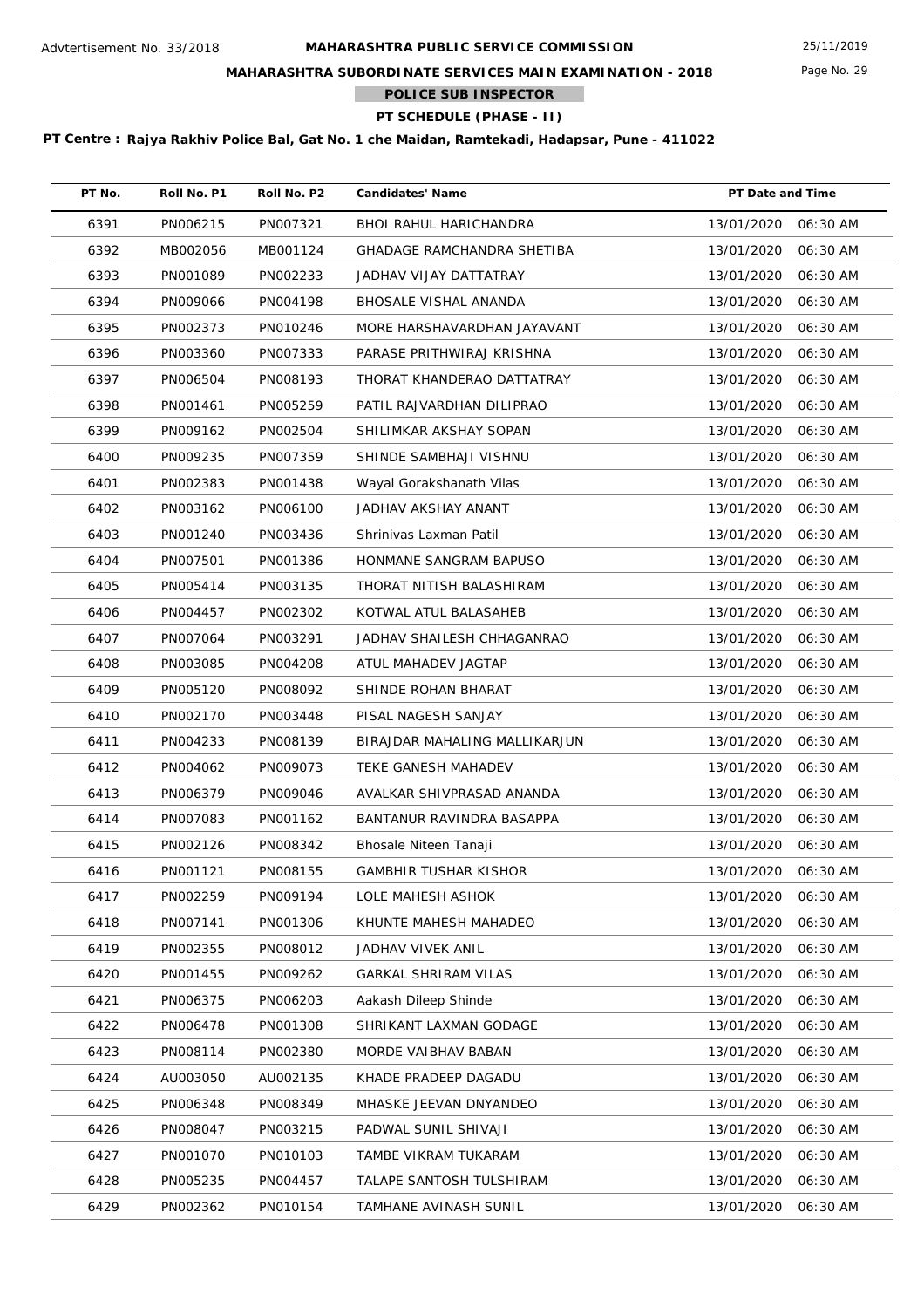## **MAHARASHTRA SUBORDINATE SERVICES MAIN EXAMINATION - 2018**

**POLICE SUB INSPECTOR**

# **PT SCHEDULE (PHASE - II)**

| PT No. | Roll No. P1 | Roll No. P2 | <b>Candidates' Name</b>         | PT Date and Time    |          |
|--------|-------------|-------------|---------------------------------|---------------------|----------|
| 6430   | PN008037    | PN004055    | PAWAR KETAN BALWANT             | 13/01/2020          | 06:30 AM |
| 6431   | PN001146    | PN002211    | chavan swapnil pandurang        | 13/01/2020          | 06:30 AM |
| 6432   | PN008429    | PN004157    | SHEDBALE ASHWINI RAVASO         | 14/01/2020          | 06:30 AM |
| 6433   | PN006362    | PN006101    | KUMBHAR VIDYA RAGHUNATH         | 14/01/2020          | 06:30 AM |
| 6434   | MB002045    | MB002073    | TAMBOLI KHUSHABU UNNUS          | 14/01/2020          | 06:30 AM |
| 6435   | PN007050    | PN009281    | amruta dattatray shirke         | 14/01/2020          | 06:30 AM |
| 6436   | PN003382    | PN001298    | JADHAV SMITA JAYVANT            | 14/01/2020          | 06:30 AM |
| 6437   | PN005227    | PN009235    | MAHAJAN DHANESHWARI PURUSHOTTAM | 14/01/2020          | 06:30 AM |
| 6438   | PN001303    | PN002254    | SOLANKE SAYLI ASHOK             | 14/01/2020          | 06:30 AM |
| 6439   | PN001094    | PN001080    | <b>GHAGARE VIDYA SUBARAV</b>    | 14/01/2020          | 06:30 AM |
| 6440   | PN002100    | PN009177    | PRIYANKA VASANTRAO PANSARE      | 14/01/2020          | 06:30 AM |
| 6441   | PN009318    | PN001319    | <b>GAVHANE POOJA PRADHAN</b>    | 14/01/2020          | 06:30 AM |
| 6442   | PN009212    | PN003328    | PATIL ROHINI GOVINDRAO          | 14/01/2020          | 06:30 AM |
| 6443   | PN009308    | PN008242    | MHETRE VISHAKHA SUNIL           | 14/01/2020          | 06:30 AM |
| 6444   | PN006262    | PN010128    | GOSAVI PRIYANKA RAJENDRAKUMAR   | 14/01/2020          | 06:30 AM |
| 6445   | PN008284    | PN003259    | SATPUTE DHANASHRI TUKARAM       | 14/01/2020          | 06:30 AM |
| 6446   | PN008331    | PN002079    | MANE AKKATAI MACHINDRA          | 14/01/2020          | 06:30 AM |
| 6447   | PN007389    | PN003282    | JADHAV SONALI ANANTA            | 14/01/2020          | 06:30 AM |
| 6448   | PN001310    | PN006411    | DEVKAR SAVITA BAPU              | 14/01/2020          | 06:30 AM |
| 6449   | PN009336    | PN003484    | INGALE RUTUJA VIJAY             | 14/01/2020          | 06:30 AM |
| 6450   | PN007495    | PN003327    | KADAM SNEHA CHANDRAKANT         | 14/01/2020          | 06:30 AM |
| 6451   | PN004086    | PN004442    | MALI MADHURI BALASAHEB          | 14/01/2020          | 06:30 AM |
| 6452   | PN005479    | PN001128    | PRIYA VITTHAL RAJGURU           | 14/01/2020          | 06:30 AM |
| 6453   | PN005361    | PN009049    | PHADTARE SHEELA RAJARAM         | 14/01/2020          | 06:30 AM |
| 6454   | PN007464    | PN003408    | WAYCHAL ASHWINI ANANDRAO        | 14/01/2020          | 06:30 AM |
| 6455   | PN005294    | PN004032    | GAJBAR DHANASHRI DEEPAK         | 14/01/2020 06:30 AM |          |
| 6456   | PN008406    | PN002417    | KARALE POOJA RAVINDRA           | 14/01/2020          | 06:30 AM |
| 6457   | PN008151    | PN003280    | DOKE PALLAVI LAHU               | 14/01/2020          | 06:30 AM |
| 6458   | PN002110    | PN008120    | DAINGADE PADMSHRI RAJARAM       | 14/01/2020          | 06:30 AM |
| 6459   | PN008048    | PN004440    | TALPE PRIYANKA PANDURANG        | 14/01/2020          | 06:30 AM |
| 6460   | PN007298    | PN002051    | KHAMKAR PRIYANKA SURESH         | 14/01/2020          | 06:30 AM |
| 6461   | PN003041    | PN010231    | BHANGE TEJASVINI RAJARAM        | 14/01/2020          | 06:30 AM |
| 6462   | PN006165    | PN007315    | GAVALI GOURI RAGHUNATH          | 14/01/2020          | 06:30 AM |
| 6463   | PN001405    | PN005230    | PARKHE RUTUJA DASHARATH         | 14/01/2020          | 06:30 AM |
| 6464   | PN002347    | PN003470    | JAYSHRI SHANKAR TAWARE          | 14/01/2020          | 06:30 AM |
| 6465   | PN007487    | PN010064    | PATIL HARSHALI RAVASO           | 14/01/2020          | 06:30 AM |
| 6466   | PN001102    | PN010006    | kolekar varsha nana             | 14/01/2020          | 06:30 AM |
| 6467   | MB002093    | MB001225    | DONGARE TAI PRAKASH             | 14/01/2020          | 06:30 AM |
| 6468   | PN005330    | PN002215    | VIDYAGAR PRIYANKA ANANT         | 14/01/2020          | 06:30 AM |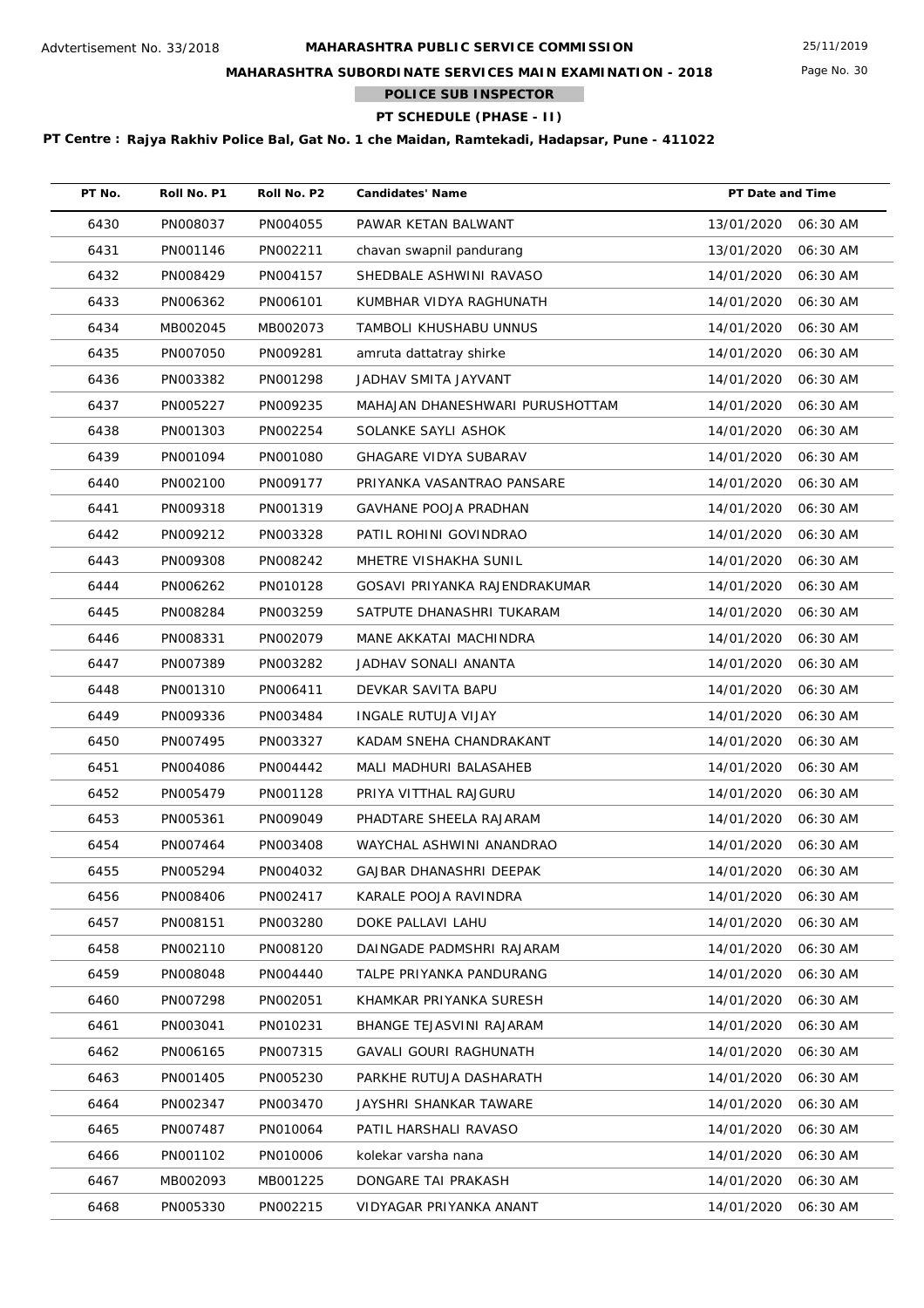## **MAHARASHTRA SUBORDINATE SERVICES MAIN EXAMINATION - 2018**

**POLICE SUB INSPECTOR**

# **PT SCHEDULE (PHASE - II)**

| PT No. | Roll No. P1 | Roll No. P2 | <b>Candidates' Name</b>         | PT Date and Time    |          |
|--------|-------------|-------------|---------------------------------|---------------------|----------|
| 6469   | PN002004    | PN001007    | GAWALI PRIYANKA HARISHCHANDRA   | 14/01/2020 06:30 AM |          |
| 6470   | PN009135    | PN005168    | PATIL ANURADHA PRAKASHRAO       | 14/01/2020          | 06:30 AM |
| 6471   | PN001132    | PN002375    | SHINTRE TEJASHREE SURESH        | 14/01/2020          | 06:30 AM |
| 6472   | PN008287    | PN005390    | MALI POOJA VISHNU               | 14/01/2020          | 06:30 AM |
| 6473   | PN007028    | PN004237    | SHINGE NISHIGANDHA BHAUSAHEB    | 14/01/2020          | 06:30 AM |
| 6474   | PN008403    | PN001320    | KONDHARE JYOTI GENDEV           | 14/01/2020          | 06:30 AM |
| 6475   | PN002064    | PN004052    | SHIRKE POOJA KRISHNAT           | 14/01/2020          | 06:30 AM |
| 6476   | PN008032    | PN001059    | KUMBHAR DHANASHRI SUNIL         | 14/01/2020          | 06:30 AM |
| 6477   | MB001072    | MB001203    | KARAKE PRITEE SANJAY            | 14/01/2020          | 06:30 AM |
| 6478   | PN009276    | PN002014    | NARAYANKAR VIDYA RAMKRISHNA     | 14/01/2020          | 06:30 AM |
| 6479   | PN001043    | PN007329    | GHERADE VISHRANTI OGAPPA        | 14/01/2020          | 06:30 AM |
| 6480   | PN006499    | PN005049    | VANJARI POOJA ARUN              | 14/01/2020          | 06:30 AM |
| 6481   | PN006062    | PN005013    | KALE SHITAL VILAS               | 14/01/2020          | 06:30 AM |
| 6482   | PN001239    | PN005009    | SHRUTI SUBHASH LOKHANDE         | 14/01/2020          | 06:30 AM |
| 6483   | PN004415    | PN004406    | PATIL PALLAVI MARUTI            | 14/01/2020          | 06:30 AM |
| 6484   | PN008376    | PN003007    | PAWAR NITA KISAN                | 14/01/2020          | 06:30 AM |
| 6485   | PN005494    | PN003444    | JAGDALE SHUBHANGI BALNATH       | 14/01/2020          | 06:30 AM |
| 6486   | PN008344    | PN006372    | BHALERAO SANDHYA SURESH         | 14/01/2020          | 06:30 AM |
| 6487   | PN003108    | PN007298    | Anuradha Bapusaheb Patil        | 14/01/2020          | 06:30 AM |
| 6488   | PN007186    | PN005002    | SARNOBAT BHARATI RATNAKAR       | 14/01/2020          | 06:30 AM |
| 6489   | PN009166    | PN008224    | PUJARI POOJA RAJENDRA           | 14/01/2020          | 06:30 AM |
| 6490   | PN006012    | PN002387    | surve sarika ankush             | 14/01/2020          | 06:30 AM |
| 6491   | PN009186    | PN005038    | JADHAV PUJA NANASAHEB           | 14/01/2020          | 06:30 AM |
| 6492   | PN002204    | PN008354    | PACHGAONKAR MEENA GOVIND        | 14/01/2020          | 06:30 AM |
| 6493   | PN003311    | PN010061    | AHILYADEVI DHANAPPA METKARI     | 14/01/2020          | 06:30 AM |
| 6494   | PN008414    | PN005159    | Deshmukh Sandhyarani Dattatraya | 14/01/2020 06:30 AM |          |
| 6495   | MB001077    | MB001082    | <b>GUJALE SANJIVANI SAMPAT</b>  | 14/01/2020          | 06:30 AM |
| 6496   | PN001258    | PN005342    | SHINGADE SWATI BABAN            | 14/01/2020          | 06:30 AM |
| 6497   | MB002065    | MB001068    | KADAM SONALI SURESH             | 14/01/2020          | 06:30 AM |
| 6498   | PN004022    | PN004277    | YADAV PRADNYA LAXMAN            | 14/01/2020          | 06:30 AM |
| 6499   | PN005402    | PN008022    | GURAV PADMAJA MACCHINDRA        | 14/01/2020          | 06:30 AM |
| 6500   | PN008046    | PN002166    | <b>VIRKAR SUJATA SURYAKANT</b>  | 14/01/2020          | 06:30 AM |
| 6501   | PN009056    | PN005316    | BHALE RUCHIRA DILIP             | 14/01/2020          | 06:30 AM |
| 6502   | PN003105    | PN001111    | PAWAR ARATI RAJENDRA            | 14/01/2020          | 06:30 AM |
| 6503   | PN007458    | PN007216    | <b>BABAR PRATIKSHA BALASO</b>   | 14/01/2020          | 06:30 AM |
| 6504   | PN005046    | PN004041    | SHIRTODE SUNANDA PRAKASH        | 14/01/2020          | 06:30 AM |
| 6505   | PN006001    | PN004150    | KATTE PRAGATI JEEVAN            | 15/01/2020          | 06:30 AM |
| 6506   | PN007023    | PN007188    | WAYDANDE CHANDANI TANAJI        | 15/01/2020          | 06:30 AM |
| 6507   | PN006405    | PN005147    | DALVI SNEHAL ANIL               | 15/01/2020          | 06:30 AM |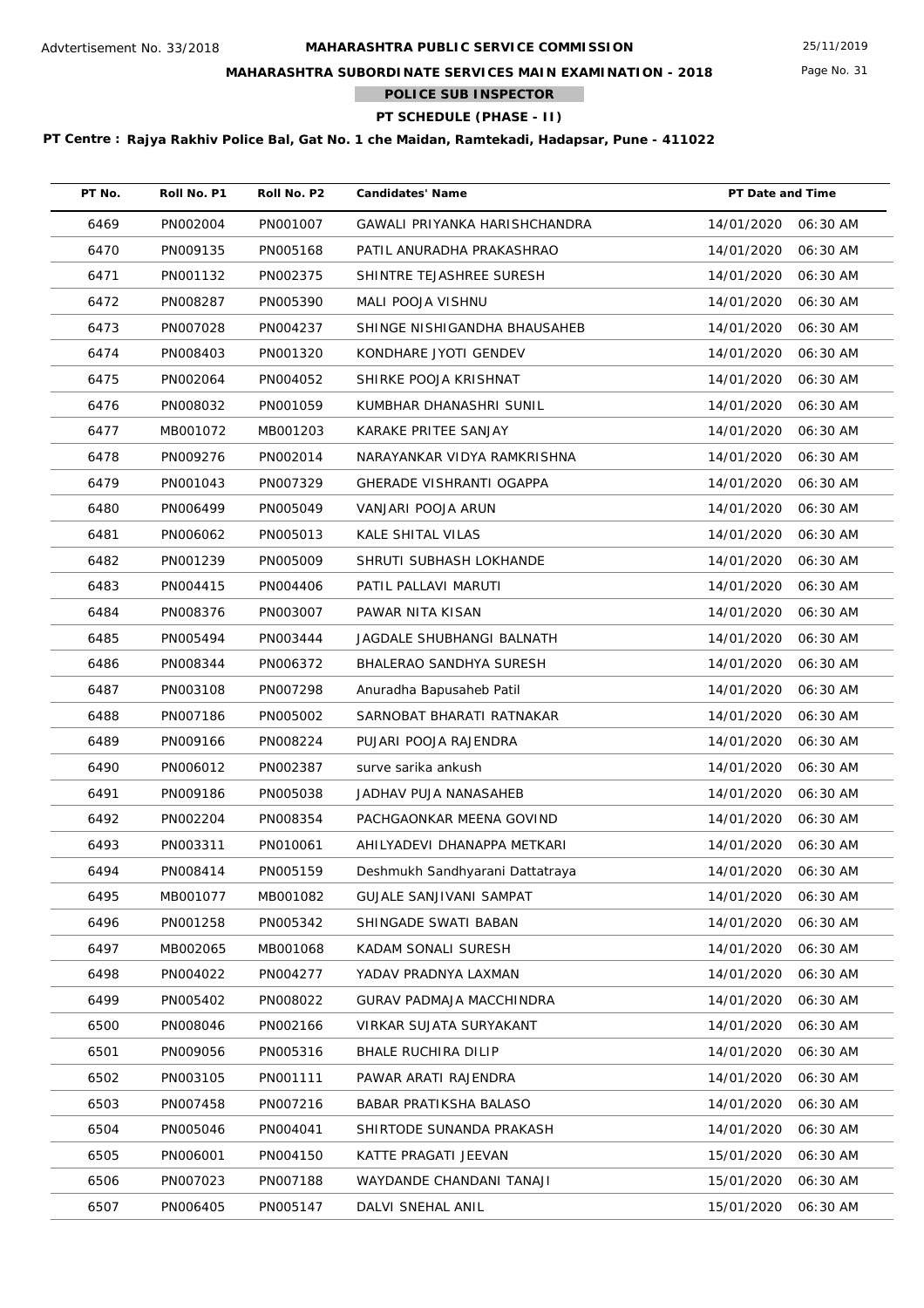## **MAHARASHTRA SUBORDINATE SERVICES MAIN EXAMINATION - 2018**

**POLICE SUB INSPECTOR**

# **PT SCHEDULE (PHASE - II)**

| PT No. | Roll No. P1 | Roll No. P2 | <b>Candidates' Name</b>         | PT Date and Time    |          |
|--------|-------------|-------------|---------------------------------|---------------------|----------|
| 6508   | PN004491    | PN001137    | BHARATI INDIRA DNYANESHWAR      | 15/01/2020          | 06:30 AM |
| 6509   | PN002001    | PN009243    | YELE PRIYANKA RAMCHANDRA        | 15/01/2020          | 06:30 AM |
| 6510   | PN007468    | PN001268    | VAISHNAVI DILIP PUJARI          | 15/01/2020          | 06:30 AM |
| 6511   | PN004240    | PN006311    | Shirgave Shubhangee Chandrakant | 15/01/2020          | 06:30 AM |
| 6512   | PN004052    | PN005381    | KHARADE SONAL SHIVAJIRAO        | 15/01/2020          | 06:30 AM |
| 6513   | PN007245    | PN001090    | PATIL ASHWINI PARSHURAM         | 15/01/2020          | 06:30 AM |
| 6514   | PN003037    | PN001129    | YAMAGAR BHARATI TANAJI          | 15/01/2020          | 06:30 AM |
| 6515   | PN001104    | PN001084    | MISAL VANITA BALIRAM            | 15/01/2020          | 06:30 AM |
| 6516   | PN007287    | PN001446    | KHILARE VARSHARANI NAMDEO       | 15/01/2020          | 06:30 AM |
| 6517   | PN004267    | PN009148    | VARSHA JANARDAN SABALE          | 15/01/2020          | 06:30 AM |
| 6518   | PN008466    | PN001029    | KOLEKAR DIPALI SURYAKANT        | 15/01/2020          | 06:30 AM |
| 6519   | PN001297    | PN004412    | PATIL SHAILAJA SUBHASH          | 15/01/2020          | 06:30 AM |
| 6520   | PN004222    | PN004474    | ASHWINI RAMADAS JADHAV DAVARI   | 15/01/2020          | 06:30 AM |
| 6521   | PN004423    | PN006430    | Kamble Ashwinee Vasant          | 15/01/2020          | 06:30 AM |
| 6522   | PN009315    | PN004014    | DAREKAR SAYALI SUBHASH          | 15/01/2020          | 06:30 AM |
| 6523   | PN009296    | PN008184    | BHISE CHAITRALI AJAY            | 15/01/2020          | 06:30 AM |
| 6524   | PN001407    | PN007026    | GAIKWAD RUPALI BHAGYAVANT       | 15/01/2020          | 06:30 AM |
| 6525   | PN008438    | PN001109    | WANGANEKAR VASANTI BANDOPANT    | 15/01/2020          | 06:30 AM |
| 6526   | PN009175    | PN007144    | SHINDE SONAL DILIPKUMAR         | 15/01/2020          | 06:30 AM |
| 6527   | PN002414    | PN005238    | GAWALI PRAJAKTA NANDKUMAR       | 15/01/2020          | 06:30 AM |
| 6528   | PN002234    | PN009081    | Wakade Mandodari Appasaheb      | 15/01/2020          | 06:30 AM |
| 6529   | PN006315    | PN006052    | MULEY SUKANYA NARAYAN           | 15/01/2020          | 06:30 AM |
| 6530   | PN001255    | PN001372    | Ghawate Shital Mahadev          | 15/01/2020          | 06:30 AM |
| 6531   | PN001326    | PN002164    | ADSUL SAPANA GOPAL              | 15/01/2020          | 06:30 AM |
| 6532   | PN001425    | PN004482    | TEMKAR ROHINI EKNATH            | 15/01/2020          | 06:30 AM |
| 6533   | PN008488    | PN006277    | SHINDE GAURI RAVINDRA           | 15/01/2020 06:30 AM |          |
| 6534   | PN008493    | PN003309    | PADORE SANJANA SACHIN           | 15/01/2020          | 06:30 AM |
| 6535   | PN009075    | PN003183    | PATIL RUTUJA RAJENDRA           | 15/01/2020          | 06:30 AM |
| 6536   | PN007437    | PN001500    | kadam savitra tanaji            | 15/01/2020          | 06:30 AM |
| 6537   | PN008129    | PN001049    | MOTLING AMRUTA DEEPAK           | 15/01/2020          | 06:30 AM |
| 6538   | PN009078    | PN005492    | KAWADE KOMAL BABURAO            | 15/01/2020          | 06:30 AM |
| 6539   | PN002182    | PN001069    | Katwate Mrudula Sanjay          | 15/01/2020          | 06:30 AM |
| 6540   | PN002324    | PN004259    | SALUNKE KALYANI MAHADEV         | 15/01/2020          | 06:30 AM |
| 6541   | PN009222    | PN004429    | PATIL ANJALI SANJAY             | 15/01/2020          | 06:30 AM |
| 6542   | PN002047    | PN001264    | Mali Prajakta Prakash           | 15/01/2020          | 06:30 AM |
| 6543   | PN006136    | PN005066    | GURAV SUPRIYA SADASHIV          | 15/01/2020          | 06:30 AM |
| 6544   | PN007067    | PN004019    | THORAT AARATI VISHNU            | 15/01/2020          | 06:30 AM |
| 6545   | PN002406    | PN008051    | <b>GHODAKE MINAL LAXMAN</b>     | 15/01/2020          | 06:30 AM |
| 6546   | PN008099    | PN005008    | waghmare ashwini bharat         | 15/01/2020          | 06:30 AM |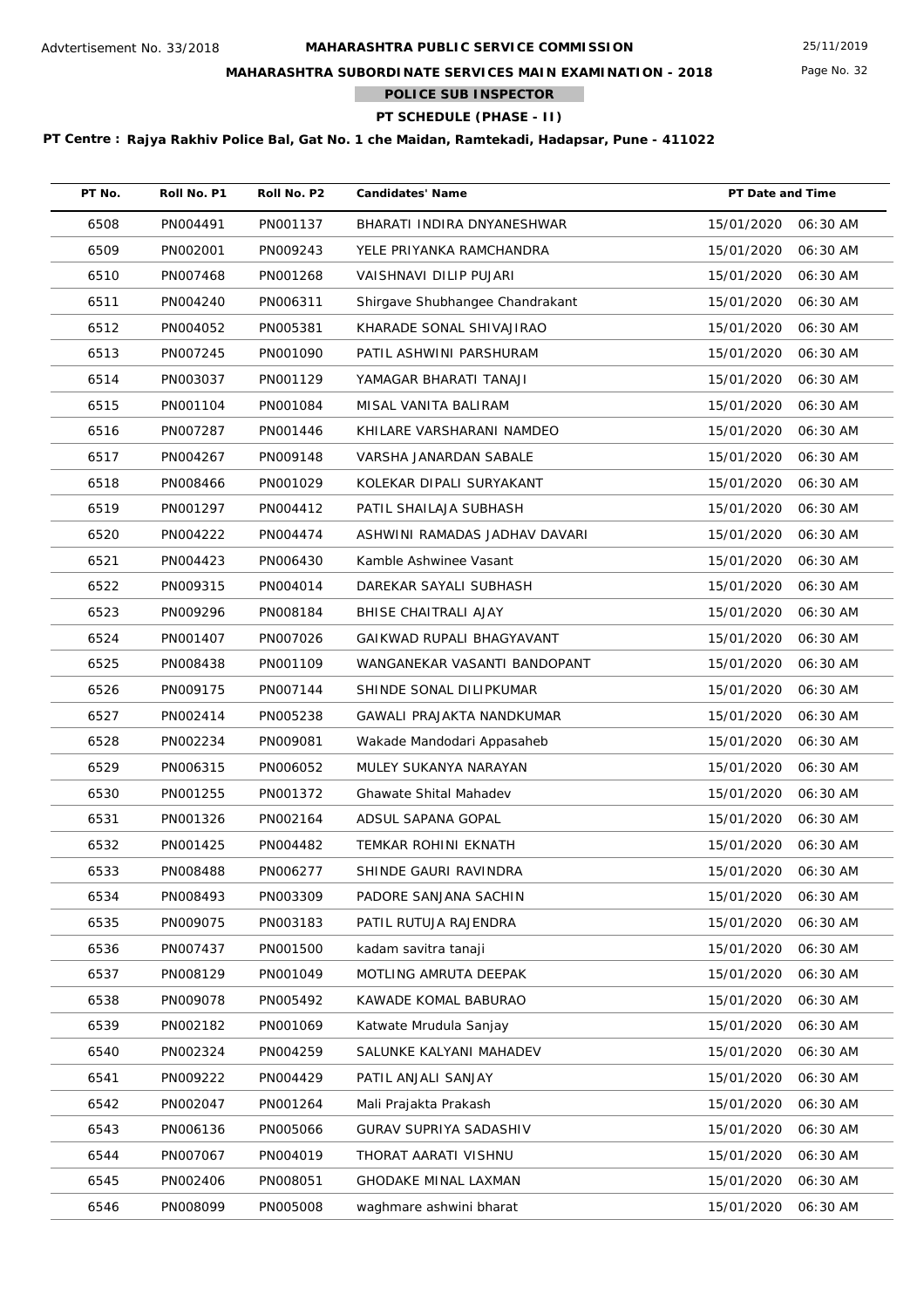## **MAHARASHTRA SUBORDINATE SERVICES MAIN EXAMINATION - 2018**

**POLICE SUB INSPECTOR**

# **PT SCHEDULE (PHASE - II)**

| PT No. | Roll No. P1 | Roll No. P2 | <b>Candidates' Name</b>      | PT Date and Time       |
|--------|-------------|-------------|------------------------------|------------------------|
| 6547   | PN007017    | PN006276    | SARJINE VAIJU DATTATRAY      | 15/01/2020<br>06:30 AM |
| 6548   | PN009204    | PN001063    | SUTAR MIKAJ SHAHAJHAN        | 15/01/2020<br>06:30 AM |
| 6549   | PN002313    | PN001169    | SHAIKH KARISHMA BALASO       | 15/01/2020<br>06:30 AM |
| 6550   | PN001217    | PN004044    | KADAM SNEHA RAMCHANDRA       | 15/01/2020<br>06:30 AM |
| 6551   | PN002061    | PN003349    | CHAVAN POONAM BALASO         | 15/01/2020<br>06:30 AM |
| 6552   | PN009223    | PN002090    | KHATAVKAR SANDHYA SUHAS      | 15/01/2020<br>06:30 AM |
| 6553   | PN002336    | PN008325    | CHAVAN JYOTI HANMANT         | 15/01/2020<br>06:30 AM |
| 6554   | PN001254    | PN008095    | PATIL SHITAL MARUTI          | 15/01/2020<br>06:30 AM |
| 6555   | PN003033    | PN006283    | BHOSALE DHANASHRI SUDHIR     | 15/01/2020<br>06:30 AM |
| 6556   | PN003107    | PN004320    | PATIL APARNA SHIVRATAN       | 15/01/2020<br>06:30 AM |
| 6557   | MB001009    | MB002099    | Swati Gundopant Devakate     | 15/01/2020<br>06:30 AM |
| 6558   | PN009311    | PN003256    | GAIKWAD DHANSHRI SAMPAT      | 15/01/2020<br>06:30 AM |
| 6559   | PN002179    | PN008192    | MUGADE SHEETAL MOHAN         | 15/01/2020<br>06:30 AM |
| 6560   | PN007103    | PN010228    | DESHPANDE KOMAL NANDKUMAR    | 15/01/2020<br>06:30 AM |
| 6561   | AU001038    | AU001239    | SANDAGE SWAPNALI CHANDRAKANT | 15/01/2020<br>06:30 AM |
| 6562   | PN009107    | PN003054    | KESARE SNEHAL SHIVAJI        | 15/01/2020<br>06:30 AM |
| 6563   | PN006343    | PN008130    | KADAM NEETA SHANKARRAO       | 15/01/2020<br>06:30 AM |
| 6564   | PN001464    | PN005482    | <b>BHOSALE RAJSHREE RAM</b>  | 15/01/2020<br>06:30 AM |
| 6565   | PN009271    | PN002185    | KUMBHAR PRITAM ANIL          | 15/01/2020<br>06:30 AM |
| 6566   | PN001468    | PN001328    | KULKARNI RAJKANYA VIVEKRAJ   | 15/01/2020<br>06:30 AM |
| 6567   | PN009229    | PN002013    | VANKHANDE SONALI MOHAN       | 15/01/2020<br>06:30 AM |
| 6568   | PN005449    | PN005150    | JADHAV CHAITALI TANAJI       | 15/01/2020<br>06:30 AM |
| 6569   | MB001020    | MB002010    | TORASKAR SHITAL RAMESH       | 15/01/2020<br>06:30 AM |
| 6570   | PN008213    | PN006090    | CHAVAN PRIYANKA AVINASH      | 15/01/2020<br>06:30 AM |
| 6571   | PN006119    | PN003193    | Bandgar Gauri Sambhaji       | 15/01/2020<br>06:30 AM |
| 6572   | PN002323    | PN003341    | DEOKAR KALYANI NAVNATH       | 15/01/2020<br>06:30 AM |
| 6573   | PN001171    | PN008247    | TELAVEKAR SUPRIYA VILAS      | 15/01/2020<br>06:30 AM |
| 6574   | PN008259    | PN005227    | KHADE ARATI SAMPAT           | 15/01/2020<br>06:30 AM |
| 6575   | PN005496    | PN003388    | JAWALE MEENAKSHI CHANDRAKANT | 15/01/2020<br>06:30 AM |
| 6576   | PN003050    | PN001088    | BEDAGE BHAGYASHRI RAGHUNATH  | 15/01/2020<br>06:30 AM |
| 6577   | PN001220    | PN002112    | BHISE SMITA ANANT            | 16/01/2020<br>06:30 AM |
| 6578   | PN008196    | PN005133    | <b>BHOR SMITA BALASAHEB</b>  | 16/01/2020<br>06:30 AM |
| 6579   | PN004475    | PN004238    | Gaikwad Vidya Popatrao       | 16/01/2020<br>06:30 AM |
| 6580   | PN008404    | PN009006    | KUMBHAR MAYURI SUDHIR        | 16/01/2020<br>06:30 AM |
| 6581   | PN001300    | PN004347    | Nazirkar Seema Abaso         | 16/01/2020<br>06:30 AM |
| 6582   | PN001305    | PN010031    | Jadhav Sayali Hanumant       | 16/01/2020<br>06:30 AM |
| 6583   | PN009237    | PN003217    | NADAF ALISHA ZAKIR           | 16/01/2020<br>06:30 AM |
| 6584   | PN005377    | PN006078    | BORATE SUPRIYA SHRIRANG      | 16/01/2020<br>06:30 AM |
| 6585   | PN001143    | PN009115    | CHOUDHARI SWATI NAMDEV       | 16/01/2020<br>06:30 AM |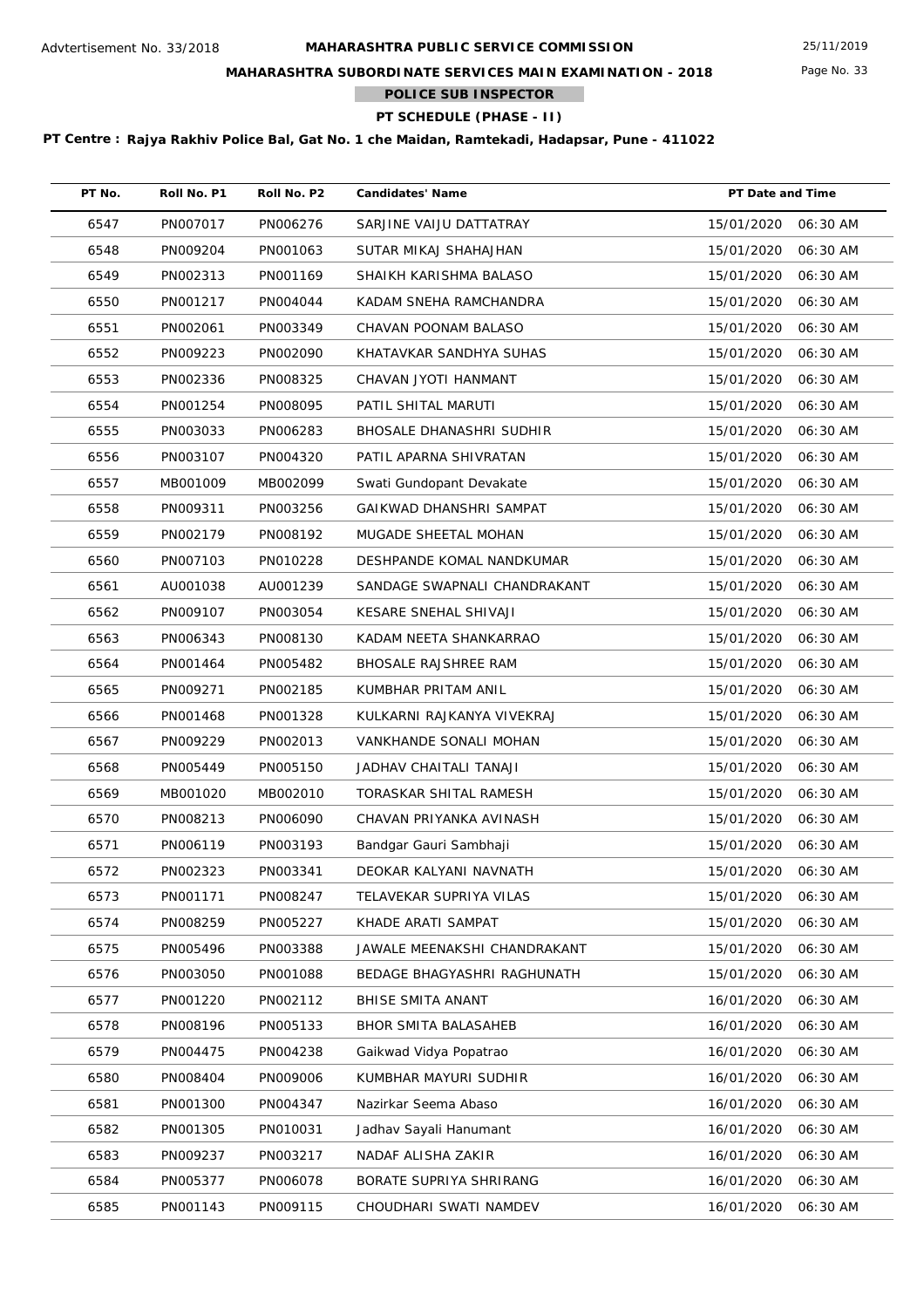## **MAHARASHTRA SUBORDINATE SERVICES MAIN EXAMINATION - 2018**

**POLICE SUB INSPECTOR**

# **PT SCHEDULE (PHASE - II)**

| PT No. | Roll No. P1 | Roll No. P2 | <b>Candidates' Name</b>       | PT Date and Time       |
|--------|-------------|-------------|-------------------------------|------------------------|
| 6586   | PN009322    | PN004430    | DESAI PRIYANKA SHIVAJI        | 16/01/2020 06:30 AM    |
| 6587   | PN008228    | PN006015    | MOHOD KSHITIJA YOGENDRA       | 16/01/2020<br>06:30 AM |
| 6588   | PN005288    | PN005372    | JAGTAP SUPRIYA SHIVAJI        | 16/01/2020<br>06:30 AM |
| 6589   | PN001142    | PN003023    | TAKALE SHAILAJA BALKRISHNA    | 16/01/2020<br>06:30 AM |
| 6590   | PN009195    | PN004062    | ABHANG SEEMA VASANT           | 16/01/2020<br>06:30 AM |
| 6591   | PN005061    | PN001012    | CHOUGULE SUVARNA RAMCHANDRA   | 16/01/2020<br>06:30 AM |
| 6592   | PN007123    | PN005012    | BHARAMGONDA ANUSHRI MAHAVEER  | 16/01/2020<br>06:30 AM |
| 6593   | PN007122    | PN002363    | CHAVARE AMRUTA ANANT          | 16/01/2020<br>06:30 AM |
| 6594   | PN003365    | PN006069    | CHAYA BHANUDAS GAIKWAD        | 16/01/2020<br>06:30 AM |
| 6595   | PN009109    | PN007230    | PATIL SHITAL MADHUKAR         | 16/01/2020<br>06:30 AM |
| 6596   | PN003111    | PN002462    | SUL ANITA KUNDALIK            | 16/01/2020<br>06:30 AM |
| 6597   | PN009329    | PN002399    | CHAVAN SNEHAL TANAJI          | 16/01/2020<br>06:30 AM |
| 6598   | PN006367    | PN003442    | TAKALE KAVITA BHAGWAN         | 16/01/2020<br>06:30 AM |
| 6599   | PN003262    | PN009195    | PISE VANITA ANANDA            | 16/01/2020<br>06:30 AM |
| 6600   | PN001322    | PN006209    | BICHUKALE SARIKA ABASO        | 16/01/2020<br>06:30 AM |
| 6601   | PN002196    | PN003435    | KOLI SANDHYA RUPENDRA         | 16/01/2020<br>06:30 AM |
| 6602   | PN002143    | PN010140    | LAD NILAM SHANKAR             | 16/01/2020<br>06:30 AM |
| 6603   | PN006351    | PN006079    | GHADAGE SUNITA SAMBHAJI       | 16/01/2020<br>06:30 AM |
| 6604   | PN005031    | PN007059    | Pawar Shalaka Shashikant      | 16/01/2020<br>06:30 AM |
| 6605   | PN001268    | PN009159    | SHINDE ASHWINI MAHADEO        | 16/01/2020<br>06:30 AM |
| 6606   | PN007184    | PN001152    | NARKE TEJSHRI DNYANESHWAR     | 16/01/2020<br>06:30 AM |
| 6607   | PN009284    | PN006263    | BANDGAR DIPALI SAKHARAM       | 16/01/2020<br>06:30 AM |
| 6608   | PN002236    | PN001023    | RATHOD MAMTA BABURAO          | 16/01/2020<br>06:30 AM |
| 6609   | PN002005    | PN005224    | BHOSALE PRIYANKA PRAKASH      | 16/01/2020<br>06:30 AM |
| 6610   | PN004216    | PN001260    | DUDHALE KAMAL SUNKAPPA        | 16/01/2020<br>06:30 AM |
| 6611   | PN007383    | PN004126    | GODASE RANI ASHOK             | 16/01/2020 06:30 AM    |
| 6612   | PN007049    | PN002382    | PALLAVI MAHIPATI KOKATE       | 16/01/2020<br>06:30 AM |
| 6613   | PN003407    | PN006384    | KHARAT JYOSHNA BABA           | 16/01/2020<br>06:30 AM |
| 6614   | MB002114    | MB001232    | TAJANE ARCHANA VILAS          | 16/01/2020<br>06:30 AM |
| 6615   | PN003260    | PN004423    | JAMADAR RESHMA JAMEER         | 16/01/2020<br>06:30 AM |
| 6616   | PN004336    | PN007063    | PAWAR SUVARNA MARUTI          | 16/01/2020<br>06:30 AM |
| 6617   | PN008345    | PN001053    | <b>GORAKHE PRIYA MAHADEV</b>  | 16/01/2020<br>06:30 AM |
| 6618   | PN009124    | PN008119    | MANE SHITAL HANAMANT          | 16/01/2020<br>06:30 AM |
| 6619   | PN008056    | PN008210    | KARANJE SONALI SHRIRAM        | 16/01/2020<br>06:30 AM |
| 6620   | PN009300    | PN006367    | PATIL SHUKRA SAYAJIRAO        | 16/01/2020<br>06:30 AM |
| 6621   | PN006203    | PN004075    | SUTAR VARSHARANI MARUTI       | 16/01/2020<br>06:30 AM |
| 6622   | PN003273    | PN007208    | EADAKE VARSHARANI SURESH      | 16/01/2020<br>06:30 AM |
| 6623   | PN008434    | PN010211    | <b>BHALERAO TEJAL SANJEEV</b> | 16/01/2020<br>06:30 AM |
| 6624   | PN001127    | PN009041    | BHISE TRUPTI RAMHARI          | 16/01/2020<br>06:30 AM |